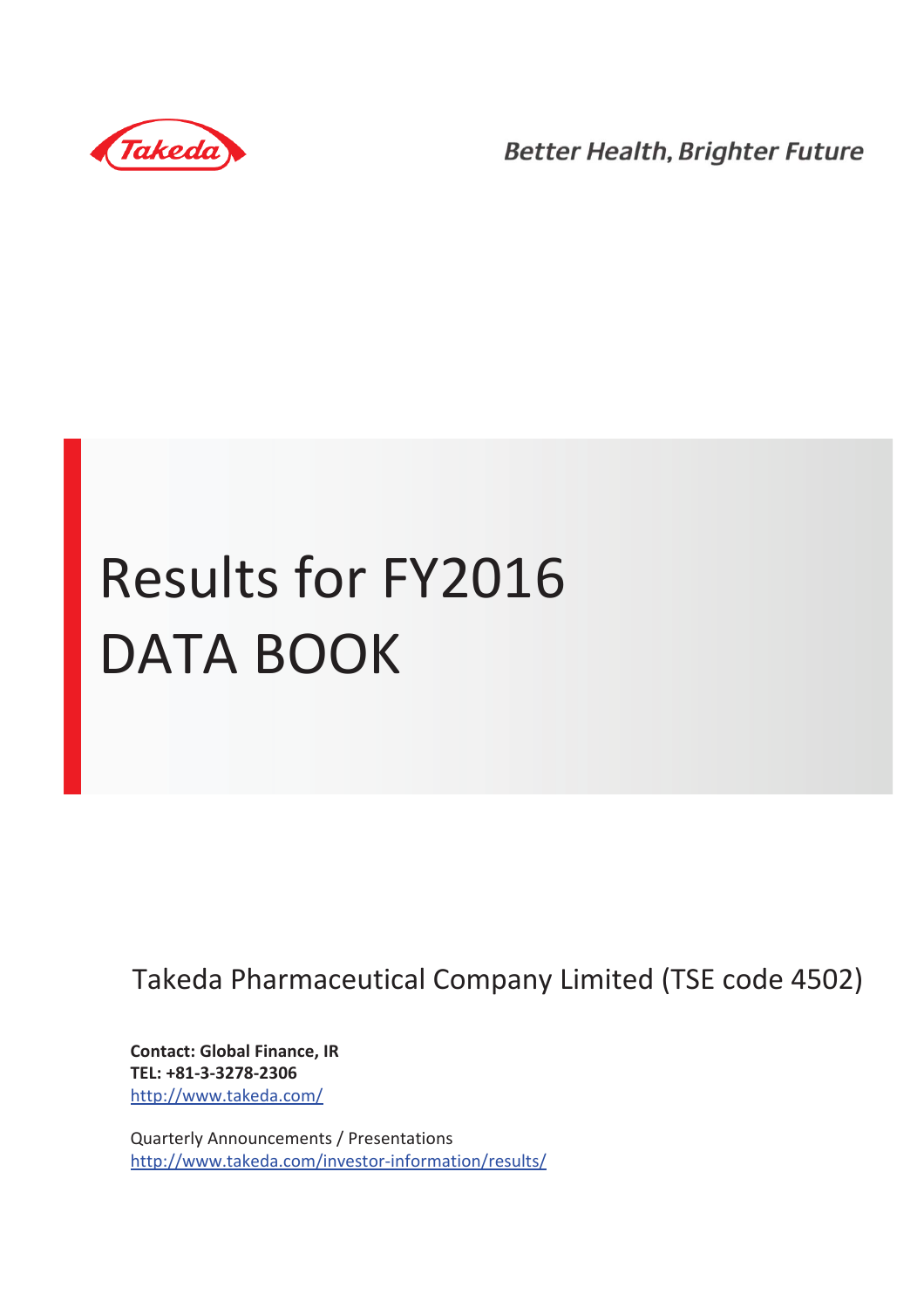### **Contents**

| I. Financial Results                                                       |           |
|----------------------------------------------------------------------------|-----------|
| 1. Consolidated Statements of Income                                       | 1         |
| 2. Segment Information                                                     | 3         |
| 3. Revenue by Regions                                                      |           |
| ◆ Consolidated Revenue (Prescription Drugs + Consumer Healthcare + Other)  | 5         |
| ◆ Consolidated Prescription Drugs Revenue                                  | 5         |
| ◆ Prescription Drugs: Global major products' sales                         | 7         |
| ◆ Prescription Drugs: US major products' sales (in US\$)                   | 10        |
| ◆ Prescription Drugs: Japan major products' sales                          | 12        |
| ◆ Consumer Healthcare: Japan major products' sales                         | 14        |
| 4. Consolidated Statement of Financial Position                            | 16        |
| 5. Consolidated Statement of Cash Flows                                    | 18        |
| 6. Capital expenditure depreciation and amortization and impairment losses | 19        |
| 7. Number of employees                                                     | 20        |
| 8. Shareholders                                                            | 21        |
| 9. Exchange Rate                                                           | 22        |
| 10. Financial ratios                                                       | 23        |
| II. Pipeline                                                               |           |
| 1. Development Activities                                                  | $24 - 28$ |
| Oncology                                                                   |           |
| Gastroenterology                                                           |           |
| <b>CNS</b>                                                                 |           |
| Vaccines                                                                   |           |
| Others                                                                     |           |
| $\blacksquare$ Recent progress in stage                                    |           |
| Discontinued projects<br>- 1                                               |           |
| Returned/Divested/Externalized Projects                                    |           |
| 2. Research Activities                                                     | 28        |
| Main joint research activities/development collaborations                  |           |
| Clinical study protocol summaries                                          |           |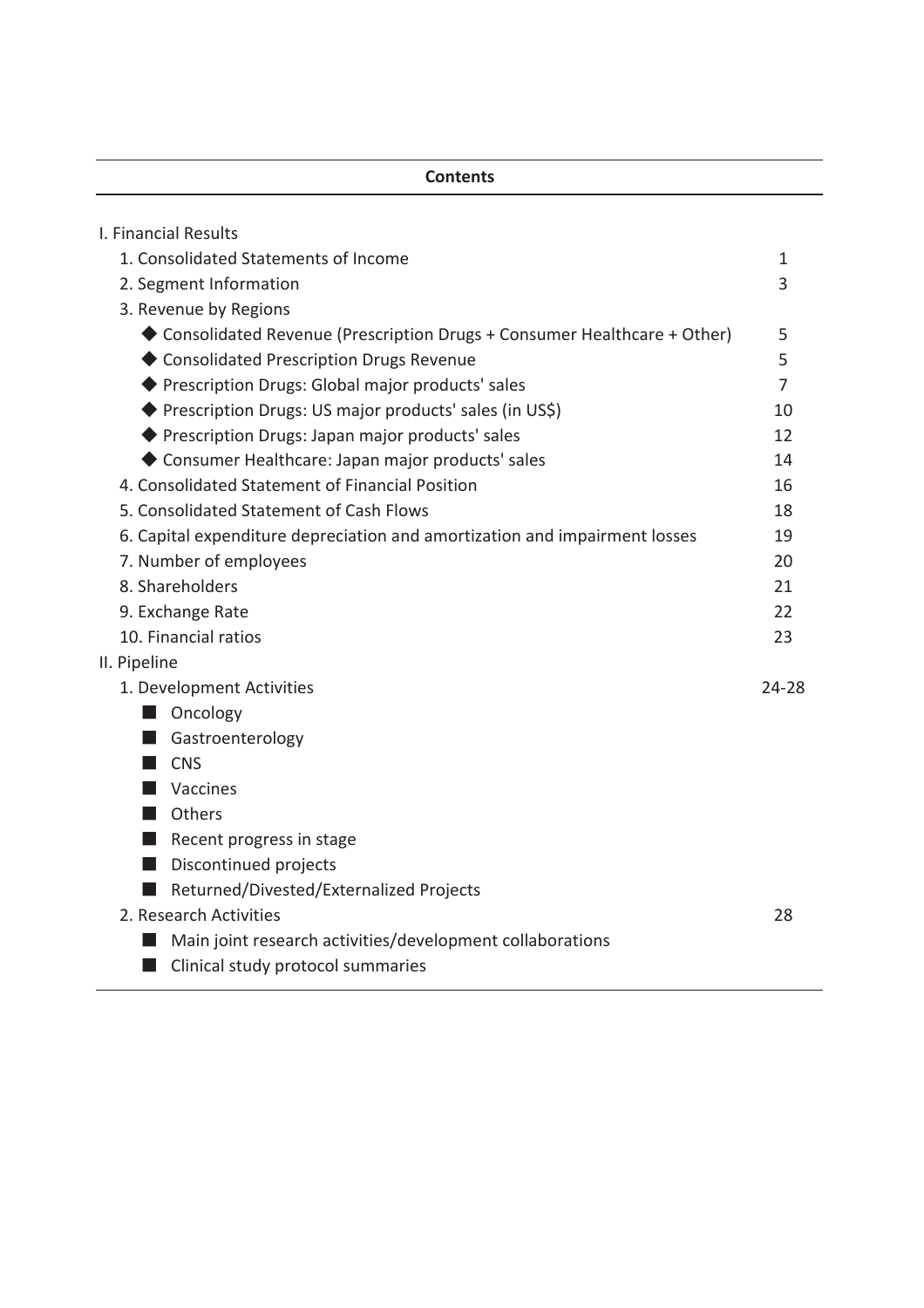#### **I. Financial Results**

#### **1. Consolidated Statement of Income**

|                                                                          |                     |                 |             |                          |                   | (Billion JPY)        |
|--------------------------------------------------------------------------|---------------------|-----------------|-------------|--------------------------|-------------------|----------------------|
|                                                                          | <b>FY14</b>         | <b>FY15</b>     | <b>FY16</b> | YOY                      |                   | <b>FY17</b>          |
|                                                                          | 1,777.8             | 1,807.4         | 1,732.1     | $-75.3$                  | $-4.2%$           | Forecasts<br>1,680.0 |
| Revenue<br>Royalty income and service income                             | 87.5                | 56.5            | 60.1        | 3.7                      | 6.5%              |                      |
| Cost of sales *1 *2                                                      | 528.1               | 535.2           | 558.8       | 23.6                     | 4.4%              |                      |
| <% of revenue>                                                           | <29.7%              | $<$ 29.6% $>$   | <32.3%      | <2.6pt>                  |                   |                      |
| <b>Gross Profit</b>                                                      | 1,249.8             | 1,272.2         | 1,173.3     | $-98.9$                  | $-7.8%$           |                      |
| <% of revenue>                                                           | <70.3%              | <70.4%          | $< 67.7\%$  | $< -2.6$ pt $>$          |                   |                      |
| SG&A expenses *1 *2                                                      | 634.7               | 650.8           | 619.1       | $-31.7$                  | $-4.9%$           |                      |
| <% of revenue>                                                           | $<$ 35.7% $>$       | $<$ 36.0% $>$   | <35.7%      | $<-0.3pt>$               |                   |                      |
| Sales and Marketing expenses                                             | 436.6               | 460.6           | 426.5       | $-34.1$                  | $-7.4%$           |                      |
| General Administrative expenses                                          | 198.1               | 190.2           | 192.6       | 2.4                      | 1.2%              |                      |
| R&D expenses *1 *2 *3                                                    | 352.9               | 335.8           | 312.3       | $-23.5$                  | $-7.0%$           | 310.0                |
| <% of revenue>                                                           | $<$ 19.9% $>$       | $<$ 18.6% $>$   | $<18.0\%$   | $<-0.5pt>$               |                   | <18.5%               |
| Amortization and impairment losses on                                    | 176.4               | 131.8           | 156.7       | 24.9                     | 18.9%             |                      |
| intangible assets associated with products *3                            |                     |                 |             |                          |                   |                      |
| Other operating income                                                   | 107.2               | 21.3            | 143.5       | 122.2                    |                   |                      |
| Government grants *2                                                     | 3.1                 |                 | 0.0         | 0.0                      |                   |                      |
| Rental income                                                            | 3.9                 | 3.4             | 3.1         | $-0.3$                   | $-8.7%$           |                      |
| Gains on sale of non-current assets                                      | 32.8                | 0.1             | 0.8         | 0.7                      |                   |                      |
| Royalty income on transfers of operations                                | 6.5                 | 4.9             | 1.5         | $-3.4$                   | $-68.6%$          |                      |
| Fair value adjustments of contingent considerations                      | 51.3                | 5.6             | 18.4        | 12.8                     |                   |                      |
| Gain on transfer of business                                             | $\bar{\phantom{a}}$ | $\bar{a}$       | 115.4       | 115.4                    |                   |                      |
| Others                                                                   | 9.5                 | 7.3             | 4.3         | $-3.0$                   | $-41.3%$          |                      |
| Other operating expenses                                                 | 322.2               | 44.4            | 72.9        | 28.5                     | 64.2%             |                      |
| Expenses directly attributable to rental income                          | 2.2                 | 5.0             | 1.9         | $-3.1$                   | $-61.5%$          |                      |
| Donations and contributions                                              | 1.5                 | 2.4             | 3.8         | 1.3                      | 54.1%             |                      |
| Restructuring expenses *4                                                | 31.2                | 25.8            | 54.6        | 28.8                     | 111.9%            |                      |
| Loss on Actos litigation                                                 | 274.1               | ÷,              | $\bar{a}$   | $\overline{\phantom{a}}$ | L,                |                      |
| Others                                                                   | 13.2                | 11.2            | 12.6        | 1.4                      | 12.5%             |                      |
| Operating profit                                                         | $-129.3$            | 130.8           | 155.9       | 25.0                     | 19.1%             | 180.0                |
| <% of revenue>                                                           | $<-7.3%$            | $<7.2\%>$       | $< 9.0\%$   | <1.8pt>                  |                   | <10.7%               |
| Financial income                                                         | 15.4                | 21.6            | 12.3        | $-9.4$                   | $-43.3%$          |                      |
| Interest income                                                          | 2.3                 | 2.3             | 2.0         | $-0.3$                   | $-12.8%$          |                      |
| Dividend income                                                          | 3.3                 | 3.3             | 3.2         | $-0.1$                   | $-2.8%$           |                      |
| Gains on sale of available-for-sale financial assets                     | 8.9                 | 15.1            | 3.6         | $-11.4$                  | $-75.8%$          |                      |
| Foreign currency exchange gains including gains on                       | $\blacksquare$      |                 | 1.9         | 1.9                      |                   |                      |
| revaluation of derivatives                                               |                     |                 |             |                          |                   |                      |
| Others                                                                   | 0.9<br>32.9         | 0.9<br>31.9     | 1.5<br>23.2 | 0.5<br>$-8.7$            | 56.6%<br>$-27.2%$ |                      |
| Financial expenses                                                       |                     |                 | 7.6         |                          |                   |                      |
| Interest expenses<br>Fair value adjustments of contingent considerations | 5.8<br>16.2         | 5.3<br>7.6      | 2.2         | 2.3<br>$-5.4$            | 43.4%<br>$-70.8%$ |                      |
|                                                                          |                     |                 |             |                          |                   |                      |
| Impairment losses on available-for-sale financial assets                 | 1.7                 | 2.3             | 3.7         | 1.3                      | 56.9%             |                      |
| Foreign currency exchange losses including losses on                     | 3.9                 | 14.0            |             | $-8.6$                   |                   |                      |
| revaluation of derivatives                                               |                     |                 | 5.4         |                          | $-61.3%$          |                      |
| Others                                                                   | 5.3                 | $\triangle$ 2.7 | 4.4         | $1.7\,$                  | 63.0%             |                      |
| Share of profit (loss) of associates accounted for using                 | 1.3                 | 0.0             | $-1.5$      | $-1.5$                   |                   |                      |
| the equity method                                                        |                     |                 |             |                          |                   |                      |
| Profit before tax                                                        | $-145.4$            | 120.5           | 143.3       | 22.8                     | 18.9%             | 190.0                |
| Income tax expenses                                                      | $-2.4$              | 37.1            | 27.8        | $-9.2$                   | $-24.9%$          |                      |
| Net profit for the period                                                | $-143.0$            | 83.5            | 115.5       | 32.0                     | 38.4%             |                      |
| <% of revenue>                                                           | $< -8.0\%>$         | $<4.6\%>$       | $<6.7\%>$   | <2.1pt>                  |                   |                      |
| Attributable to Owners of the Company                                    | $-145.8$            | 80.2            | 114.9       | 34.8                     | 43.4%             | 138.0                |
| <% of revenue>                                                           | $< -8.2\%>$         | $<4.4\%$        | $<6.6\%>$   | <2.2pt>                  |                   | $<8.2\%>$            |
| Total comprehensive income for the period                                | $-180.9$            | $-39.6$         | 93.1        | 132.7                    |                   |                      |
| <% of revenue>                                                           | $< -10.2\%$         | $< -2.2\%$      | $< 5.4\% >$ | <7.6pt>                  |                   |                      |
| Attributable to Owners of the Company                                    | $-186.6$            | $-40.3$         | 93.6        | 133.9                    |                   |                      |
| <% of revenue>                                                           | $< -10.5%$          | $< -2.2\%$      | <5.4%>      | $< 7.6$ pt $>$           |                   |                      |
|                                                                          |                     |                 |             |                          |                   |                      |
| Effective tax rate                                                       |                     |                 |             |                          |                   |                      |
| Japanese statutory tax rate                                              | 35.6%               | 33.0%           | 30.8%       | $< -2.2$ pt $>$          |                   |                      |
| Effective tax rate                                                       | 1.7%                | 30.7%           | 19.4%       | $< -11.3$ pt>            |                   |                      |

\*1 Because of starting the new organizational structure and changing managerial accounting method from FY15, allocation accounts for some expenses have changed. For the purpose to compare FY14 expenses with the FY15 expenses under the same basis (underlying), amounts roughly estimated for this change are adjusted in FY14. Amounts adjusted are + 7.1 bln yen for cost of sales, + 22.1 bln yen for SG&A expenses, and - 29.2 bln yen for R&D expenses.

\*2 In FY16, Takeda changed the accounting policy for government grants, which were previously presented in "Other operating income", to offset corresponding "Cost of sales", "SG&A expenses" and "R&D expenses" in accordance with the nature of each grant. FY15 government grants are restated accordingly. Amounts restated are -0.2 bln yen for cost of sales, -0.0 bln yen for SG&A expenses and -3.5 bln yen for R&D expenses for FY15 full year.

\*3 From FY16, Takeda is presenting amortization and impairment losses on intangible assets acquired through business combinations or in-licensing of products / pipelines, which were previously presented in "R&D expenses", in "Amortization and impairment losses on intangible assets associated with products". FY15 R&D expenses are restated accordingly. Amounts restated are -6.6 bln yen for R&D expenses for FY15 full year.

\*4 Expenses from reorganization, such as the consolidation of a number of sites and functions (including the potential merger or liquidation of subsidiaries) and the reduction of the workforce to build an efficient operating model.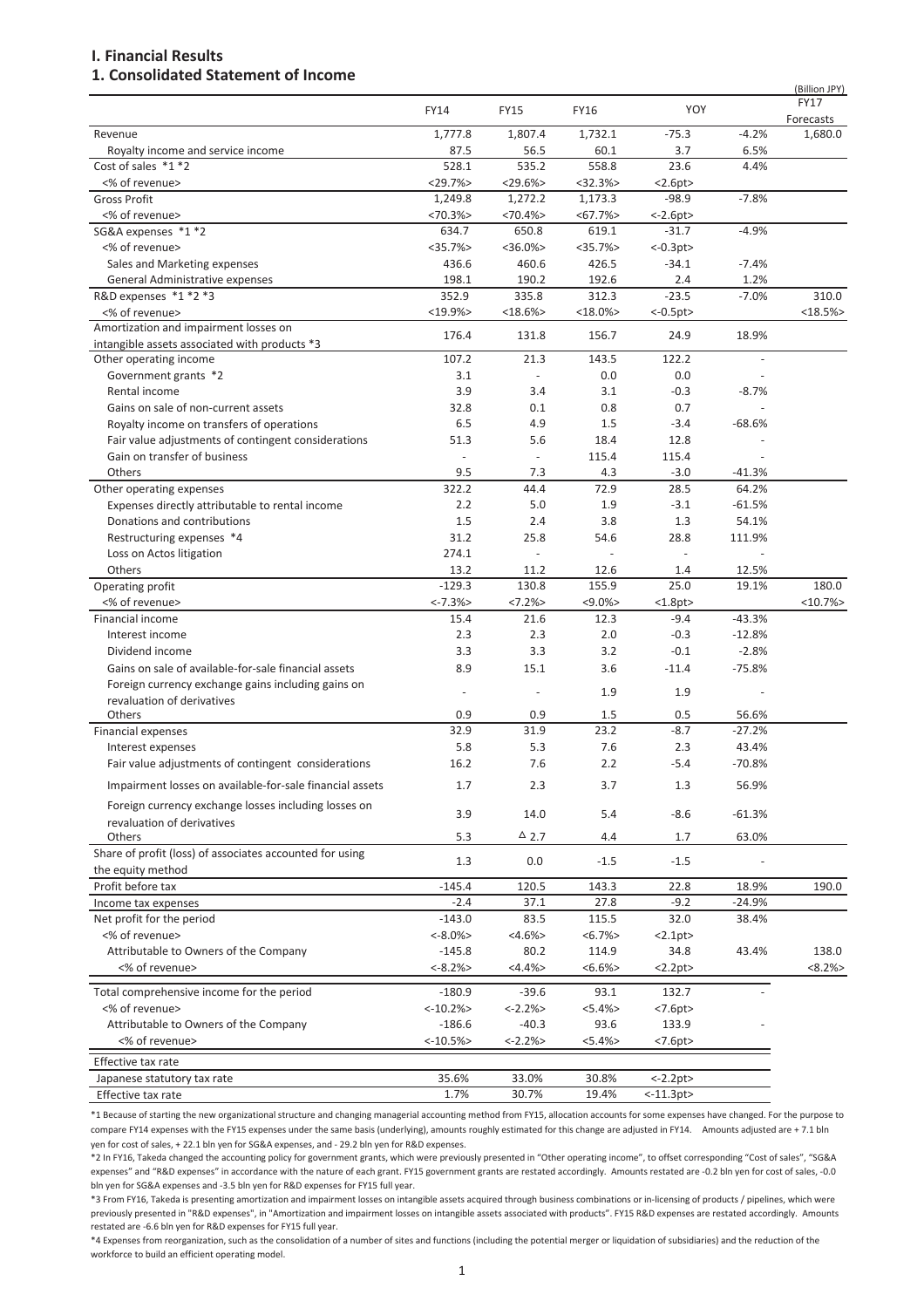#### ◆ Consolidated Statement of Income (Quarterly)

Q1 Q2 Q3 Q4 Q1 YOY Q2 YOY Q3 YOY Q4 YOY Revenue 446.3 457.8 489.2 414.1 434.0 -2.8% 416.8 -8.9% 465.0 -4.9% 416.2 0.5% Royalty income and service income 15.9 15.9 15.4 14.5 10.6 12.4 21.9% 16.7 8.5% 19.8 36.7% 11.2 5.0% 16.7 11.2<br>Cost of sales \*1 \*2 12.4 12.9% 121.1 136.3 145.0 132.8 135.4 11.8% 141.5 3.8% 147.5 1.7% 134.4 1.2% Cost of sales \*1 \*2 121.1 120.1 | 120.1 | 136.3 | 145.0 | 132.8 | 135.4 11.8% | 141.5 1.8% | 147.5 1.7% | 134.4 1.2% <% of revenue> <27.1%> <29.8%> <29.6%> <32.1%> <31.2%> <33.9%> <31.7%> <32.3%> Gross Profit 325.2 321.5 344.2 281.4 298.6 -8.2% 275.3 -14.4% 317.6 -7.7% 281.8 0.2% <% of revenue> <72.9%> <70.2%> <70.4%> <67.9%> <68.8%> <66.1%> <68.3%> <67.7%> SG&A expenses \*1 \*2 161.7 | 151.8 | 162.0 | 175.2 | 145.0 -10.4% | 146.0 -3.8% | 148.4 -8.4% | 179.7 - 2.5% <% of revenue> <36.2%> <33.2%> <33.1%> <42.3%> <33.4%> <35.0%> <31.9%> <43.2%> Sales and Marketing expenses 115.4 116.4 110.0 110.6 124.5 100.9 -12.6% 101.1 -8.1% 103.4 -6.5% 121.0 -2.8% 12<br>General Administrative expenses 46.3 41.8 51.4 50.7 44.0 -4.8% 44.9 7.5% 45.0 -12.6% 58.6 15.7% General Administrative expenses 16.3 46.3 41.8 51.4 50.7 44.0 4.8% 44.9 7.5% 45.0 -12.6% 58.6 15.7%<br>20 expenses \*1 \*2 \*3 3 78.4 89.2 88.3 76.5 -4.1% 75.4 -3.8% 71.8 -19.5% 88.5 0.2% R&D expenses  $*1 *2 *3$  <% of revenue> <17.9%> <17.1%> <18.2%> <21.3%> <17.6%> <18.1%> <15.4%> <21.3%> Amortization and impairment losses on Amortization and impairment losses on<br>
intangible assets associated with products \*3 33.8 30.8 32.5 34.7 28.5 -15.7% 47.2 53.0% 26.5 -18.5% 54.6 57.4%<br>
Other operating income 6.6 7.1 4.8 2.8 111.6 - 13.6 91.6% 4.5 -5.5% 13 Other operating income 6.6 7.1 4.8 2.8 111.6 - 13.6 91.6% 4.5 -5.5% 13.8 - Other operating expenses 20.0<br>
Operating expenses 20.0<br>
Operating expenses 20.0 19 1.2 55.4 55.4 35.0 1.36.7 1.52.9 1.36.7 34.6% 35.4 55.4 55.4 Operating profit **10.6 12.9 and 1.49.6** 19.6 19.6 19.9 10.6 152.9 - 9.1 -85.0% 55.4 -2.9% -61.6 -68.0%  $\langle\%$  of revenue>  $\vert$  <11.1%>  $\vert$  <11.1%>  $\vert$  <13.3%>  $\vert$  <14.8%>  $\vert$  <2.2%>  $\vert$  <11.9%>  $\vert$  <14.8%> Financial income 4.2 8.8 4.3 4.4 2.5 -40.4% 2.4 -72.2% 3.9 -10.7% 3.5 -20.1% Financial expenses 6.2 1.4 | 5.8 | 1.4 | 5.4 -7.4% 5.7 -65.2% 5.9 -28.7% 6.2 - Share of profit (loss) of associates accounted for using the equity method control of the control of the control of the control of the control of the control of the control of the control of the control of the control of the control of the control of the control of the con Profit before tax **1** 48.7 53.3 52.6 -34.1 149.7 - 5.3 -90.0% 53.8 2.3% -65.5 -92.2% Income tax expenses 23.3 22.8 -7.8 -1.2 49.3 111.8% -19.9 - 11.4 - -13.0 Net profit for the period<br>
Net profit for the period<br>
25.4 30.6 60.4 -32.9 100.3 - 25.3 -17.3% 42.4 -29.7% -52.5 -59.7%<br>
25.4 30.6 60.4 -32.9 100.3 - 25.3 -17.3% 42.4 -29.7% -52.5 -59.7% <% of revenue> <5.7%> | <6.7%> | <12.3%> | <-12.9%> | <-12.5%> | <-12.6%> | <-12.6% Attributable to Owners of the Company 24.6 29.8 29.8 59.3 -33.5 99.5 - 24.8 -16.9% 41.4 -30.2% -50.7 -51.5% 41<br>
<% of revenue> <12.2%> <12.1%> <6.5%> <6.5%> <12.1%> <8.1%> <5.9%> <5.9%> <6.9%> <12.2%> <12.2%> <% of revenue> <5.5%> <6.5%> <12.1%> <-8.1%> <22.9%> <5.9%> <8.9%> <-12.2%> Total comprehensive income for the period 120.4 -52.0 47.4 -155.4 -52.0 - 7.9 - 232.8 - -95.5 38.5%<br>
3.9% -9.1.4% -9.7% -9.7% -12.0% -12.0% -12.0% -12.0% -12.9% -12.9% -12.9% -12.9% -12.9% -12.9% -12.9% -12.9% <% of revenue> <27.0%> <-11.4%> <9.7%> <-37.5%> <-12.0%> <1.9%> <50.1%> <-23.0%> Attributable to Owners of the Company 119.3 -51.5 46.3 -154.4 -50.7 - 7.7 - 229.5 - 92.9 39.8%<br>
-8% of revenue> -22.3%> -26.7%> -11.2%> -37.3%> -37.3%> -11.7%> -22.3%> -49.3%> -22.3%>  $\langle\textdegree{\textdegree{}}\rangle$   $\langle\textdegree{\textdegree{}}\rangle$   $\langle\textdegree{\textdegree{}}\rangle$   $\langle\textdegree{\textdegree{}}\rangle$   $\langle\textdegree{\textdegree{}}\rangle$   $\langle\textdegree{\textdegree{}}\rangle$   $\langle\textdegree{\textdegree{}}\rangle$   $\langle\textdegree{\textdegree{}}\rangle$   $\langle\textdegree{\textdegree{}}\rangle$   $\langle\textdegree{\textdegree{}}\rangle$   $\langle\textdegree{\textdegree{}}\rangle$   $\langle\textdegree{\textdegree{}}\rangle$   $\langle\textdegree{\textdegree{}}\rangle$   $\langle\textdegree{\textdegree{}}\rangle$   $\langle\textdegree{\textdegree{}}$  Effective tax rate Japanese statutory tax rate 1988 2008 33.0% 33.0% 33.0% 33.0% 33.0% 33.0% 30.8% 30.8% 30.8% 30.8% 30.8% 30.8% 3<br>19.0% 19.5% 31.9% 47.8% 47.8% 45.1% 24.7% 30.7% 33.0% 33.0% 19.0% 19.5% 19.4% Effective tax rate 19.5% 19.4% 19.8% 45.1% 24.7% 30.7% 33.0% 19.0% 19.0% 19.5% 19.4% FY15 FY16

\*1 Because of starting the new organizational structure and changing managerial accounting method from FY15, allocation accounts for some expenses have changed. For the purpose to compare FY14 expenses with the FY15 expens (underlying), amounts roughly estimated for this change are adjusted in FY14. Amounts adjusted are + 7.1 bln yen for cost of sales, + 22.1 bln yen for SG&A expenses, and - 29.2 bln yen for R&D expenses.

\*2 In FY16, Takeda changed the accounting policy for government grants, which were previously presented in "Other operating income", to offset corresponding "Cost of sales", "SG&A expenses" and "R&D expenses" an accordance

government grants are restated accordingly. Amounts restated are -0.2 bln yen for cost of sales, -0.0 bln yen for SG&A expenses and -3.5 bln yen for R&D expenses for FY15 full year.<br>\*3 From FY16, Takeda is presenting amort on intangible assets associated with products". FY15 R&D expenses are restated accordingly. Amounts restated are -6.6 bln yen for R&D expenses for FY15 full year.

2

(Billion JPY)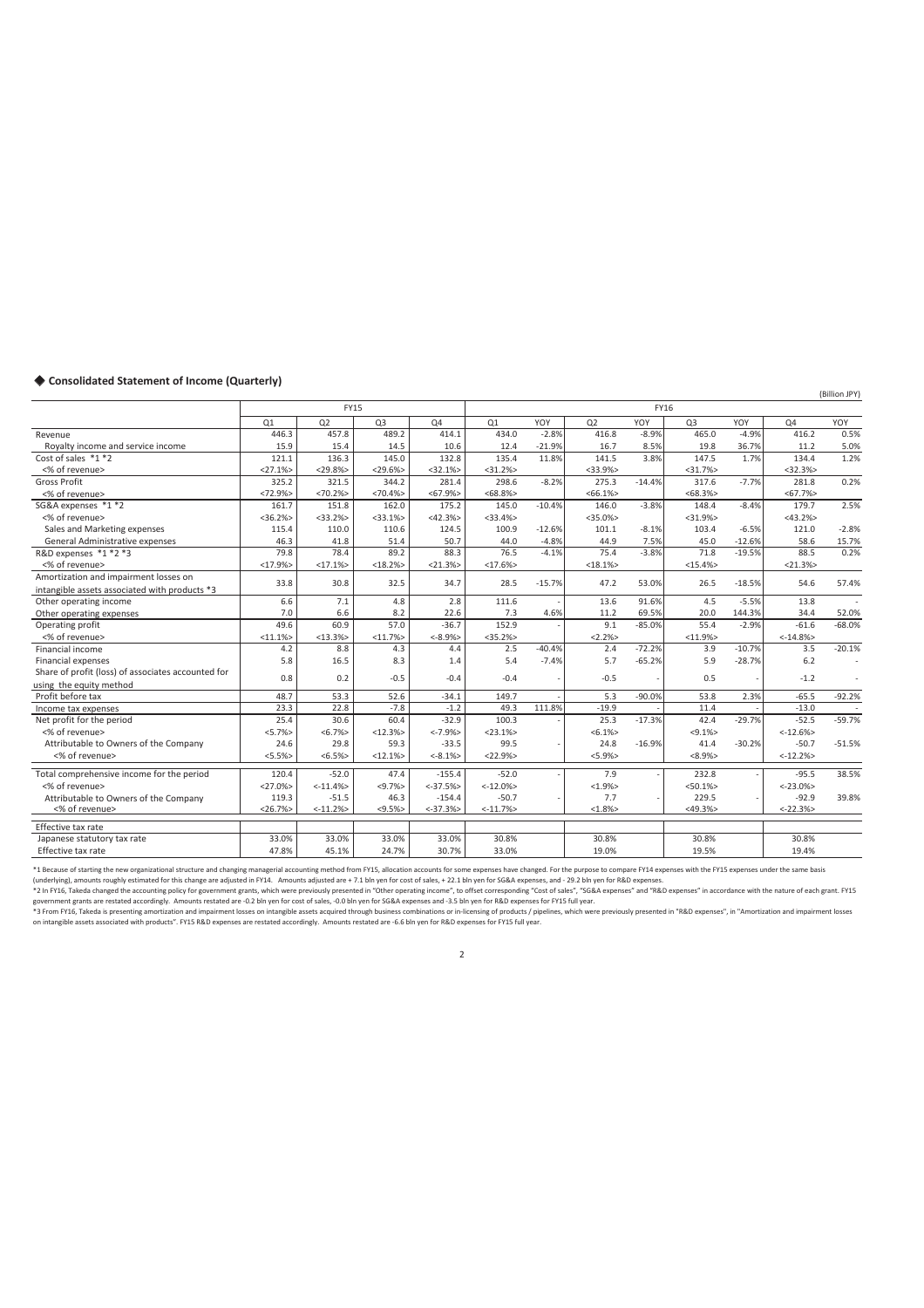### **2. Segment Information**

|                                    |               |             |               |            |          | (Billion JPY)            |
|------------------------------------|---------------|-------------|---------------|------------|----------|--------------------------|
|                                    | FY14          | <b>FY15</b> | FY16          | YOY        |          | <b>FY17</b><br>Forecasts |
| Revenue                            | 1,777.8       | 1,807.4     | 1,732.1       | $-75.3$    | $-4.2%$  | 1,680.0                  |
| Prescription drugs                 | 1,614.5       | 1,648.7     | 1,568.9       | $-79.8$    | $-4.8%$  |                          |
| Consumer healthcare                | 73.6          | 80.1        | 82.6          | 2.5        | 3.1%     |                          |
| Other                              | 89.7          | 78.6        | 80.6          | 2.0        | 2.5%     |                          |
| <b>Operating Profit</b>            | $-129.3$      | 130.8       | 155.9         | 25.0       | 19.1%    | 180.0                    |
| Prescription drugs                 | $-178.9$      | 102.8       | 128.4         | 25.5       | 24.8%    |                          |
| <% of Prescription drugs revenue>  | $< -11.1%$    | $<6.2\%>$   | $<8.2\%>$     | <1.9pt>    |          |                          |
| Consumer healthcare                | 17.2          | 18.9        | 20.5          | 1.6        | 8.6%     |                          |
| <% of Consumer healthcare revenue> | $<$ 23.4% $>$ | $<$ 23.6%>  | $<$ 24.9% $>$ | <1.3pt>    |          |                          |
| Other                              | 32.4          | 9.1         | 6.9           | $-2.1$     | $-23.5%$ |                          |
| <% of Other revenue>               | $<$ 36.2% $>$ | <11.5%      | $<8.6\%>$     | $< -2.9pt$ |          |                          |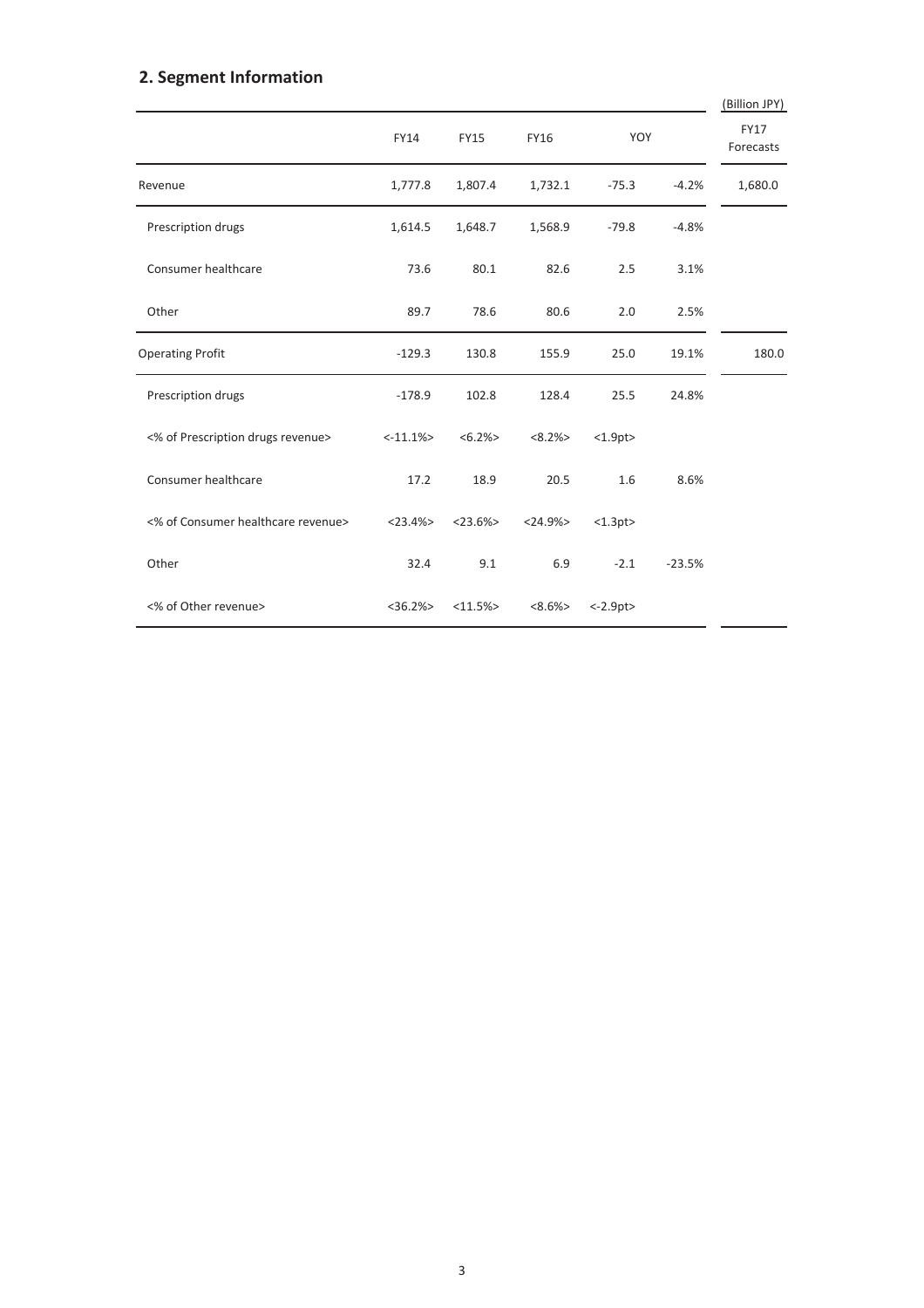### 䕺**Segment Information (Quarterly)**

(Billion JPY)

|                                    |               | <b>FY15</b>    |                |             | <b>FY16</b>   |          |                |          |                |         |             |          |
|------------------------------------|---------------|----------------|----------------|-------------|---------------|----------|----------------|----------|----------------|---------|-------------|----------|
|                                    | Q1            | Q <sub>2</sub> | Q <sub>3</sub> | Q4          | Q1            | YOY      | Q <sub>2</sub> | YOY      | Q <sub>3</sub> | YOY     | Q4          | YOY      |
| Revenue                            | 446.3         | 457.8          | 489.2          | 414.1       | 434.0         | $-2.8%$  | 416.8          | $-8.9%$  | 465.0          | $-4.9%$ | 416.2       | 0.5%     |
| Prescription drugs                 | 407.8         | 417.7          | 446.5          | 376.6       | 394.0         | $-3.4%$  | 375.6          | $-10.1%$ | 421.0          | $-5.7%$ | 378.1       | 0.4%     |
| Consumer healthcare                | 19.4          | 21.5           | 22.9           | 16.3        | 20.4          | 4.9%     | 22.0           | 1.9%     | 23.1           | 1.0%    | 17.1        | 5.3%     |
| Others                             | 19.1          | 18.5           | 19.8           | 21.2        | 19.6          | 2.7%     | 19.2           | 3.9%     | 20.9           | 5.3%    | 20.9        | $-1.4%$  |
| <b>Operating Profit</b>            | 49.6          | 60.9           | 57.0           | $-36.7$     | 152.9         |          | 9.1            | $-85.0%$ | 55.4           | $-2.9%$ | $-61.6$     | $-68.0%$ |
| Prescription drugs                 | 34.9          | 53.6           | 47.7           | $-33.4$     | 142.2         |          | 4.1            | $-92.4%$ | 46.3           | $-2.9%$ | $-64.2$     | $-92.5%$ |
| <% of Prescription drugs revenue>  | <8.5%>        | <12.8%>        | <10.7%         | $< -8.9\%$  | $<$ 36.1% $>$ |          | $<1.1\%>$      |          | $<11.0\%$      |         | $< -17.0\%$ |          |
| Consumer healthcare                | 7.6           | 5.9            | 7.5            | $-2.1$      | 7.4           | $-3.3%$  | 4.7            | $-19.8%$ | 6.9            | $-8.4%$ | 1.6         |          |
| <% of Consumer healthcare revenue> | $<$ 39.3% $>$ | <27.2%         | <32.8%>        | $< -12.9\%$ | $<36.2\%$     |          | $<$ 21.4% $>$  |          | $<$ 29.8%>     |         | $< 9.1\%$   |          |
| Others                             | 7.1           | 1.4            | 1.8            | $-1.2$      | 3.3           | $-52.7%$ | 0.4            | $-72.8%$ | 2.1            | 20.2%   | 1.1         |          |
| <% of Others revenue>              | $<$ 37.1% $>$ | <7.8%          | $<8.9\%>$      | $< -5.6%$   | <17.1%        |          | $<2.0\%>$      |          | <10.2%         |         | $<5.2\%>$   |          |

4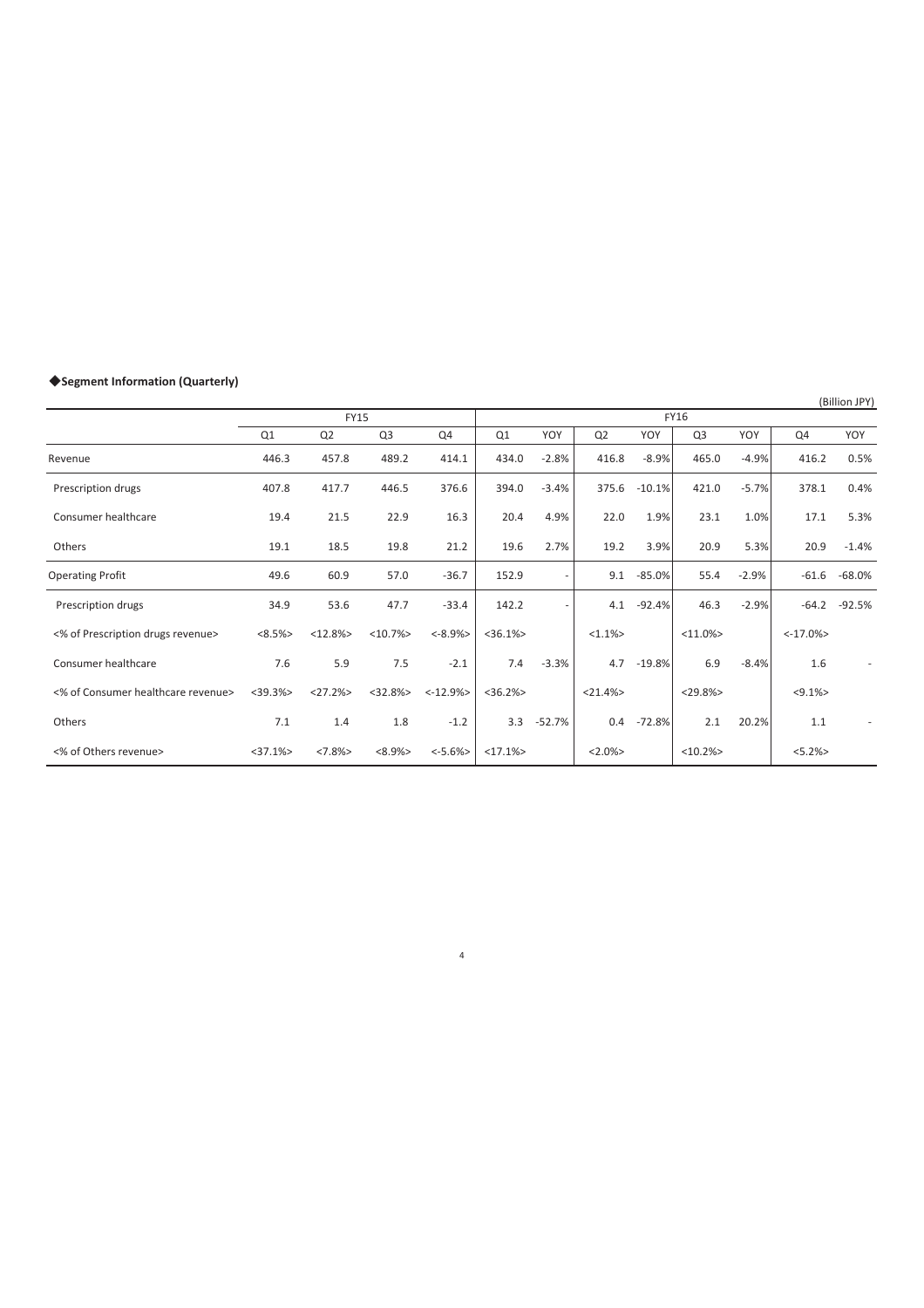### **3. Revenue by Region**

| Consolidated Reveue (Prescription drugs + Consumer healthcare + Other) |               |               |               |                | (Billion JPY) |
|------------------------------------------------------------------------|---------------|---------------|---------------|----------------|---------------|
|                                                                        | <b>FY14</b>   | <b>FY15</b>   | <b>FY16</b>   | YOY            |               |
| Total revenue                                                          | 1,777.8       | 1,807.4       | 1,732.1       | $-75.3$        | $-4.2%$       |
| Japan                                                                  | 712.8         | 688.1         | 655.3         | $-32.7$        | $-4.8%$       |
| <% of revenue>                                                         | $<$ 40.1% $>$ | $<$ 38.1% $>$ | $<$ 37.8% $>$ | $<-0.2pt>$     |               |
| <b>United States</b>                                                   | 426.1         | 514.4         | 520.2         | 5.7            | 1.1%          |
| <% of revenue>                                                         | $<$ 24.0% $>$ | $< 28.5\%$    | $<$ 30.0% $>$ | <1.6pt>        |               |
| Europe and Canada                                                      | 325.3         | 309.3         | 279.7         | $-29.6$        | $-9.6%$       |
| <% of revenue>                                                         | <18.3%        | <17.1%        | <16.1%        | <1.0pt>        |               |
| <b>Emerging Markets</b>                                                | 313.6         | 295.6         | 276.9         | $-18.7$        | $-6.3%$       |
| <% of revenue>                                                         | <17.6%        | <16.4%        | $<16.0\%$     | $<-0.4pt>$     |               |
| Russia/CIS                                                             | 81.3          | 61.8          | 57.5          | $-4.3$         | $-6.9%$       |
| <% of revenue>                                                         | $<4.6\%>$     | $<3.4\%>$     | $<3.3\%>$     | $<-0.1$ pt $>$ |               |
| Latin America                                                          | 85.4          | 68.4          | 72.5          | 4.1            | 6.0%          |
| <% of revenue>                                                         | <4.8%         | <3.8%>        | $<4.2\%>$     | <0.4pt>        |               |
| Asia                                                                   | 111.4         | 126.0         | 112.8         | $-13.2$        | $-10.4%$      |
| <% of revenue>                                                         | $<6.3\%>$     | $<7.0\%$      | $<6.5\%>$     | $<-0.5pt>$     |               |
| Other                                                                  | 35.5          | 39.4          | 34.0          | $-5.4$         | $-13.8%$      |
| <% of revenue>                                                         | $<2.0\%$      | <2.2%>        | $<2.0\%$      | $<-0.2pt>$     |               |

Royalty income and service income

87.5 56.5 60.1 3.7 6.5%

\*1 Revenue amount is classified into countries or regions based on the customer location.

\*2 Other region includes Middle East, Oceania and Africa.

| <b>Consolidated Prescription Drugs Revenue</b> |         |             |             |         |          | (Billion JPY)        |
|------------------------------------------------|---------|-------------|-------------|---------|----------|----------------------|
|                                                | FY14    | <b>FY15</b> | <b>FY16</b> | YOY     |          | Underlying<br>Growth |
| Total prescription drugs revenue               | 1,614.5 | 1,648.7     | 1,568.9     | $-79.8$ | $-4.8%$  | 7.3%                 |
| Japan                                          | 561.3   | 541.7       | 504.7       | $-37.0$ | $-6.8%$  | 5.0%                 |
| <b>United States</b>                           | 419.5   | 511.0       | 516.7       | 5.7     | 1.1%     | 12.8%                |
| Europe and Canada                              | 326.7   | 305.6       | 276.0       | $-29.6$ | $-9.7%$  | 4.7%                 |
| <b>Emerging Markets</b>                        | 307.0   | 290.4       | 271.5       | $-18.9$ | $-6.5%$  | 4.5%                 |
| Russia/CIS                                     | 81.2    | 61.8        | 57.5        | $-4.3$  | $-6.9%$  | 7.9%                 |
| Russia                                         | 57.6    | 43.5        | 41.9        | $-1.6$  | $-3.8%$  | 7.3%                 |
| Latin America                                  | 85.0    | 68.2        | 72.5        | 4.2     | 6.2%     | 10.7%                |
| Brazil                                         | 47.6    | 38.1        | 39.0        | 1.0     | 2.5%     | 6.7%                 |
| Asia                                           | 106.6   | 121.2       | 107.8       | $-13.4$ | $-11.1%$ | 2.0%                 |
| China                                          | 55.2    | 66.0        | 57.6        | $-8.3$  | $-12.6%$ | 1.7%                 |
| Other                                          | 34.3    | 39.2        | 33.7        | $-5.5$  | $-14.0%$ | $-2.8%$              |
| Royalty income and service income              | 86.9    | 55.8        | 59.5        | 3.7     | 6.6%     | $-16.0%$             |
| Japan                                          | 8.1     | 6.6         | 18.7        | 12.1    | 183.7%   | $-12.0%$             |
| Overseas                                       | 78.8    | 49.3        | 40.9        | $-8.4$  | $-17.0%$ | $-16.5%$             |
| Ratio of overseas prescription drugs revenue   | 65.2%   | 67.1%       | 67.8%       | <0.7pt> |          |                      |

### \*1 Revenue amount is classified into countries or regions based on the customer location.

\*2 Other region includes Middle East, Oceania and Africa.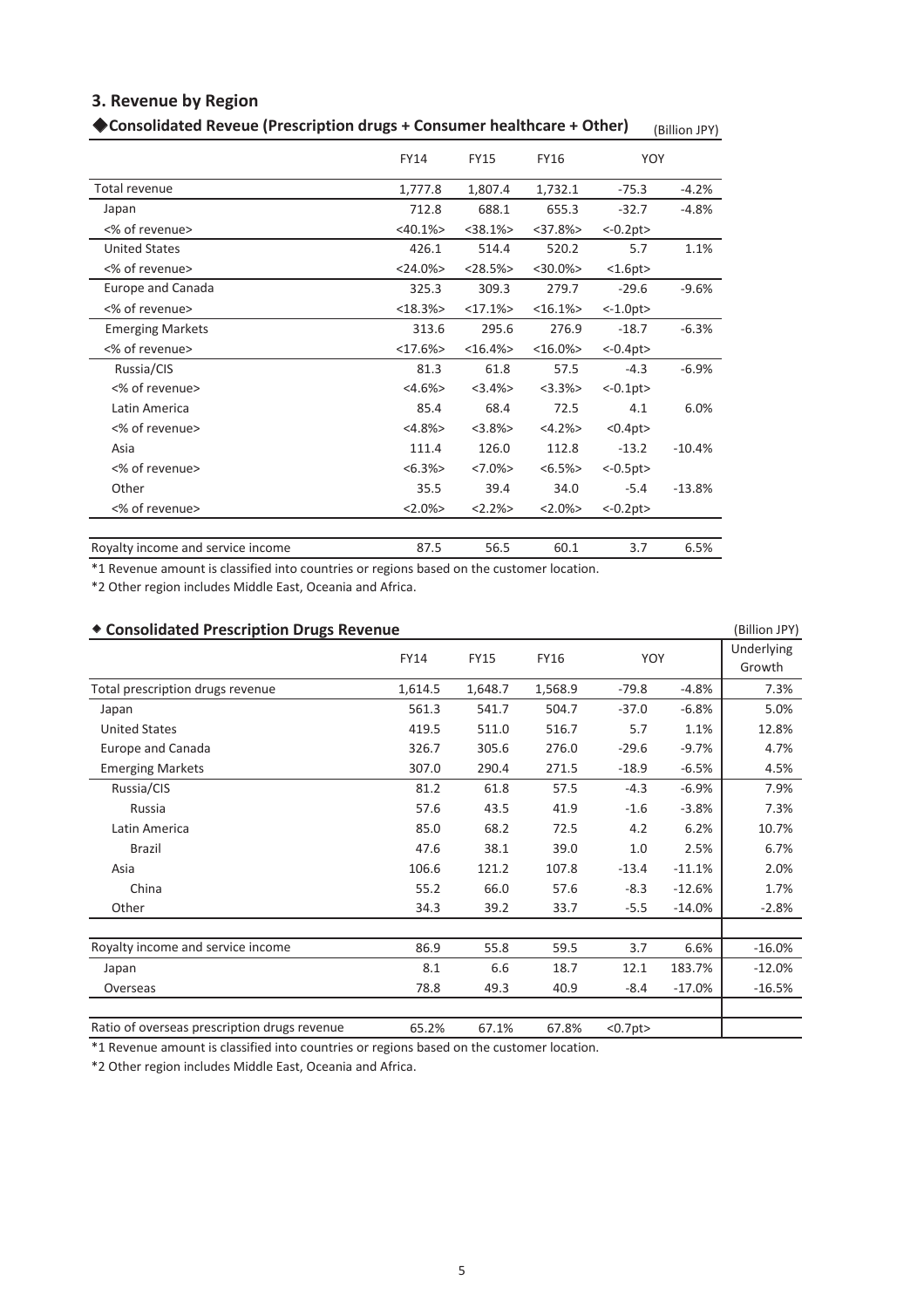#### **Consolidated Reveue (Quarterly: Prescription drugs + Consumer healthcare + Other)** (Billion JPY) (Billion JPY)

|                                                                                           |                |               | <b>FY15</b>   |               | <b>FY16</b>    |          |               |          |             |          |                |          |
|-------------------------------------------------------------------------------------------|----------------|---------------|---------------|---------------|----------------|----------|---------------|----------|-------------|----------|----------------|----------|
|                                                                                           | Q <sub>1</sub> | Q2            | Q3            | Q4            | Q <sub>1</sub> | YOY      | Q2            | YOY      | Q3          | YOY      | Q <sub>4</sub> | YOY      |
| Total revenue                                                                             | 446.3          | 457.8         | 489.2         | 414.1         | 434.0          | $-2.8%$  | 416.8         | $-8.9%$  | 465.0       | $-4.9%$  | 416.2          | 0.5%     |
| Japan                                                                                     | 170.9          | 174.0         | 196.2         | 147.0         | 163.8          | $-4.2%$  | 163.3         | $-6.1%$  | 187.3       | $-4.6%$  | 141.0          | $-4.1%$  |
| <% of revenue>                                                                            | $<$ 38.3% $>$  | $<$ 38.0% $>$ | $<$ 40.1% $>$ | $<$ 35.5% $>$ | $<$ 37.7% $>$  |          | $<$ 39.2% $>$ |          | $<40.3\%>$  |          | $<$ 33.9% $>$  |          |
| <b>United States</b>                                                                      | 123.9          | 125.3         | 133.6         | 131.6         | 130.5          | 5.3%     | 121.4         | $-3.1%$  | 130.4       | $-2.3%$  | 137.8          | 4.7%     |
| <% of revenue>                                                                            | <27.8%         | $<27.4\%>$    | $<27.3\%>$    | $<$ 31.8% $>$ | $<$ 30.1% $>$  |          | $<$ 29.1% $>$ |          | $< 28.1\%$  |          | $<$ 33.1% $>$  |          |
| Europe and Canada                                                                         | 77.5           | 79.6          | 81.0          | 71.1          | 76.5           | $-1.3%$  | 66.3          | $-16.7%$ | 69.9        | $-13.8%$ | 67.1           | $-5.7%$  |
| <% of revenue>                                                                            | $<17.4\%$      | $<17.4\%$     | $< 16.6\%$    | $<17.2\%$     | $<17.6\%>$     |          | $<15.9\%$     |          | $<15.0\%$   |          | $< 16.1\%$     |          |
| <b>Emerging Markets</b>                                                                   | 74.0           | 78.8          | 78.4          | 64.4          | 63.3           | $-14.5%$ | 65.7          | $-16.6%$ | 77.5        | $-1.2%$  | 70.4           | 9.3%     |
| <% of revenue>                                                                            | $< 16.6\%$     | $<17.2\%$     | $< 16.0\%$    | $<15.5\%$     | $<14.6\%$      |          | $<15.8\%>$    |          | $<16.7\%$   |          | $< 16.9\%$     |          |
| Russia/CIS                                                                                | 15.8           | 16.4          | 17.5          | 12.2          | 12.8           | $-18.8%$ | 12.7          | $-22.4%$ | 16.1        | $-8.2%$  | 16.0           | 31.2%    |
| <% of revenue>                                                                            | $<3.5\%>$      | $<3.6\%$      | $<3.6\%$      | $<2.9\%>$     | $<3.0\%$       |          | $<3.0\%$      |          | $<3.5\%$    |          | $<3.8\%>$      |          |
| Latin America                                                                             | 18.4           | 19.2          | 17.6          | 13.2          | 15.0           | $-18.9%$ | 16.7          | $-12.9%$ | 23.4        | 33.0%    | 17.5           | 32.4%    |
| <% of revenue>                                                                            | $<4.1\%>$      | $<4.2\%>$     | $<3.6\%$      | $<3.2\%>$     | $<3.4\%>$      |          | $<4.0\%>$     |          | $< 5.0\% >$ |          | $<4.2\%>$      |          |
| Asia                                                                                      | 30.9           | 32.0          | 33.4          | 29.7          | 27.5           | $-10.9%$ | 28.0          | $-12.6%$ | 30.7        | $-8.2%$  | 26.7           | $-10.2%$ |
| <% of revenue>                                                                            | $<6.9\%>$      | $<7.0\%$      | $<6.8\%>$     | $<7.2\%>$     | $<6.3\%>$      |          | $<6.7\%>$     |          | $<6.6\%>$   |          | $<6.4\%>$      |          |
| Other                                                                                     | 8.9            | 11.3          | 9.9           | 9.3           | 8.0            | $-10.3%$ | 8.4           | $-26.0%$ | 7.4         | $-25.6%$ | 10.3           | 10.2%    |
| <% of revenue>                                                                            | $<2.0\%$       | $<2.5\%>$     | $<2.0\%$      | $<2.2\%>$     | $<1.8\%>$      |          | $<2.0\%$      |          | $<1.6\%>$   |          | $<2.5\%>$      |          |
| Royalty income and service income                                                         | 15.9           | 15.4          | 14.5          | 10.6          | 12.4           | -21.9%   | 16.7          | 8.9%     | 19.8        | 36.2%    | 11.2           | 5.0%     |
| *1 Revenue amount is classified into countries or regions based on the customer location. |                |               |               |               |                |          |               |          |             |          |                |          |
| *2 Other region includes Middle East, Oceania and Africa.                                 |                |               |               |               |                |          |               |          |             |          |                |          |

#### Ⴗ **Consolidated Prescription Drugs Revenue (Quarterly)** (Billion JPY)

|                                                                                                                                                        |                | <b>FY15</b> |                |       | <b>FY16</b>    |          |       |          |       |          |       |          |
|--------------------------------------------------------------------------------------------------------------------------------------------------------|----------------|-------------|----------------|-------|----------------|----------|-------|----------|-------|----------|-------|----------|
|                                                                                                                                                        | Q <sub>1</sub> | Q2          | Q <sub>3</sub> | Q4    | Q <sub>1</sub> | YOY      | Q2    | YOY      | Q3    | YOY      | Q4    | YOY      |
| Total prescription drugs revenue                                                                                                                       | 407.8          | 417.7       | 446.5          | 376.6 | 394.0          | $-3.4%$  | 375.6 | $-10.1%$ | 421.0 | $-5.7\%$ | 378.1 | 0.4%     |
| Japan                                                                                                                                                  | 135.0          | 137.0       | 156.4          | 113.3 | 126.7          | $-6.2%$  | 125.1 | $-8.7%$  | 146.5 | $-6.3%$  | 106.4 | $-6.0%$  |
| <b>United States</b>                                                                                                                                   | 123.3          | 124.5       | 133.0          | 130.2 | 129.7          | 5.2%     | 120.6 | $-3.2%$  | 129.7 | $-2.5%$  | 136.7 | 5.0%     |
| Europe and Canada                                                                                                                                      | 76.7           | 78.7        | 80.1           | 70.2  | 75.5           | $-1.5%$  | 65.5  | $-16.7%$ | 68.9  | $-14.0%$ | 66.1  | $-5.8%$  |
| <b>Emerging Markets</b>                                                                                                                                | 72.8           | 77.6        | 77.1           | 63.0  | 62.1           | $-14.7%$ | 64.5  | $-16.8%$ | 75.9  | $-1.4%$  | 68.9  | 9.4%     |
| Russia/CIS                                                                                                                                             | 15.8           | 16.3        | 17.5           | 12.2  | 12.8           | $-18.8%$ | 12.7  | $-22.4%$ | 16.1  | $-8.2\%$ | 16.0  | 31.3%    |
| Russia                                                                                                                                                 | 11.0           | 11.0        | 12.9           | 8.6   | 9.1            | $-17.3%$ | 9.5   | $-13.6%$ | 12.0  | $-7.2%$  | 11.3  | 31.4%    |
| Latin America                                                                                                                                          | 18.4           | 19.2        | 17.4           | 13.2  | 15.0           | $-18.9%$ | 16.7  | $-12.8%$ | 23.4  | 33.9%    | 17.5  | 32.5%    |
| Brazil                                                                                                                                                 | 10.1           | 8.9         | 10.2           | 8.9   | 8.1            | $-19.9%$ | 9.9   | 11.1%    | 10.4  | 2.0%     | 10.6  | 20.0%    |
| Asia                                                                                                                                                   | 29.7           | 30.8        | 32.2           | 28.4  | 26.4           | $-11.1%$ | 26.8  | $-13.2%$ | 29.1  | $-9.6%$  | 25.5  | $-10.4%$ |
| China                                                                                                                                                  | 14.1           | 15.7        | 19.9           | 16.2  | 13.9           | $-1.2%$  | 14.7  | $-6.1%$  | 16.1  | $-19.4%$ | 12.9  | $-20.5%$ |
| Other                                                                                                                                                  | 8.9            | 11.2        | 9.8            | 9.2   | 8.0            | $-10.4%$ | 8.4   | $-25.7%$ | 7.3   | $-25.2%$ | 10.0  | 8.6%     |
| Royalty income and service income                                                                                                                      | 15.8           | 15.2        | 14.4           | 10.6  | 12.2           | $-22.3%$ | 16.6  | 9.3%     | 19.6  | 36.9%    | 11.1  | 4.7%     |
| Japan                                                                                                                                                  | 2.0            | 1.6         | 1.8            | 1.2   | 2.8            | 43.2%    | 9.5   |          | 4.2   | 139.3%   | 2.2   | 74.8%    |
| Overseas                                                                                                                                               | 13.8           | 13.6        | 12.6           | 9.3   | 9.4            | $-31.6%$ | 7.1   | $-47.6%$ | 15.4  | 22.6%    | 8.9   | $-4.6%$  |
| Ratio of overseas prescription drugs revenue                                                                                                           | 66.9%          | 67.2%       | 65.0%          | 69.9% | 67.9%          |          | 66.7% |          | 65.2% |          | 71.9% |          |
| *1 Revenue amount is classified into countries or regions based on the customer location.<br>*2 Other region includes Middle East, Oceania and Africa. |                |             |                |       |                |          |       |          |       |          |       |          |
|                                                                                                                                                        |                |             |                |       |                |          |       |          |       |          |       |          |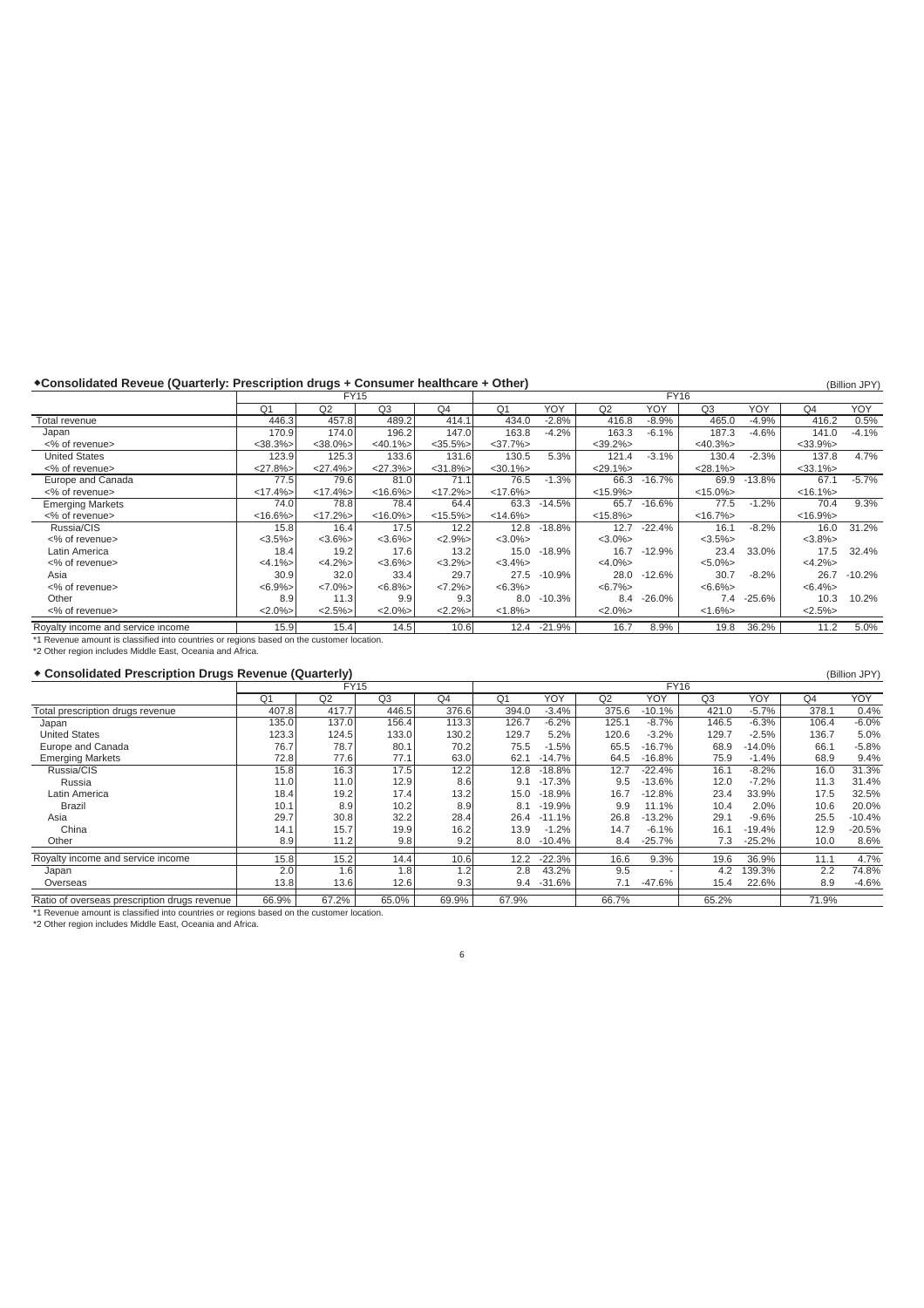◆ Prescription Drugs: Global major products' sales<sup>\*1</sup> and the state of the state of the state (Billion JPY)

|               |                                  | FY14<br>Annual | <b>FY15</b><br>Annual | <b>FY16</b><br>Annual |             | YOY      | Underlying<br>Growth     | <b>FY17</b><br>Forecasts |
|---------------|----------------------------------|----------------|-----------------------|-----------------------|-------------|----------|--------------------------|--------------------------|
| Velcade       | <b>United States</b>             | 110.8          | 131.6                 | 112.9                 | $-18.8$     | $-14.2%$ | $-5.0%$                  |                          |
|               | Other than United State          | 41.9           | 30.4                  | 24.7                  | $-5.7$      | $-18.9%$ | $-8.6%$                  |                          |
|               | Total                            | 152.7          | 162.0                 | 137.6                 | $-24.5$     | $-15.1%$ | $-5.7%$                  | <b>SIGHT</b>             |
| Leuprorelin   | Japan                            | 57.6           | 53.8                  | 48.6                  | $-5.2$      | $-9.7%$  | $-9.7%$                  |                          |
|               | <b>United States</b>             | 15.9           | 17.3                  | 18.3                  | 1.1         | 6.1%     | 7.5%                     |                          |
|               | <b>Europe and Canada</b>         | 36.4           | 35.3                  | 31.1                  | $-4.2$      | $-11.9%$ | $-1.4%$                  |                          |
|               | <b>Emerging Markets</b>          | 14.2           | 18.0                  | 16.3                  | $-1.8$      | $-9.8%$  | 0.9%                     |                          |
|               | Total                            | 124.0          | 124.4                 | 114.2                 | $-10.2$     | $-8.2%$  | $-3.6%$                  | D                        |
| Pantoprazole  | <b>United States</b>             | 11.0           | 13.6                  | 10.1                  | $-3.5$      | $-26.0%$ | $-19.2%$                 |                          |
|               | <b>Europe and Canada</b>         | 49.3           | 43.4                  | 30.5                  | $-12.9$     | $-29.8%$ | $-21.5%$                 |                          |
|               | <b>Emerging Markets</b>          | 43.4           | 43.7                  | 33.7                  | $-10.1$     | $-23.0%$ | $-9.4%$                  |                          |
|               | Total                            | 103.7          | 100.8                 | 74.2                  | $-26.5$     | $-26.3%$ | $-16.1%$                 | $\Rightarrow$            |
| Lansoprazole  | Japan $*2$                       | 52.5           | 41.3                  | 8.1                   | $-33.2$     | $-80.4%$ | $-4.0%$                  |                          |
|               | <b>United States</b>             | 28.7           | 27.5                  | 20.0                  | $-7.5$      | $-27.2%$ | $-19.4%$                 |                          |
|               | <b>Europe and Canada</b>         | 11.7           | 10.5                  | 7.1                   | $-3.4$      | $-32.7%$ | $-26.7%$                 |                          |
|               | <b>Emerging Markets</b>          | 10.1           | 10.2                  | 9.2                   | $-1.0$      | $-9.4%$  | 1.0%                     |                          |
|               | Total                            | 102.9          | 89.5                  | 44.4                  | $-45.1$     | $-50.4%$ | $-15.1%$                 |                          |
| Entyvio       | <b>United States</b>             | 20.1           | 63.1                  | 99.6                  | 36.6        | 58.0%    | 74.4%                    |                          |
|               | <b>Europe and Canada</b>         | 7.7            | 21.9                  | 39.5                  | 17.7        | 80.8%    | 102.7%                   |                          |
|               | <b>Emerging Markets</b>          | 0.0            | 1.3                   | 4.0                   | 2.8         |          |                          |                          |
|               | Total                            | 27.8           | 86.2                  | 143.2                 | 57.0        | 66.2%    | 84.2%                    |                          |
| Candesartan   | Japan *2                         | 94.6           | 58.5                  | 14.8                  | $-43.7$     | $-74.7%$ | $-50.1%$                 |                          |
|               | <b>United States</b>             | 2.1            | 1.3                   | 0.6                   | $-0.7$      | $-56.2%$ | $-52.0%$                 |                          |
|               | Europe and Canada                | 17.7           | 12.5                  | 9.3                   | $-3.2$      | $-25.5%$ | $-17.4%$                 |                          |
|               | <b>Emerging Markets</b>          | 11.4           | 12.4                  | 9.5                   | $-3.0$      | $-23.8%$ | $-16.2%$                 |                          |
|               | Total                            | 125.7          | 84.8                  | 34.2                  | $-50.6$     | $-59.7%$ | $-35.6%$                 |                          |
| Dexilant      | <b>United States</b>             | 53.5           | 64.0                  | 49.7                  | $-14.3$     | $-22.4%$ | $-13.8%$                 |                          |
|               | Europe and Canada                | 4.9            | 5.4                   | 5.7                   | 0.2         | 4.5%     | 16.3%                    |                          |
|               | <b>Emerging Markets</b>          | 3.9            | 5.7                   | 7.3                   | 1.6         | 29.0%    | 49.5%                    |                          |
|               | Total                            | 62.3           | 75.1                  | 62.6                  | $-12.5$     | $-16.6%$ | $-6.8%$                  | ا ک                      |
| Azilva        | Japan                            | 45.4           | 59.0                  | 66.9                  | 7.9         | 13.3%    | 13.3%                    |                          |
|               | Total                            | 45.4           | 59.0                  | 66.9                  | 7.9         | 13.3%    | 13.3%                    | zì                       |
| Nesina        | Japan                            | 38.4           | 36.9                  | 32.9                  | $-4.0$      | $-10.9%$ | $-10.9%$                 |                          |
|               | <b>United States</b>             | 4.1            | 5.3                   | 5.2                   | $-0.0$      | $-0.8%$  | 10.4%                    |                          |
|               | <b>Europe and Canada</b>         | 0.6            | 3.5                   | 6.1                   | 2.6         | 75.5%    | 100.1%                   |                          |
|               | <b>Emerging Markets</b>          | 1.3            | 3.3                   | 4.9                   | 1.6         | 48.5%    | 61.8%                    |                          |
|               | Total                            | 44.3           | 48.9                  | 49.1                  | 0.2         | 0.4%     | 3.5%                     |                          |
| Colcrys       | <b>United States</b>             | 58.8           | 46.5                  | 38.9                  | $-7.6$      | $-16.3%$ | $-7.2%$                  |                          |
|               | Total                            | 58.8           | 46.5                  | 38.9                  | $-7.6$      | $-16.3%$ | $-7.2%$                  | ❤                        |
| Uloric        | <b>United States</b>             | 32.6           | 41.8                  | 41.4                  | $-0.4$      | $-1.0%$  | 9.7%                     |                          |
|               | <b>Europe and Canada</b>         | 0.6            | 0.7                   | 0.7                   | 0.0         | 1.7%     | 13.4%                    |                          |
|               | <b>Emerging Markets</b>          |                |                       | 0.1                   | 0.1         |          |                          |                          |
|               | Total                            | 33.2           | 42.5                  | 42.2                  | $-0.3$      | $-0.7%$  | 10.1%                    |                          |
| Amitiza       | <b>United States</b>             | 31.9           | 37.2                  | 33.7                  | $-3.5$      | $-9.3%$  | 0.7%                     |                          |
|               | Europe and Canada                | 0.0            | 0.1                   | 0.1                   | $-0.0$      | $-17.6%$ | $-0.2%$                  |                          |
|               | Total                            | 32.0           | 37.3                  | 33.8                  | $-3.5$      | $-9.3%$  | 0.7%                     | ۲Ż                       |
| Adcetris      | Japan                            | 2.8            | 3.1                   | 3.3                   | 0.2         | 5.2%     | 5.2%                     |                          |
|               | Europe                           | 16.3           | 17.4                  | 17.5                  | 0.1         | 0.6%     | 12.7%                    |                          |
|               | <b>Emerging Markets</b>          | 3.6            | 7.2                   | 9.3                   | 2.1         | 29.6%    | 71.3%                    |                          |
|               | Total                            | 22.9           | 27.6                  | 30.1                  | 2.5         | 9.1%     | 24.8%                    |                          |
| Trintellix *3 | <b>United States</b>             | 13.6           | 24.5                  | 31.9                  | 7.4         | 30.1%    | 44.9%                    |                          |
|               | Total                            | 13.6           | 24.5                  | 31.9                  | 7.4         | 30.1%    | 44.9%                    |                          |
| Takecab       | Japan                            | 3.2            | 8.4                   | 34.1                  | 25.7        |          |                          |                          |
|               | Total                            | 3.2            | 8.4                   | 34.1                  | 25.7        | ÷.       | $\overline{\phantom{a}}$ |                          |
| Ninlaro       | <b>United States</b>             |                | 4.0                   | 29.1                  | 25.0        | ÷        |                          |                          |
|               | <b>Europe and Canada</b>         |                | 0.0                   | 0.2<br>0.1            | 0.2         |          |                          |                          |
|               | <b>Emerging Markets</b><br>Total |                | 4.1                   | 29.4                  | 0.1<br>25.3 |          | 107.8%                   | <b>ALAN</b>              |
|               |                                  |                |                       |                       |             |          |                          |                          |

\*1 Sales amount includes royalty income and service income.

\*2 Products excluding fixed dose combinations were transferred to the Joint Venture with Teva in Japan (JV) in April, 2016. Fixed dose combinations were transferred to JV in May, 2017.

\*3 Trintellix is the brand name used since June 2016 for the product previously marketed as Brintellix in the United States. The formulations, indication and dosages of Trintellix remain the same as that of Brintellix.

\*4 FY17 Forecasts: Arrows show growth from FY16 results (reported basis).

|  |  |  | $\rightarrow \pm$ <10% +10%~20% +20%~30% +20%~30% +>30% +20%~20% |  |
|--|--|--|------------------------------------------------------------------|--|
|--|--|--|------------------------------------------------------------------|--|

7

 $\bullet$  + 20%~30%  $\bullet$  +  $\bullet$  +  $\bullet$  ->30%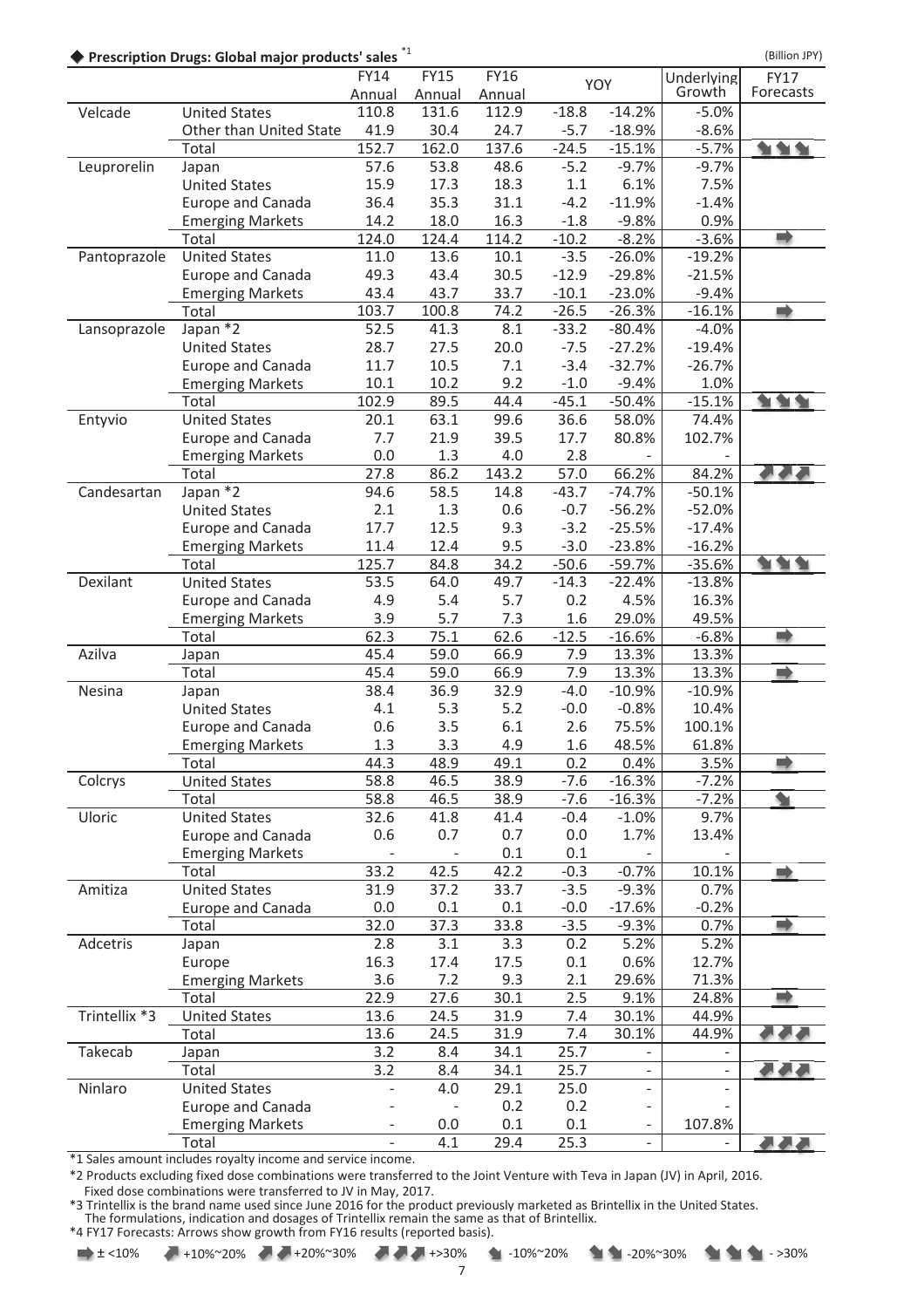### ◆ Prescription Drugs: Global major products' sales <sup>\*1</sup> (Quarterly) (Billion JPY) (Billion JPY)

|               |                          |            |                | <b>FY15</b>    |            |
|---------------|--------------------------|------------|----------------|----------------|------------|
|               |                          | Q1         | Q <sub>2</sub> | Q <sub>3</sub> | Q4         |
| Velcade       | <b>United States</b>     | 33.2       | 34.7           | 33.2           | 30.5       |
|               | Other than United States | 9.1        | 8.8            | 7.5            | 5.0        |
|               | Total                    | 42.3       | 43.5           | 40.7           | 35.5       |
| Leuprorelin   | Japan                    | 13.3       | 14.0           | 14.8           | 11.6       |
|               | <b>United States</b>     | 4.7        | 4.0            | 4.4            | 4.2        |
|               | Europe and Canada        | 8.7        | 9.0            | 9.2            | 8.4        |
|               | <b>Emerging Markets</b>  | 4.1        | 4.5            | 5.0            | 4.4        |
|               | Total                    | 30.9       | 31.5           | 33.4           | 28.6       |
| Pantoprazole  | <b>United States</b>     | 1.7        | 3.0            | 4.2            | 4.7        |
|               | Europe and Canada        | 11.8       | 11.8           | 11.2           | 8.5        |
|               | <b>Emerging Markets</b>  | 10.7       | 12.8           | 11.5           | 8.8        |
|               | Total                    | 24.3       | 27.6           | 26.8           | 22.0       |
| Lansoprazole  | Japan *2                 | 11.0       | 10.8           | 11.2           | 8.2        |
|               | <b>United States</b>     | 9.1        | 5.9            | 6.8            | 5.8        |
|               | <b>Europe and Canada</b> | 3.1        | 2.3            | 2.5            | 2.6        |
|               | <b>Emerging Markets</b>  | 2.7        | 2.6            | 2.4            | 2.5        |
|               | Total                    | 25.9       | 21.6           | 22.8           | 19.1       |
| Entyvio       | <b>United States</b>     | 12.0       | 15.2           | 16.7           | 19.1       |
|               | <b>Europe and Canada</b> | 3.9        | 4.3            | 6.2            | 7.4        |
|               | <b>Emerging Markets</b>  | 0.2        | 0.3            | 0.4            | 0.4        |
|               | Total                    | 16.2       | 19.8           | 23.4           | 26.8       |
| Candesartan   | Japan $\overline{2}$     | 16.1       | 15.2           | 16.0           | 11.2       |
|               | <b>United States</b>     | 0.3        | 0.3            | 0.3            | 0.3        |
|               | <b>Europe and Canada</b> | 3.2        | 3.2            | 3.2            | 2.9        |
|               | <b>Emerging Markets</b>  | 3.1        | 3.2            | 2.8            | 3.2        |
|               | Total                    | 22.7       | 22.0           | 22.4           | 17.7       |
| Dexilant      | <b>United States</b>     | 16.3       | 13.8           | 18.3           | 15.6       |
|               | Europe and Canada        | 1.3        | 1.2            | 1.5            | 1.4        |
|               | <b>Emerging Markets</b>  | 1.2        | 1.6            | 1.4            | $1.5\,$    |
|               | Total                    | 18.8       | 16.6           | 21.2           | 18.5       |
| Azilva        | Japan                    | 14.1       | 14.5           | 16.7           | 13.7       |
|               | Total                    | 14.1       | 14.5           | 16.7           | 13.7       |
| Nesina        | Japan                    | 9.5        | 9.5            | 10.1           | 7.7        |
|               | <b>United States</b>     | 1.5        | 1.5            | 1.4            | 0.9        |
|               | Europe and Canada        | 0.5        | 0.7            | 1.2            | 1.1        |
|               | <b>Emerging Markets</b>  | 0.7        | 0.8            | 0.8            | 1.0        |
|               | Total                    | 12.2       | 12.5           | 13.6           | 10.6       |
| Colcrys       | <b>United States</b>     | 11.2       | 11.7           | 11.3           | 12.3       |
|               | Total                    | 11.2       | 11.7           | 11.3           | 12.3       |
| Uloric        | <b>United States</b>     | 9.8        | 10.1           | 11.3           | 10.7       |
|               | Europe and Canada        | 0.2        | 0.2            | 0.2            | 0.1        |
|               | <b>Emerging Markets</b>  |            |                |                |            |
|               | Total                    | 10.0       | 10.2           | 11.5           | 10.8       |
| Amitiza       | <b>United States</b>     | 9.4        | 9.7            | 9.8            | 8.2        |
|               | Europe and Canada        | 0.0        | 0.0            | 0.0            | 0.0        |
|               | Total                    | 9.4<br>0.8 | 9.8<br>0.8     | 9.8<br>0.8     | 8.3<br>0.7 |
| Adcetris      | Japan<br>Europe          |            |                |                |            |
|               |                          | 4.3        | 4.7            | 4.2            | 4.1        |
|               | <b>Emerging Markets</b>  | 1.7        | 2.1            | 1.8            | 1.5        |
| Trintellix *3 | Total                    | 6.8        | 7.6            | 6.9            | 6.3        |
|               | <b>United States</b>     | $5.0$      | 6.2            | 6.8            | 6.5        |
|               | Total                    | 5.0        | 6.2            | 6.8            | 6.5        |
| Takecab       | Japan                    | 0.5        | 1.5            | 2.2            | 4.2        |
|               | Total                    | 0.5        | 1.5            | 2.2            | 4.2        |
| Ninlaro       | <b>United States</b>     |            |                | 0.5            | 3.5        |
|               | Europe and Canada        |            |                |                |            |
|               | <b>Emerging Markets</b>  |            |                |                |            |
|               | Total                    |            |                | 0.5            | 3.5        |

\*1 Sales amount includes royalty income and service income.

\*2 Products excluding fixed dose combinations were transferred to the Joint Venture with Teva in Japan (JV) in April, 2016. Fixed dose combinations were transferred to JV in May, 2017.

\*3 Trintellix is the brand name used since June 2016 for the product previously marketed as Brintellix in the United States. The formulations, indication and dosages of Trintellix remain the same as that of Brintellix.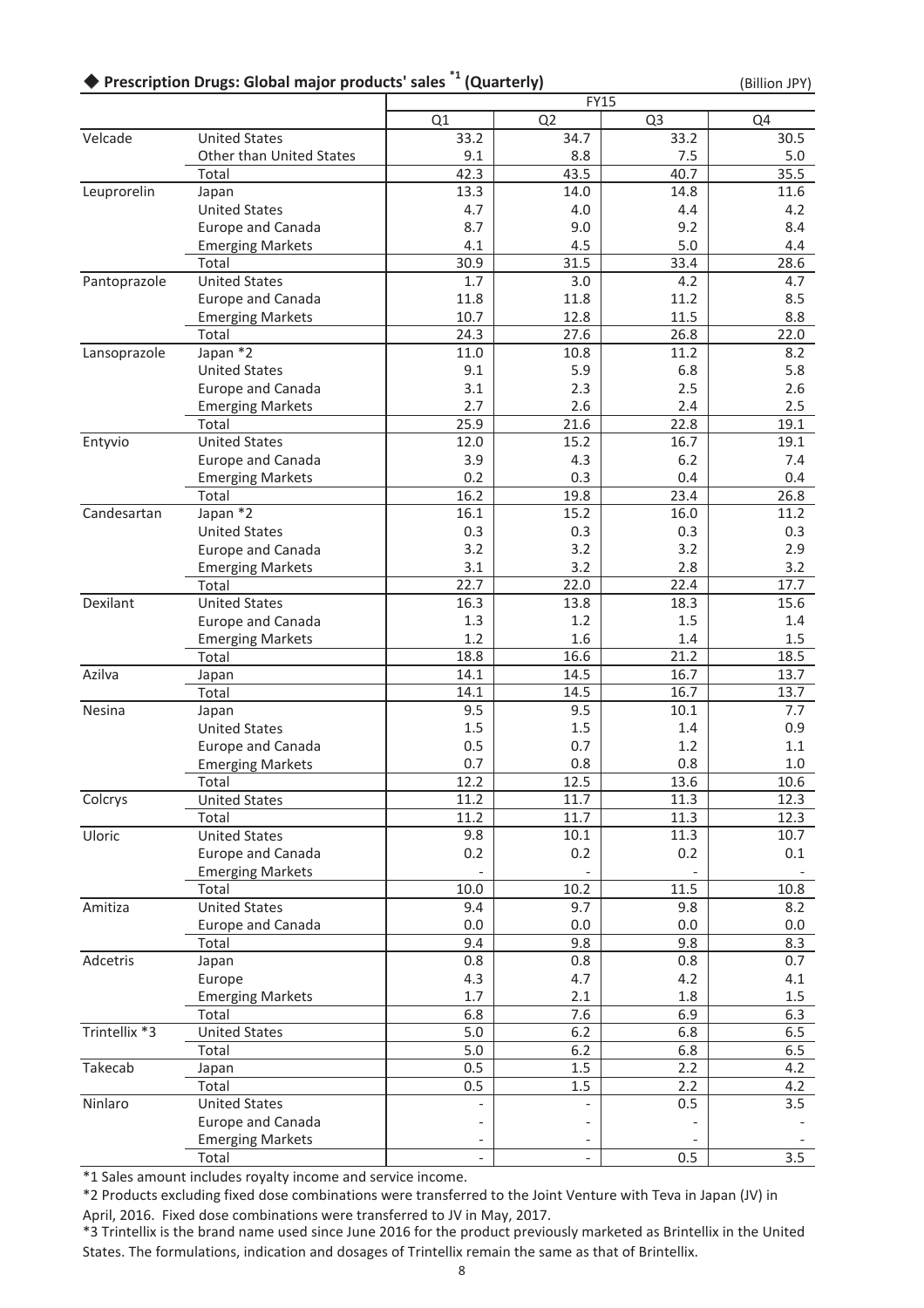(Billion JPY)

|               |                          |         |                          |                | <b>FY16</b>              |                |                          |      |          |
|---------------|--------------------------|---------|--------------------------|----------------|--------------------------|----------------|--------------------------|------|----------|
|               |                          | Q1      | YOY                      | Q <sub>2</sub> | YOY                      | Q <sub>3</sub> | YOY                      | Q4   | YOY      |
| Velcade       | <b>United States</b>     | 28.9    | $-13.2%$                 | 26.7           | $-23.0%$                 | 27.4           | $-17.4%$                 | 29.9 | $-2.0%$  |
|               | Other than United States | 6.7     | $-26.1%$                 | 7.1            | $-19.6%$                 | 6.8            | $-9.2%$                  | 4.0  | $-19.2%$ |
|               | Total                    | 35.5    | $-15.9%$                 | 33.8           | $-22.3%$                 | 34.2           | $-15.9%$                 | 34.0 | $-4.4%$  |
| Leuprorelin   | Japan                    | 13.1    | $-2.0%$                  | 11.7           | $-16.7%$                 | 13.6           | $-8.5%$                  | 10.2 | $-11.8%$ |
|               | <b>United States</b>     | 5.7     | 20.4%                    | 3.8            | $-3.2%$                  | 4.9            | 11.7%                    | 3.9  | $-7.0%$  |
|               | Europe and Canada        | 8.3     | $-4.9%$                  | 7.8            | $-13.9%$                 | 7.0            | $-23.6%$                 | 8.0  | $-4.3%$  |
|               | <b>Emerging Markets</b>  | 3.8     | $-9.1%$                  | 4.2            | $-6.2%$                  | 4.4            | $-12.0%$                 | 3.9  | $-11.4%$ |
|               | Total                    | 30.8    | $-0.4%$                  | 27.5           | $-12.7%$                 | 29.9           | $-10.5%$                 | 26.1 | $-8.8%$  |
| Pantoprazole  | <b>United States</b>     | 3.4     | 94.8%                    | 2.0            | $-34.7%$                 | 2.3            | $-44.1%$                 | 2.4  | $-49.0%$ |
|               | Europe and Canada        | 8.6     | $-27.0%$                 | 7.2            | $-39.4%$                 | 7.8            | $-29.9%$                 | 6.8  | $-20.3%$ |
|               | <b>Emerging Markets</b>  | 8.0     | $-24.9%$                 | 9.1            | $-28.6%$                 | 8.2            | $-28.4%$                 | 8.3  | $-5.6%$  |
|               | Total                    | 20.1    | $-17.3%$                 | 18.3           | $-33.9%$                 | 18.4           | $-31.4%$                 | 17.5 | $-20.6%$ |
| Lansoprazole  | Japan *2                 | 2.1     | $-80.8%$                 | 2.0            | $-81.4%$                 | 2.1            | $-81.1%$                 | 1.8  | $-77.9%$ |
|               | <b>United States</b>     | 6.6     | $-27.3%$                 | 4.2            | $-28.8%$                 | 4.8            | $-29.3%$                 | 4.4  | $-23.1%$ |
|               | Europe and Canada        | 2.3     | $-28.1%$                 | 1.5            | $-32.9%$                 | 1.7            | $-31.9%$                 | 1.6  | $-38.7%$ |
|               | <b>Emerging Markets</b>  | 2.4     | $-11.0%$                 | 2.2            | $-14.2%$                 | 2.4            | $-1.5%$                  | 2.2  | $-10.4%$ |
|               | Total                    | 13.4    | $-48.4%$                 | 10.0           | $-53.9%$                 | 11.0           | $-52.0%$                 | 10.1 | $-47.2%$ |
| Entyvio       | <b>United States</b>     | 22.5    | 87.2%                    | 23.2           | 52.5%                    | 25.7           | 53.5%                    | 28.3 | 48.0%    |
|               | Europe and Canada        | 8.8     | 124.4%                   | 9.3            | 113.6%                   | 10.7           | 72.4%                    | 10.7 | 45.3%    |
|               | <b>Emerging Markets</b>  | 0.8     |                          | 0.9            |                          | $1.0$          | 148.9%                   | 1.5  |          |
|               | Total                    | 32.0    | 98.2%                    | 33.3           | 68.2%                    | 37.4           | 60.2%                    | 40.4 | 50.6%    |
| Candesartan   | Japan *2                 | 4.8     | $-69.8%$                 | 3.7            | $-75.5%$                 | 3.6            | $-77.4%$                 | 2.6  | $-76.9%$ |
|               | <b>United States</b>     | 0.2     | $-22.5%$                 | 0.1            | $-83.1%$                 | 0.2            | $-39.8%$                 | 0.1  | $-74.9%$ |
|               | Europe and Canada        | 3.0     | $-7.0%$                  | 1.8            | $-42.2%$                 | 2.6            | $-18.3%$                 | 1.9  | $-35.1%$ |
|               | <b>Emerging Markets</b>  | 3.2     | 2.1%                     | 1.9            | $-41.5%$                 | 2.4            | $-14.8%$                 | 2.0  | $-38.7%$ |
|               | Total                    | 11.3    | $-50.4%$                 | 7.5            | $-65.8%$                 | 8.8            | $-60.6%$                 | 6.6  | $-63.0%$ |
| Dexilant      | <b>United States</b>     | 13.0    | $-20.2%$                 | 12.4           | $-10.1%$                 | 12.3           | $-32.8%$                 | 12.0 | $-23.4%$ |
|               | Europe and Canada        | 1.5     | 10.9%                    | 1.3            | 7.4%                     | 1.5            | $-0.3%$                  | 1.4  | 1.0%     |
|               | <b>Emerging Markets</b>  | 1.6     | 38.9%                    | 1.6            | 1.7%                     | 1.8            | 26.9%                    | 2.3  | 51.7%    |
|               | Total                    | 16.2    | $-14.3%$                 | 15.3           | $-7.7%$                  | 15.6           | $-26.5%$                 | 15.6 | $-15.5%$ |
| Azilva        | Japan                    | 17.7    | 25.6%                    | 15.6           | 7.6%                     | 18.5           | 11.2%                    | 15.0 | 9.3%     |
|               | Total                    | 17.7    | 25.6%                    | 15.6           | 7.6%                     | 18.5           | 11.2%                    | 15.0 | 9.3%     |
| Nesina        | Japan                    | 9.3     | $-1.6%$                  | 7.7            | $-18.9%$                 | 9.2            | $-9.3%$                  | 6.6  | $-14.3%$ |
|               | <b>United States</b>     | 1.5     | 3.0%                     | 1.2            | $-15.3%$                 | $1.1\,$        | $-22.0%$                 | 1.4  | 49.7%    |
|               | Europe and Canada        | 1.5     |                          | 1.4            | 96.2%                    | 1.5            | 24.5%                    | 1.7  | 61.5%    |
|               | <b>Emerging Markets</b>  | $1.0\,$ | 35.1%                    | 1.3            | 68.2%                    | $1.1\,$        | 37.9%                    | 1.5  | 52.2%    |
|               | Total                    | 13.3    | 9.5%                     | 11.6           | $-6.6%$                  | 13.0           | $-4.7%$                  | 11.2 | 4.8%     |
| Colcrys       | <b>United States</b>     | 10.5    | $-5.9%$                  | 9.7            | $-17.6%$                 | 9.3            | $-17.4%$                 | 9.4  | $-23.4%$ |
|               | Total                    | 10.5    | $-5.9%$                  | 9.7            | $-17.6%$                 | 9.3            | $-17.4%$                 | 9.4  | $-23.4%$ |
| Uloric        | <b>United States</b>     | 9.5     | $-2.7%$                  | 9.6            | $-4.8%$                  | 11.3           | 0.5%                     | 11.0 | 2.8%     |
|               | Europe and Canada        | 0.2     | 4.7%                     | 0.2            | $-2.4%$                  | 0.2            | $-9.3%$                  | 0.2  | 17.6%    |
|               | <b>Emerging Markets</b>  | 0.0     |                          | 0.0            |                          | 0.0            |                          | 0.0  |          |
|               | Total                    | 9.7     | $-2.4%$                  | 9.8            | $-4.6%$                  | 11.6           | 0.6%                     | 11.2 | 3.3%     |
| Amitiza       | <b>United States</b>     | 8.9     | $-5.6%$                  | 8.0            | $-18.1%$                 | 9.3            | $-5.2%$                  | 7.6  | $-8.1%$  |
|               | Europe and Canada        | 0.0     | $-18.7%$                 | 0.0            | $-25.8%$                 | 0.0            | $-18.5%$                 | 0.0  | $-4.8%$  |
|               | Total                    | 8.9     | $-5.7%$                  | 8.0            | $-18.1%$                 | 9.3            | $-5.2%$                  | 7.6  | $-8.0\%$ |
| Adcetris      | Japan                    | 0.9     | 9.1%                     | 0.7            | $-9.3%$                  | 0.9            | 14.0%                    | 0.8  | 6.9%     |
|               | Europe                   | 5.0     | 17.4%                    | 3.8            | $-19.4%$                 | 4.2            | $-1.5%$                  | 4.4  | 8.0%     |
|               | <b>Emerging Markets</b>  | 1.9     | 8.7%                     | 2.1            | $-1.3%$                  | 2.3            | 29.1%                    | 3.0  | 96.2%    |
|               | Total                    | 7.8     | 14.3%                    | 6.6            | $-13.3%$                 | 7.4            | 8.4%                     | 8.3  | 31.7%    |
| Trintellix *3 | <b>United States</b>     | 6.4     | 27.6%                    | 7.8            | 25.9%                    | 8.5            | 25.3%                    | 9.1  | 41.2%    |
|               | Total                    | 6.4     | 27.6%                    | 7.8            | 25.9%                    | 8.5            | 25.3%                    | 9.1  | 41.2%    |
| Takecab       | Japan                    | 6.4     |                          | 7.5            | $\overline{\phantom{a}}$ | 10.8           | $\overline{\phantom{a}}$ | 9.5  | 126.9%   |
|               | Total                    | 6.4     | $\overline{\phantom{a}}$ | 7.5            | $\overline{\phantom{a}}$ | 10.8           | $\overline{\phantom{a}}$ | 9.5  | 126.9%   |
| Ninlaro       | <b>United States</b>     | 6.0     | $\qquad \qquad -$        | 6.8            | $\overline{\phantom{a}}$ | 8.0            | $\overline{\phantom{a}}$ | 8.3  | 138.2%   |
|               | Europe and Canada        |         |                          |                |                          | 0.0            |                          | 0.2  |          |
|               | <b>Emerging Markets</b>  | 0.0     | $\overline{\phantom{0}}$ | 0.0            |                          | 0.0            |                          | 0.0  |          |
|               | Total                    | 6.0     |                          | 6.8            |                          | 8.0            |                          | 8.6  | 146.2%   |

\*1 Sales amount includes royalty income and service income.

\*2 Products excluding fixed dose combinations were transferred to the Joint Venture with Teva in Japan (JV) in April, 2016. Fixed dose combinations were transferred to JV in May, 2017.

\*3 Trintellix is the brand name used since June 2016 for the product previously marketed as Brintellix in the United States. The formulations, indication and dosages of Trintellix remain the same as that of Brintellix.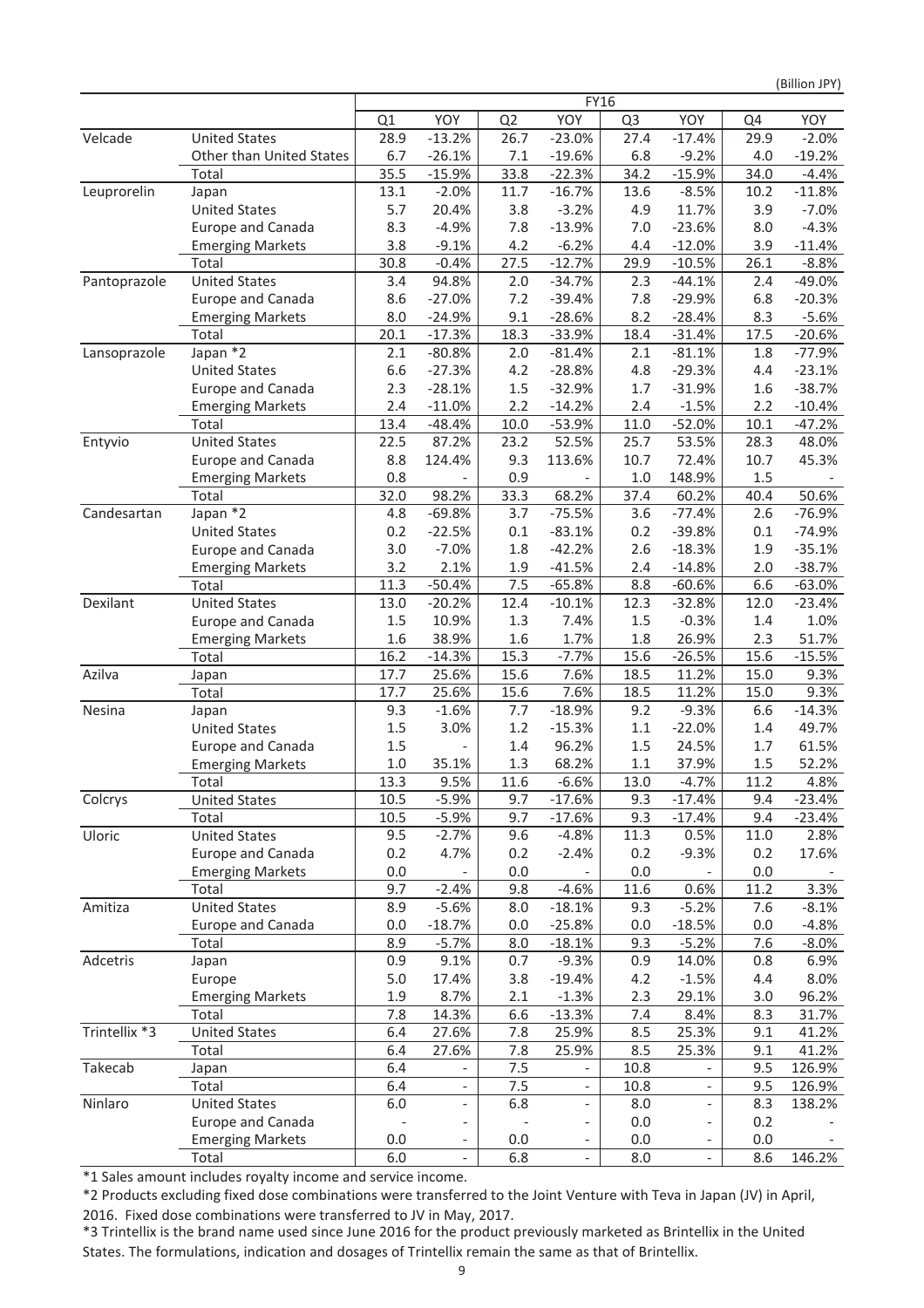| Prescription Drugs: US major products' sales (in US\$) * <sup>1</sup> |       | (Million US\$) |             |                |          |
|-----------------------------------------------------------------------|-------|----------------|-------------|----------------|----------|
|                                                                       | FY14  | <b>FY15</b>    | <b>FY16</b> | YOY            |          |
| Velcade                                                               | 1,017 | 1,079          | 1,000       | $-80$          | $-7.4%$  |
| Entyvio                                                               | 179   | 524            | 913         | 389            | 74.4%    |
| Dexilant                                                              | 488   | 530            | 457         | $-73$          | $-13.8%$ |
| Uloric                                                                | 297   | 347            | 380         | 34             | 9.7%     |
| Colcrys                                                               | 542   | 386            | 358         | $-28$          | $-7.2%$  |
| Amitiza                                                               | 291   | 308            | 310         | $\overline{2}$ | 0.7%     |
| Trintellix <sup>*2</sup>                                              | 124   | 203            | 294         | 91             | 44.9%    |
| Ninlaro                                                               |       | 34             | 267         | 233            |          |
| Prevacid<br>(lansoprazole)                                            | 254   | 222            | 179         | $-43$          | $-19.6%$ |
| Contrave <sup>*3</sup>                                                | 19    | 56             | 24          | $-32$          | $-57.0%$ |

\*1 Product sales (royalty income and service income are excluded).

\*2 Trintellix is the brand name used since June 2016 for the product previously marketed as Brintellix in the United States. The formulations, indication and dosages of Trintellix remain the same as that of Brintellix.

\*3 In March 2016, Takeda and Orexigen announced they have agreed to terminate the collaboration.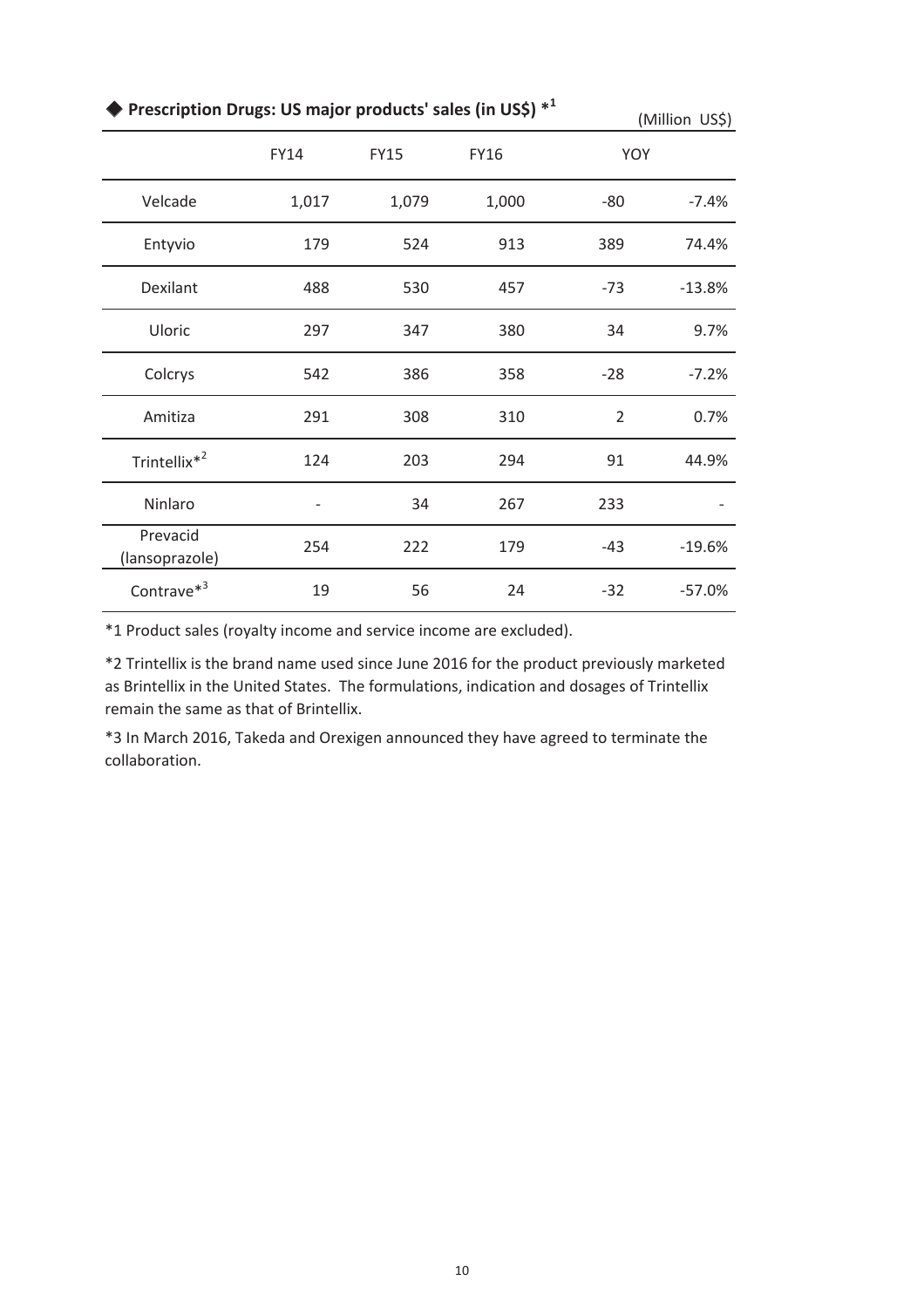|                            | <b>FY15</b>              |                          |                |     |     | <b>FY16</b>              |                |                          |                |                          |      |          |
|----------------------------|--------------------------|--------------------------|----------------|-----|-----|--------------------------|----------------|--------------------------|----------------|--------------------------|------|----------|
|                            | Q <sub>1</sub>           | Q <sub>2</sub>           | Q <sub>3</sub> | Q4  | Q1  | YOY                      | Q <sub>2</sub> | YOY                      | Q <sub>3</sub> | YOY                      | Q4   | YOY      |
| Velcade                    | 276                      | 268                      | 266            | 270 | 247 | $-10.6%$                 | 250            | $-6.7%$                  | 253            | $-4.7%$                  | 250  | $-7.4%$  |
| Entyvio                    | 99                       | 124                      | 138            | 163 | 201 | 103.4%                   | 224            | 80.3%                    | 241            | 75.1%                    | 247  | 51.6%    |
| Dexilant                   | 135                      | 113                      | 151            | 132 | 117 | $-13.3%$                 | 120            | 6.5%                     | 116            | $-22.9%$                 | 104  | $-21.2%$ |
| Uloric                     | 81                       | 82                       | 93             | 91  | 85  | 5.6%                     | 92             | 12.8%                    | 107            | 14.8%                    | 95   | 5.3%     |
| Colcrys                    | 92                       | 95                       | 93             | 105 | 94  | 2.1%                     | 93             | $-2.4%$                  | 88             | $-5.3%$                  | 83   | $-21.4%$ |
| Amitiza                    | 77                       | 79                       | 81             | 70  | 79  | 2.5%                     | 77             | $-2.9%$                  | 87             | 7.8%                     | 66   | $-5.5%$  |
| Trintellix* <sup>2</sup>   | 42                       | 50                       | 56             | 55  | 58  | 38.2%                    | 75             | 49.1%                    | 81             | 44.5%                    | 80   | 46.3%    |
| Ninlaro                    | $\overline{\phantom{a}}$ | $\overline{\phantom{a}}$ | 4              | 30  | 54  | $\overline{\phantom{a}}$ | 65             | $\overline{\phantom{a}}$ | 75             | $\overline{\phantom{a}}$ | 73   | 143.6%   |
| Prevacid<br>(lansoprazole) | 73                       | 47                       | 55             | 48  | 57  | $-20.9%$                 | 40             | $-15.3%$                 | 44             | $-19.1%$                 | 37   | $-22.2%$ |
| $\text{Contrave}^{*3}$     | 16                       | 13                       | 13             | 13  | 13  | $-21.6%$                 | 8              | $-36.2%$                 | 3              | $-75.5%$                 | $-0$ |          |

◆ Prescription Drugs: US major products' sales (in US\$) <sup>\*1</sup> (Quarterly)

 **(Quarterly)** (Million US\$)

\*1 Product sales (royalty income and service income are excluded).

\*2 Trintellix is the brand name used since June 2016 for the product previously marketed as Brintellix in the United States.

The formulations, indication and dosages of Trintellix remain the same as that of Brintellix.

\*3 In March 2016, Takeda and Orexigen announced they have agreed to terminate the collaboration.

11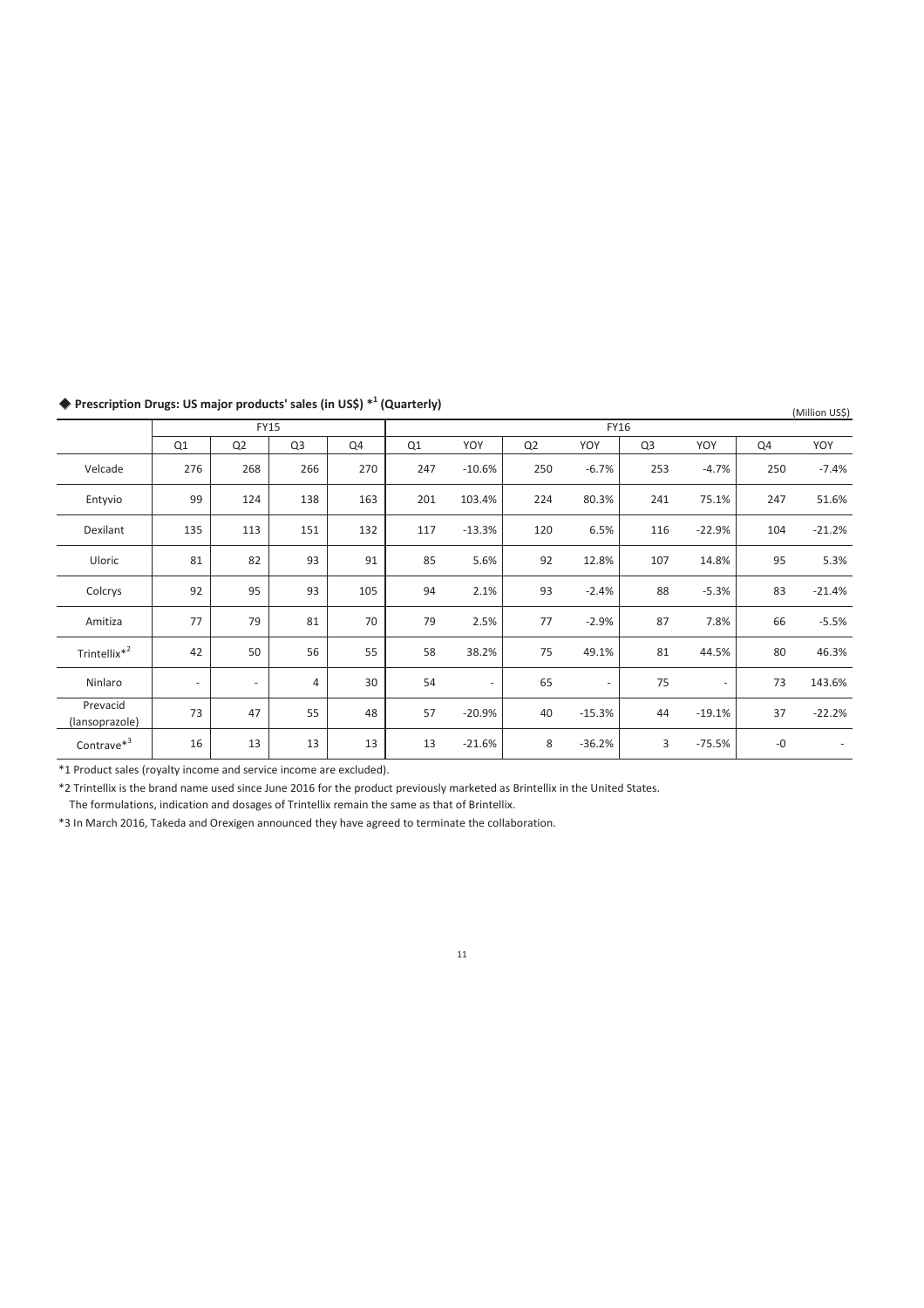# ◆ Prescription Drugs: Japan major products' sales (Billion JPY)

|                          | Launched | Therapeutic<br>Class                                   | <b>FY14</b> | <b>FY15</b> | <b>FY16</b> | <b>YOY</b> |          |
|--------------------------|----------|--------------------------------------------------------|-------------|-------------|-------------|------------|----------|
| Azilva *                 | (12.5)   | Hypertension                                           | 45.4        | 59.0        | 66.9        | 7.9        | 13.3%    |
| Leuplin<br>(leuprorelin) | (92.9)   | Prostate cancer,<br>breast cancer and<br>endometriosis | 57.6        | 53.8        | 48.6        | $-5.2$     | $-9.7%$  |
| Enbrel                   | (05.3)   | Rheumatoid<br>arthritis                                | 41.2        | 40.8        | 40.4        | $-0.4$     | $-0.9%$  |
| Takecab <sup>*</sup>     | (15.2)   | Acid-related<br><b>Diseases</b>                        | 3.2         | 8.4         | 34.1        | 25.7       |          |
| Nesina *                 | (10.6)   | <b>Diabetes</b>                                        | 38.4        | 36.9        | 32.9        | $-4.0$     | $-10.9%$ |
| Lotriga                  | (13.1)   | Hyperlipidemia                                         | 13.2        | 22.3        | 27.5        | 5.2        | 23.5%    |
| Vectibix                 | (10.6)   | Colorectal cancer                                      | 18.3        | 18.4        | 18.8        | 0.4        | 2.1%     |
| Reminyl                  | (11.3)   | Alzheimer-type<br>dementia                             | 13.9        | 16.0        | 17.4        | 1.4        | 8.8%     |
| <b>Benet</b>             | (02.5)   | Osteoporosis                                           | 10.4        | 9.7         | 8.3         | $-1.4$     | $-14.2%$ |
| Rozerem                  | (10.7)   | Insomnia                                               | 6.6         | 7.4         | 8.1         | 0.6        | 8.7%     |
| Adcetris                 | (14.4)   | Malignant<br>Lymphoma                                  | 2.8         | 3.1         | 3.3         | 0.2        | 5.2%     |

\* The figures include the amounts of fixed dose combinations and blister packs.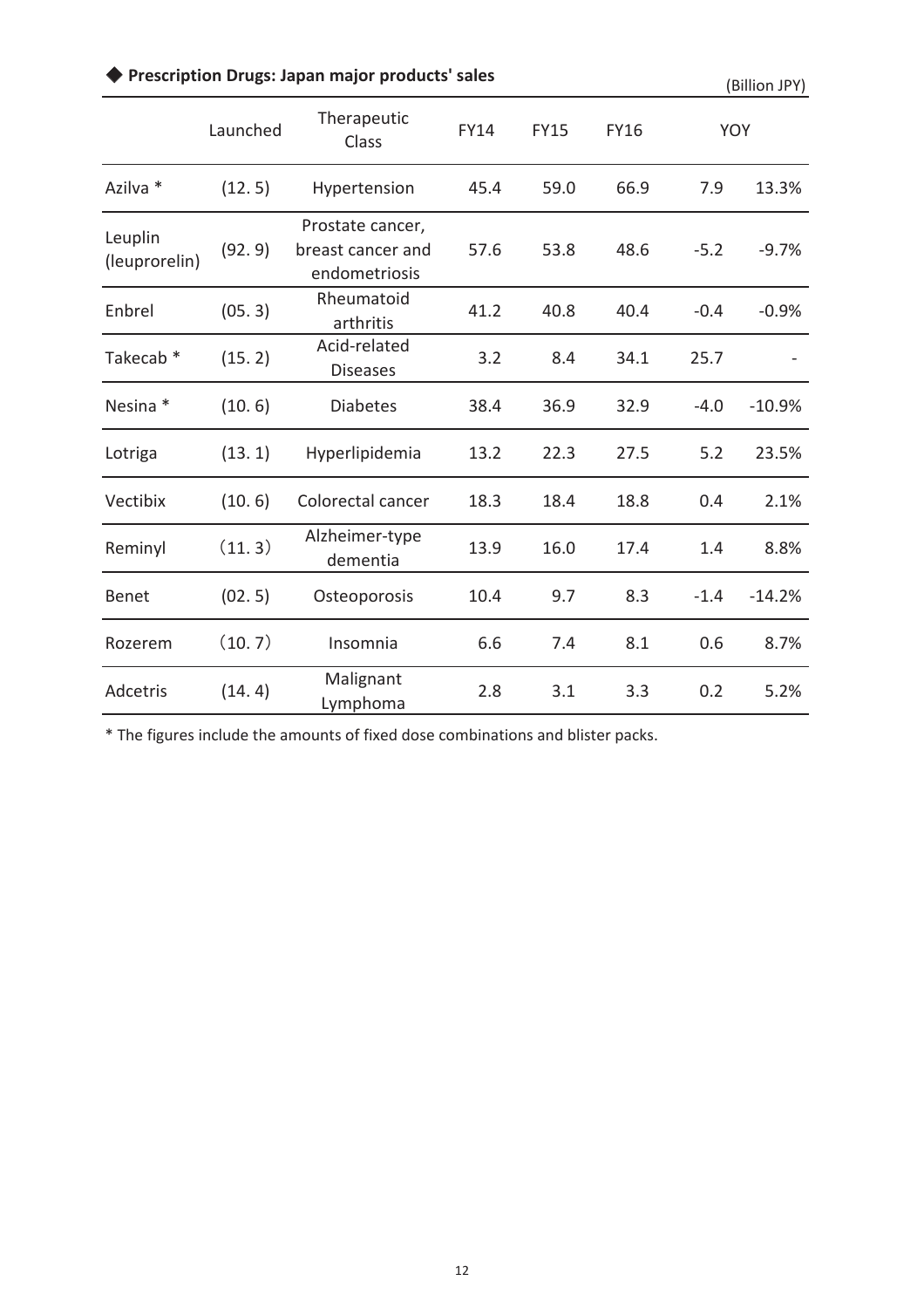|                          | Launched | Therapeutic                                            |      | <b>FY15</b>    |                |      | <b>FY16</b> |                          |                |          |                |          |      |          |
|--------------------------|----------|--------------------------------------------------------|------|----------------|----------------|------|-------------|--------------------------|----------------|----------|----------------|----------|------|----------|
|                          |          | Class                                                  | Q1   | Q <sub>2</sub> | Q <sub>3</sub> | Q4   | Q1          | YOY                      | Q <sub>2</sub> | YOY      | Q <sub>3</sub> | YOY      | Q4   | YOY      |
| Azilva *                 | (12.5)   | Hypertension                                           | 14.1 | 14.5           | 16.7           | 13.7 | 17.7        | 25.6%                    | 15.6           | 7.6%     | 18.5           | 11.2%    | 15.0 | 9.3%     |
| Leuplin<br>(leuprorelin) | (92.9)   | Prostate cancer,<br>breast cancer and<br>endometriosis | 13.3 | 14.0           | 14.8           | 11.6 | 13.1        | $-2.0%$                  | 11.7           | $-16.7%$ | 13.6           | $-8.5%$  | 10.2 | $-11.8%$ |
| Enbrel                   | (05.3)   | Rheumatoid<br>arthritis                                | 10.4 | 10.7           | 10.8           | 8.9  | 11.0        | 5.9%                     | 10.0           | $-6.6%$  | 10.9           | 0.3%     | 8.6  | $-3.3%$  |
| Takecab <sup>*</sup>     | (15.2)   | Acid-related<br><b>Diseases</b>                        | 0.5  | 1.5            | 2.2            | 4.2  | 6.4         | $\overline{\phantom{a}}$ | 7.5            | $\sim$   | 10.8           |          | 9.5  | 126.9%   |
| Nesina *                 | (10.6)   | Diabetes                                               | 9.5  | 9.5            | 10.1           | 7.7  | 9.3         | $-1.6%$                  | 7.7            | $-18.9%$ | 9.2            | $-9.3%$  | 6.6  | $-14.3%$ |
| Lotriga                  | (13.1)   | Hyperlipidemia                                         | 5.0  | 5.6            | 6.3            | 5.4  | 6.8         | 36.8%                    | 6.6            | 18.4%    | 7.8            | 22.9%    | 6.3  | 17.3%    |
| Vectibix                 | (10.6)   | Colorectal cancer                                      | 4.7  | 4.8            | 4.8            | 4.1  | 4.9         | 5.1%                     | 4.6            | $-4.2%$  | 5.1            | 6.5%     | 4.2  | 0.9%     |
| Reminyl                  | (11.3)   | Alzheimer-type<br>dementia                             | 3.9  | 4.1            | 4.5            | 3.5  | 4.6         | 19.3%                    | 4.1            | 1.3%     | 4.8            | 8.4%     | 3.8  | 6.5%     |
| Benet                    | (02.5)   | Osteoporosis                                           | 2.5  | 2.5            | 2.7            | 2.0  | 2.3         | $-6.4%$                  | 2.0            | $-21.6%$ | 2.3            | $-14.3%$ | 1.7  | $-14.6%$ |
| Rozerem                  | (10.7)   | Insomnia                                               | 1.8  | 1.9            | 2.0            | 1.7  | 2.1         | 17.8%                    | 1.9            | $-1.4%$  | 2.2            | 10.8%    | 1.8  | 8.0%     |
| Adcetris                 | (14.4)   | Malignant<br>Lymphoma                                  | 0.8  | 0.8            | 0.8            | 0.7  | 0.9         | 9.1%                     | 0.7            | $-9.3%$  | 0.9            | 14.0%    | 0.8  | 6.9%     |

### ◆ Prescription Drugs: Japan major products' sales (Quarterly) (Billion JPY) (Billion JPY)

\* The figures include the amounts of fixed dose combinations and blister packs.

13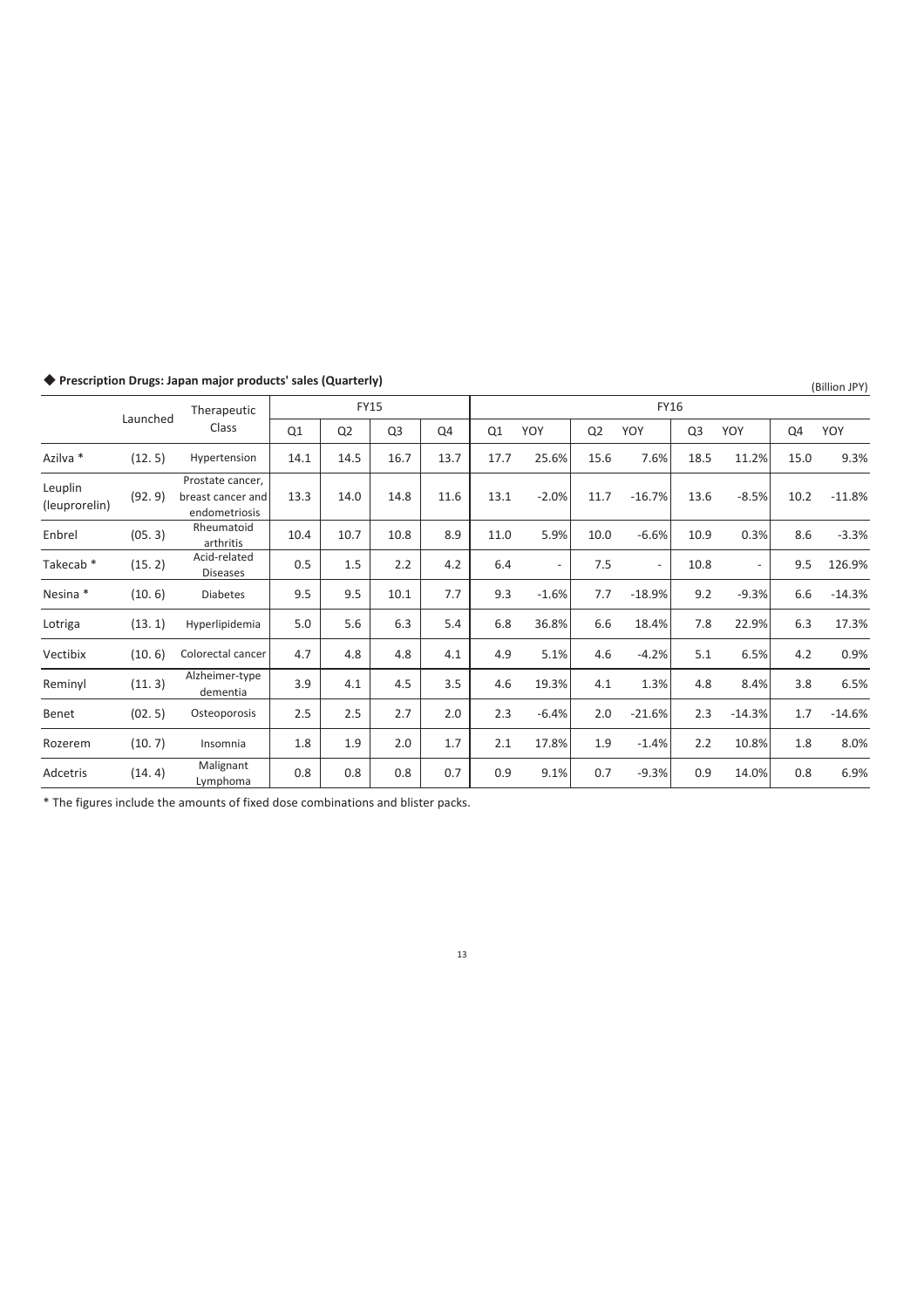| ◆ Consumer Healthcare: Japan major products' sales<br>(Billion JPY) |             |             |             |            |         |  |  |  |  |
|---------------------------------------------------------------------|-------------|-------------|-------------|------------|---------|--|--|--|--|
|                                                                     | <b>FY14</b> | <b>FY15</b> | <b>FY16</b> | <b>YOY</b> |         |  |  |  |  |
| Alinamin tablet                                                     | 20.7        | 25.2        | 24.1        | $-1.2$     | $-4.6%$ |  |  |  |  |
| Alinamin drink                                                      | 14.9        | 14.9        | 16.1        | 1.2        | 8.0%    |  |  |  |  |
| Benza                                                               | 9.7         | 9.8         | 10.0        | 0.1        | 1.5%    |  |  |  |  |
| <b>Biofermin</b>                                                    | 8.1         | 8.6         | 9.1         | 0.5        | 6.2%    |  |  |  |  |
| Borraginol                                                          | 4.1         | 4.5         | 4.5         | 0.1        | 1.2%    |  |  |  |  |

\* This table shows sales amount of Takeda's Japan Consumer Healthcare Business Unit in Japan. Takeda Consumer Healthcare Company Limited succeeded the business of Takeda's JCHBU and started its business on April 1, 2017 as the new company.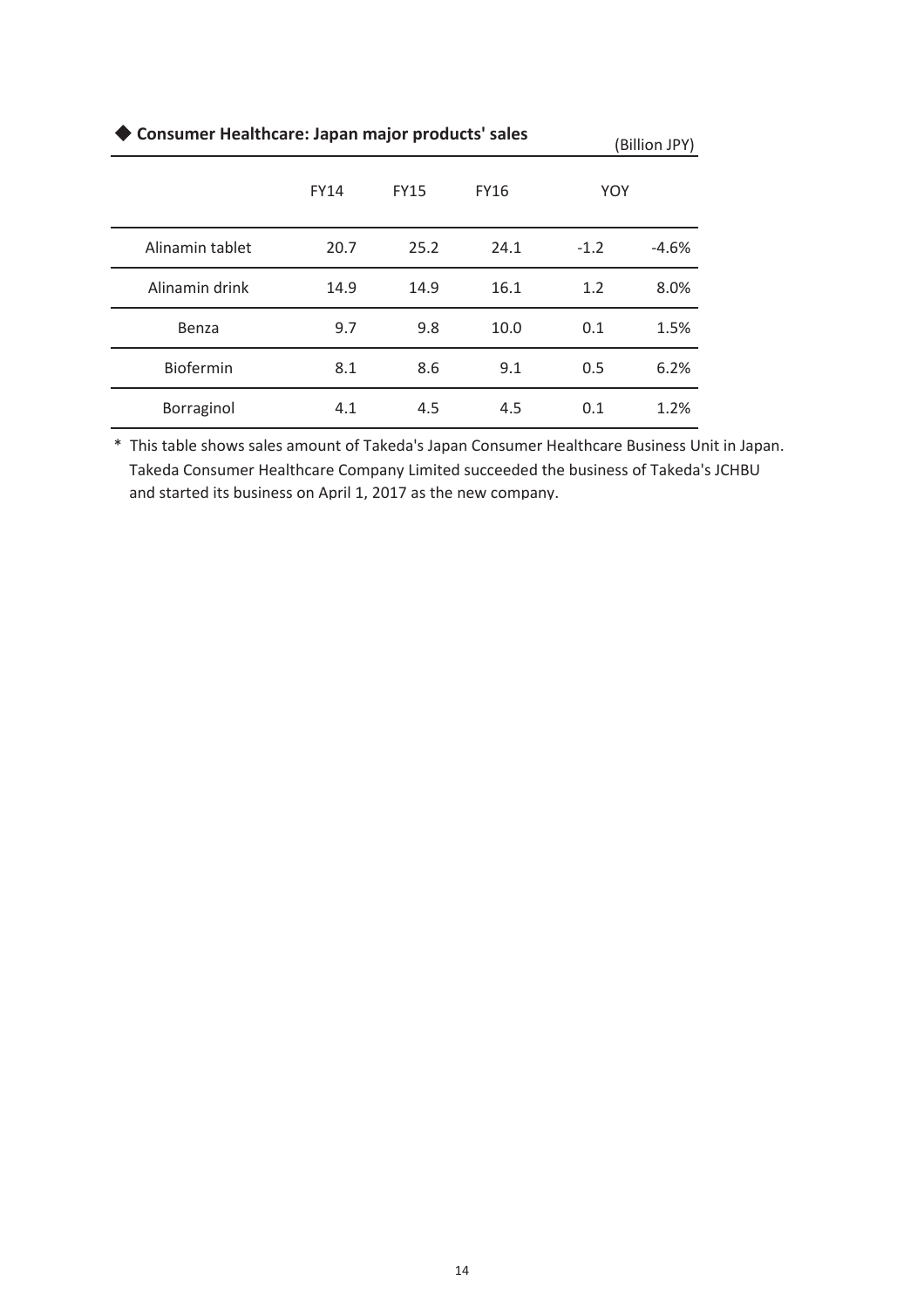|                  | <b>FY15</b>    |     |     |                | <b>FY16</b>    |          |     |         |     |         |                |       |
|------------------|----------------|-----|-----|----------------|----------------|----------|-----|---------|-----|---------|----------------|-------|
|                  | Q <sub>1</sub> | Q2  | Q3  | Q <sub>4</sub> | Q <sub>1</sub> | YOY      | Q2  | YOY     | Q3  | YOY     | Q <sub>4</sub> | YOY   |
| Alinamin tablet  | 6.9            | 6.2 | 7.4 | 4.7            | 6.1            | $-11.8%$ | 6.2 | 0.7%    | 6.8 | $-8.5%$ | 4.9            | 4.9%  |
| Alinamin drink   | 4.0            | 4.1 | 4.3 | 2.5            | 5.1            | 27.3%    | 4.0 | $-2.6%$ | 4.2 | $-2.2%$ | 2.8            | 11.8% |
| Benza            | 1.2            | 4.4 | 3.0 | 1.3            | 1.3            | 8.3%     | 4.2 | $-4.9%$ | 3.2 | 6.9%    | 1.4            | 4.4%  |
| <b>Biofermin</b> | 2.2            | 2.1 | 2.4 | 1.8            | 2.2            | $-0.2%$  | 2.3 | 10.1%   | 2.6 | 6.8%    | 2.0            | 9.0%  |
| Borraginol       | 1.1            | 1.0 | 1.4 | 1.0            | 1.1            | 3.0%     | 1.1 | 3.7%    | 1.3 | $-1.9%$ | 1.0            | 0.8%  |

# ◆ Consumer Healthcare: Japan major products' sales (Quarterly) (Billion JPY) (Billion JPY)

\* This table shows sales amount of Takeda's Japan Consumer Healthcare Business Unit in Japan.

Takeda Consumer Healthcare Company Limited succeeded the business of Takeda's JCHBU and started its business on April 1, 2017 as the new company.

#### 15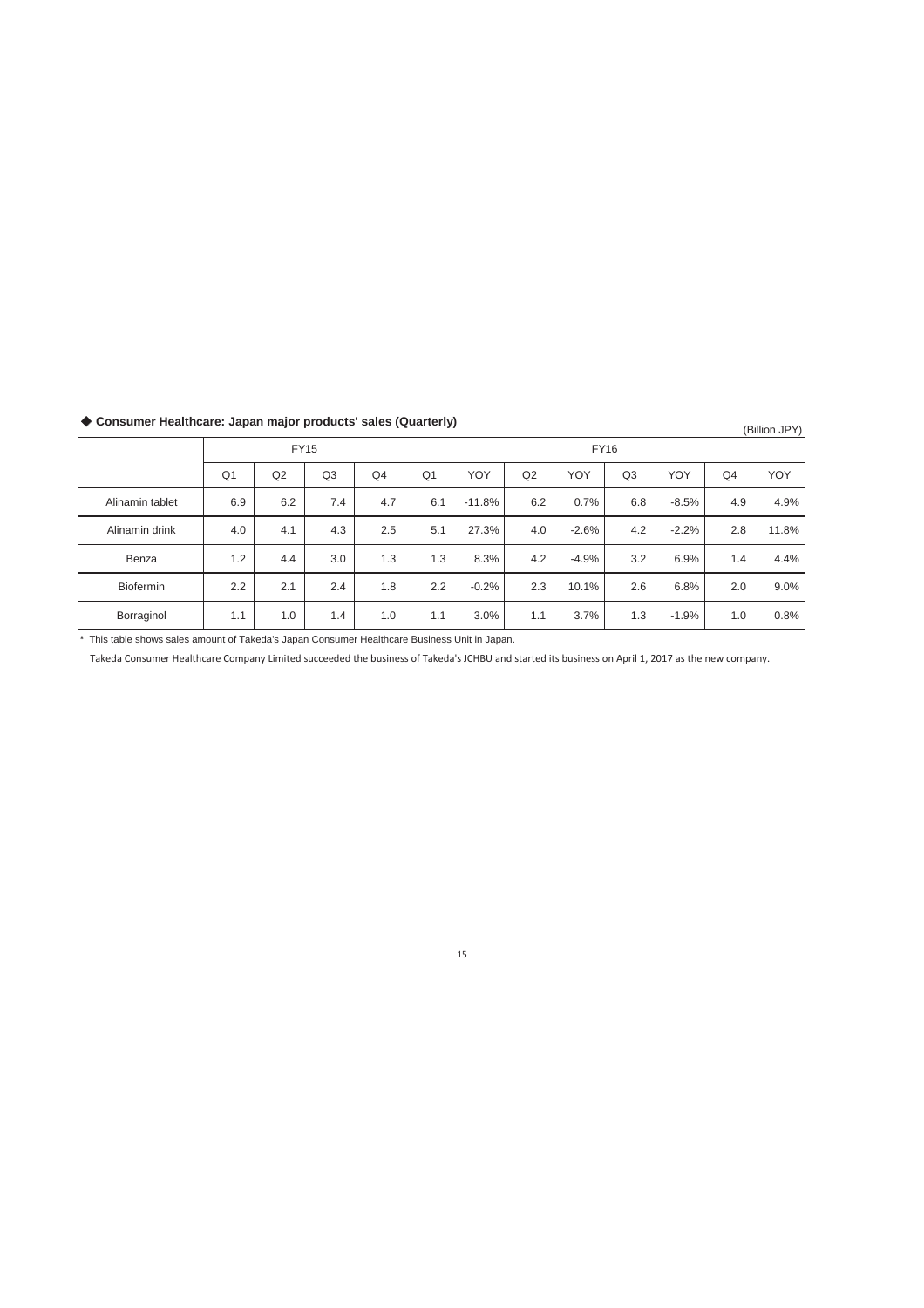| <assets></assets>                                    |          |          |          |            | (Billion JPY)   |
|------------------------------------------------------|----------|----------|----------|------------|-----------------|
|                                                      | FY14 End | FY15 End | FY16 End | % of Total | vs. FY15<br>End |
| Total non-current assets                             | 2,776.1  | 2,450.3  | 3,095.1  | 71.1%      | 644.8           |
| Property, plant and equipment                        | 526.2    | 551.9    | 530.2    | 12.2%      | $-21.8$         |
| Acquisition cost                                     | 1,177.1  | 1,223.8  | 1,137.8  |            | $-86.1$         |
| Accumulated depreciation and<br>impairment losses    | $-650.9$ | $-671.9$ | $-607.6$ |            | 64.3            |
| Goodwill                                             | 821.9    | 779.3    | 1,022.7  | 23.5%      | 243.4           |
| Intangible assets                                    | 939.4    | 743.1    | 1,065.8  | 24.5%      | 322.7           |
| Investment property                                  | 30.2     | 26.6     | 9.5      | 0.2%       | $-17.1$         |
| Investments accounted for using the<br>equity method | 10.4     | 10.0     | 126.4    | 2.9%       | 116.4           |
| Other financial assets                               | 241.3    | 149.5    | 176.6    | 4.1%       | 27.1            |
| Investment securities                                | 159.7    | 132.1    | 164.5    |            | 32.4            |
| Other non-current assets                             | 52.2     | 19.0     | 44.9     | 1.0%       | 25.9            |
| Prepaid pension costs                                | 49.0     | 16.9     | 39.6     |            | 22.8            |
| Deferred tax assets                                  | 154.5    | 170.8    | 119.0    | 2.7%       | $-51.8$         |
| <b>Total current assets</b>                          | 1,520.1  | 1,373.8  | 1,260.7  | 28.9%      | $-113.1$        |
| Inventories                                          | 262.4    | 254.0    | 226.3    | 5.2%       | $-27.7$         |
| Trade and other receivables                          | 444.7    | 415.4    | 423.4    | 9.7%       | 8.0             |
| Other financial assets                               | 61.3     | 108.6    | 56.7     | 1.3%       | $-51.9$         |
| Income taxes recoverable                             | 22.1     | 15.2     | 21.4     | 0.5%       | 6.2             |
| Other current assets                                 | 63.2     | 64.1     | 75.1     | 1.7%       | 11.0            |
| Cash and cash equivalents                            | 652.1    | 451.4    | 319.5    | 7.3%       | $-132.0$        |
| Assets held for sale                                 | 14.2     | 65.0     | 138.3    | 3.2%       | 73.3            |
| <b>Total Assets</b>                                  | 4,296.2  | 3,824.1  | 4,355.8  | 100.0%     | 531.7           |

# **4. Consolidated Statement of Financial Position**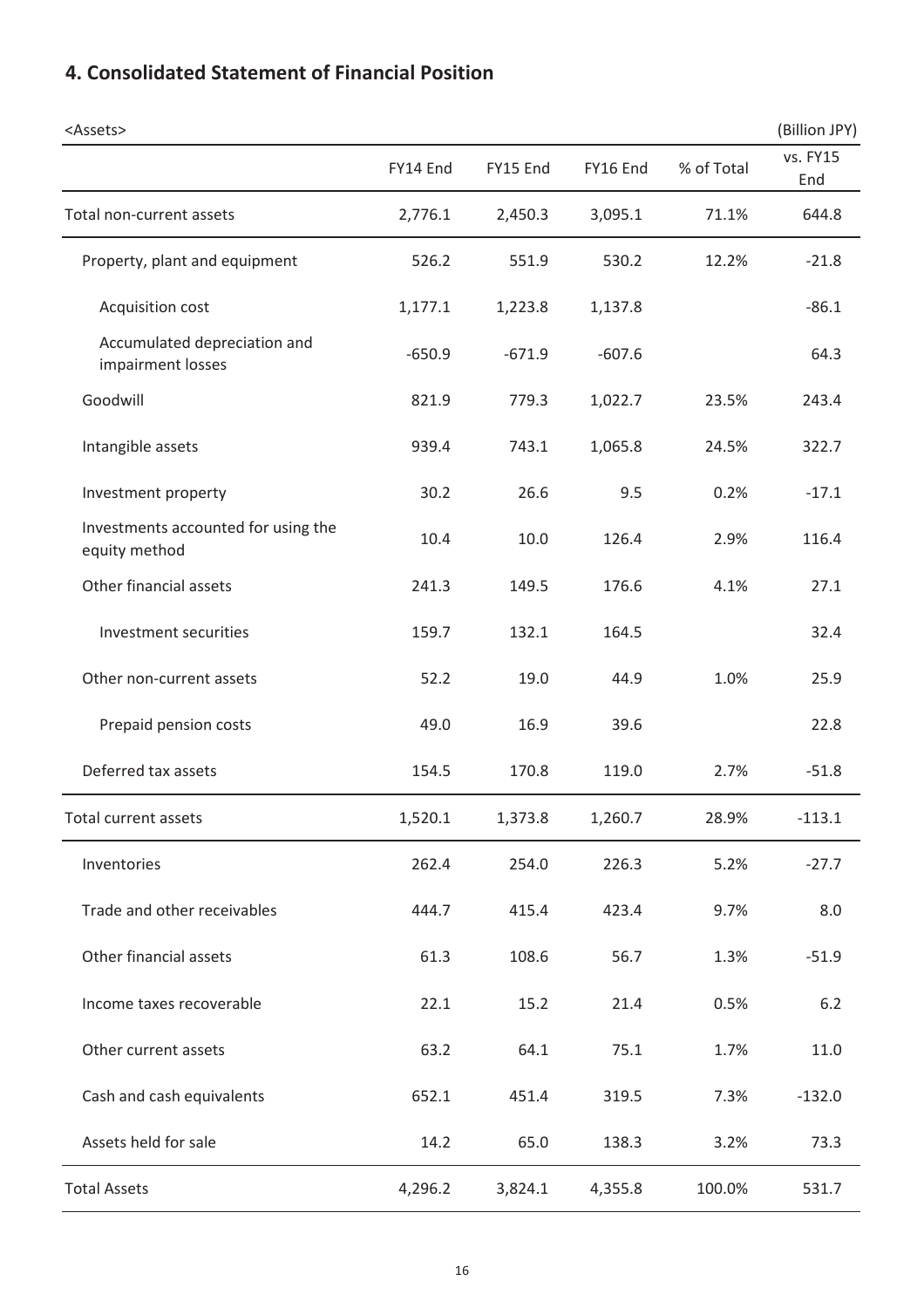# 䠘**Liabilities and equity**䠚

|                                                 |          |          |          |            | (Billion JPY) |
|-------------------------------------------------|----------|----------|----------|------------|---------------|
|                                                 | FY14 End | FY15 End | FY16 End | % of Total | vs. FY15 End  |
| <b>Total liabilities</b>                        | 2,090.0  | 1,812.9  | 2,406.8  | 55.3%      | 593.9         |
| Total non-current liabilities                   | 1,073.2  | 955.7    | 1,040.7  | 23.9%      | 85.1          |
| <b>Bonds</b>                                    | 419.4    | 179.8    | 119.9    | 2.8%       | $-59.9$       |
| Long-term loans                                 | 210.0    | 360.0    | 480.0    | 11.0%      | 120.0         |
| Other financial liabilities                     | 70.1     | 102.1    | 28.9     | 0.7%       | $-73.2$       |
| Net defined benefit liabilities                 | 91.7     | 84.9     | 80.9     | 1.9%       | $-4.0$        |
| Provisions                                      | 47.1     | 34.4     | 35.6     | 0.8%       | 1.2           |
| Other non-current liabilities                   | 78.8     | 71.0     | 77.4     | 1.8%       | 6.4           |
| Deferred tax liabilities                        | 156.1    | 123.5    | 165.2    | 3.8%       | 41.7          |
| <b>Total current liabilities</b>                | 1,016.8  | 857.2    | 1,366.1  | 31.4%      | 508.9         |
| <b>Bonds</b>                                    | 70.0     | 228.5    | 60.0     | 1.4%       | $-168.5$      |
| Short-term loans                                | 30.0     |          | 485.1    | 11.1%      | 485.1         |
| Trade and other payables                        | 170.8    | 191.1    | 240.6    | 5.5%       | 49.5          |
| Other financial liabilities                     | 42.1     | 37.2     | 28.9     | 0.7%       | $-8.3$        |
| Income taxes payable                            | 41.1     | 43.1     | 70.6     | 1.6%       | 27.5          |
| Provisions                                      | 418.6    | 115.3    | 135.8    | 3.1%       | 20.5          |
| Other current liabilities                       | 238.5    | 226.9    | 256.5    | 5.9%       | 29.6          |
| Liabilities held for sale                       | 5.8      | 15.1     | 88.7     | 2.0%       | 73.5          |
| Total equity                                    | 2,206.2  | 2,011.2  | 1,949.0  | 44.7%      | $-62.2$       |
| Share capital                                   | 64.0     | 64.8     | 65.2     |            | 0.4           |
| Share premium                                   | 59.6     | 68.8     | 75.0     |            | 6.1           |
| Treasury shares                                 | $-18.2$  | $-36.0$  | $-48.7$  |            | $-12.8$       |
| <b>Retained earnings</b>                        | 1,601.3  | 1,523.1  | 1,511.8  |            | $-11.3$       |
| Other components of equity                      | 430.3    | 327.9    | 291.0    |            | $-36.9$       |
| Equity attributable to owners of<br>the company | 2,137.0  | 1,948.7  | 1,894.3  |            | $-54.4$       |
| Non-controlling interests                       | 69.1     | 62.5     | 54.7     |            | $-7.8$        |
| Total liabilities and equity                    | 4,296.2  | 3,824.1  | 4,355.8  | 100.0%     | 531.7         |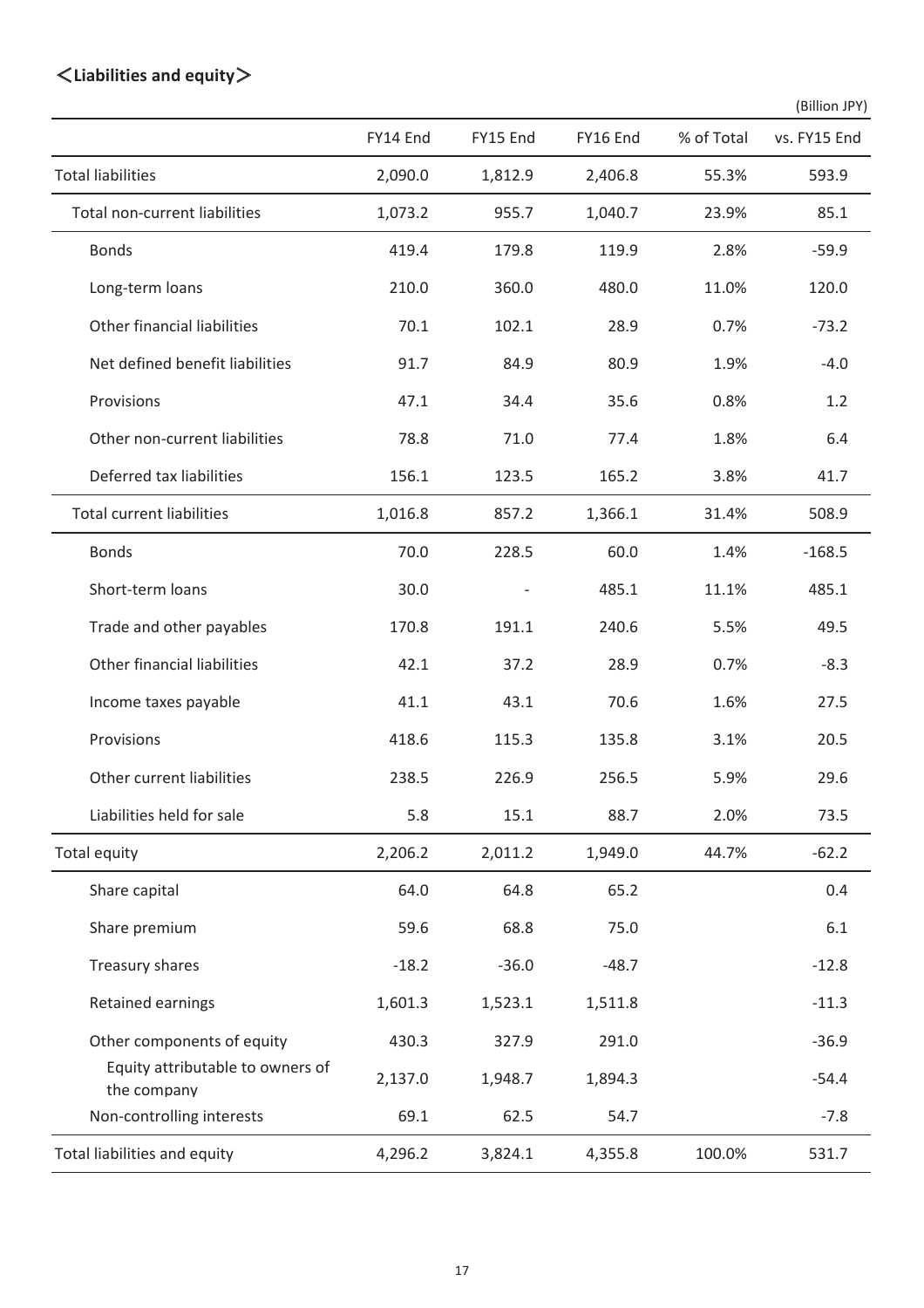# **5. Consolidated Statement of Cash Flows**

|                                                                                            |             |             |             | (Billion JPY) |
|--------------------------------------------------------------------------------------------|-------------|-------------|-------------|---------------|
|                                                                                            | <b>FY14</b> | <b>FY15</b> | <b>FY16</b> | vs. FY15      |
| Net cash from (used in) operating activities                                               | 182.5       | 25.5        | 261.4       | 235.9         |
| Net cash from (used in) investing activities                                               | 91.3        | $-71.2$     | $-655.7$    | $-584.5$      |
| Net cash from (used in) financing activities                                               | $-301.0$    | $-124.8$    | 289.9       | 414.7         |
| Net increase (decrease) in cash and cash equivalents                                       | $-27.1$     | $-170.6$    | $-104.4$    | 66.1          |
| Cash and cash equivalents at beginning of year                                             | 666.0       | 655.2       | 451.4       | $-203.8$      |
| Effect of movements in exchange rates on cash and<br>cash equivalents                      | 16.3        | $-33.3$     | $-5.7$      | 27.5          |
| Decrease in cash and cash equivalents<br>resulting from a transfer to assets held for sale |             |             | $-21.8$     | $-21.8$       |
| Cash and cash equivalents at end of year                                                   | 655.2       | 451.4       | 319.5       | $-132.0$      |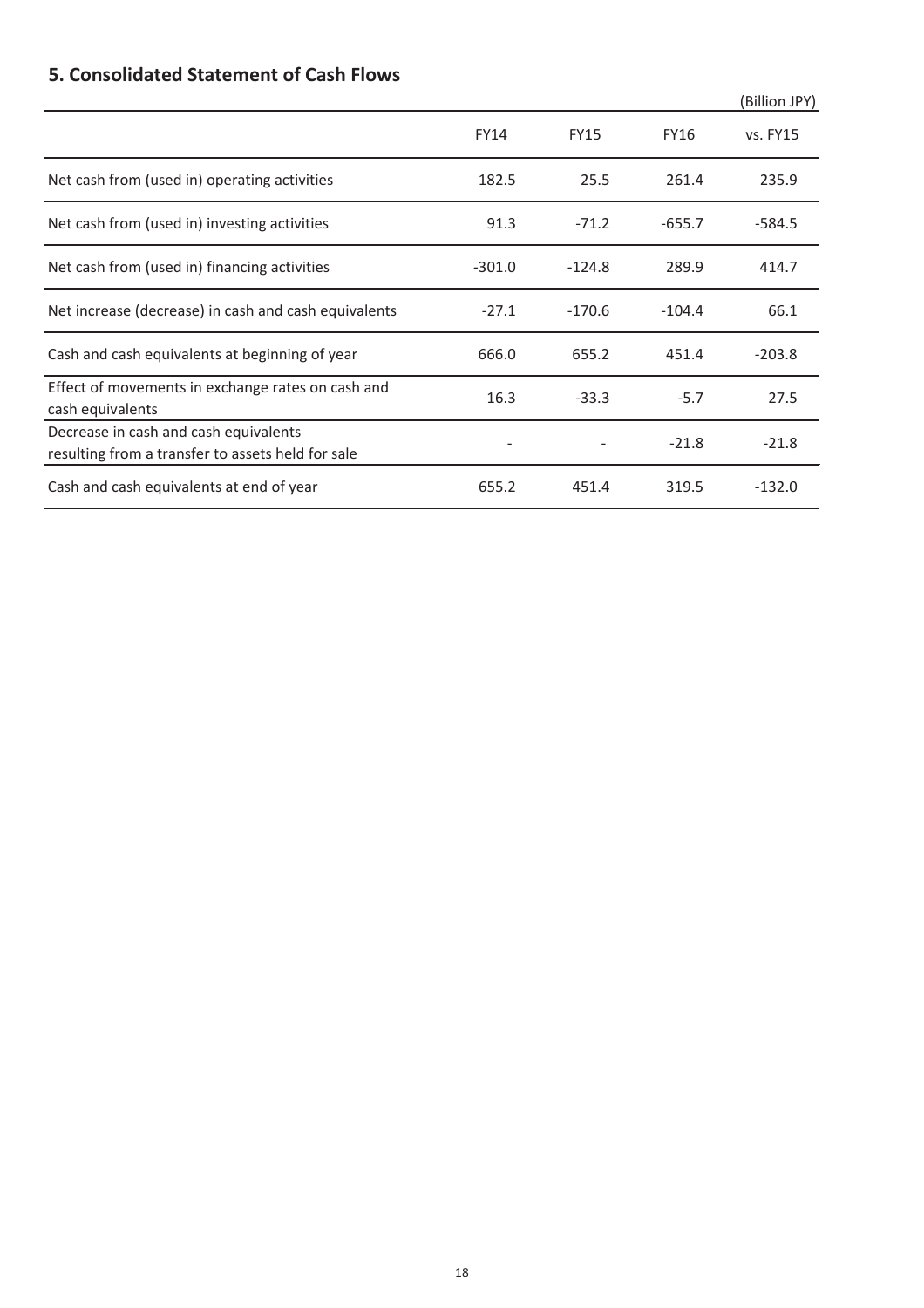|                                                                                        |             |             |             |         | (Billion JPY) |
|----------------------------------------------------------------------------------------|-------------|-------------|-------------|---------|---------------|
|                                                                                        | <b>FY14</b> | <b>FY15</b> | <b>FY16</b> | YOY     |               |
| Capital expenditures                                                                   | 101.6       | 136.8       | 148.1       | 11.3    | 8.3%          |
| Tangible assets*                                                                       | 53.7        | 94.0        | 72.4        | $-21.6$ | $-23.0%$      |
| Intangible assets                                                                      | 47.9        | 42.8        | 75.7        | 32.9    | 76.8%         |
| * Excluding increase due to acquisition.                                               |             |             |             |         |               |
| Depreciation and amortization                                                          | 191.6       | 181.2       | 170.5       | $-10.7$ | $-5.9%$       |
| Depreciation of tangible assets*                                                       | 58.7        | 52.9        | 51.4        | $-1.5$  | $-2.8%$       |
| Amortization of intangible assets                                                      | 132.9       | 128.3       | 119.1       | $-9.2$  | $-7.2%$       |
| Amortization associated with<br>products                                               | 123.2       | 121.8       | 112.5       | $-9.3$  | $-7.7%$       |
| * Excluding depreciation for investment assets.                                        |             |             |             |         |               |
| Impairment losses                                                                      | 68.4        | 15.2        | 51.4        | 36.2    |               |
| <b>Impairment losses</b><br>associated with products                                   | 53.2        | 10.0        | 44.3        | 34.3    |               |
|                                                                                        |             |             |             |         |               |
| Amortization and impairment<br>losses on intangible assets<br>associated with products | 176.4       | $*131.8$    | 156.7       | 24.9    | 18.9%         |

### **6. Capital expenditure, depreciation and amortization and impairment losses**

\* From fiscal 2016, amortization and impairment losses of R&D-related intangible assets, such as R&D pipeline assets and platform technology, will no longer be booked as "R&D expenses", and will be reclassified and reported under the planned new account name of "Amortization and impairment losses on intangible assets associated with products, R&D pipeline and platform technology". The reclassified amount in fiscal 2015 would have been 6.6 billion JPY, making the corresponding consolidated amount to be 131.8 billion JPY.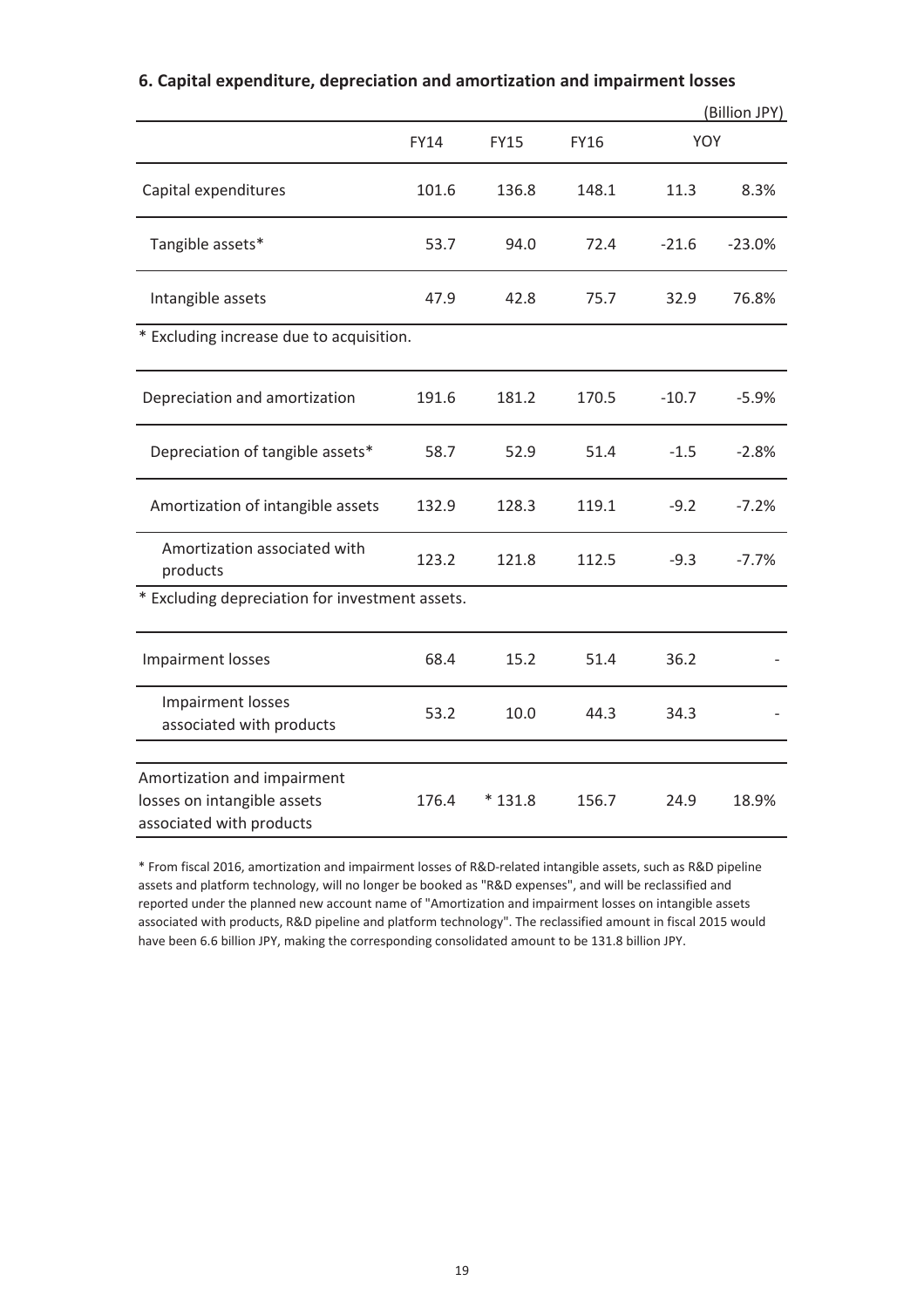# **7. Number of employees**

|                                                                                         | FY14 End       | FY15 End    | FY16 End       | % of total | vs. FY15<br>End |
|-----------------------------------------------------------------------------------------|----------------|-------------|----------------|------------|-----------------|
| Total $(1+2)$                                                                           | 31,328         | 31,168      | 29,900         | 100.0%     | $-1,268$        |
| < Overseas >                                                                            | $<$ 21,716 $>$ | $<$ 21,877> | $<$ 20,774 $>$ | $<69.5\%>$ | $< -1,103>$     |
| Prescription drugs                                                                      | 28,761         | 28,762      | 27,534         | 92.1%      | $-1,227$        |
| Consumer healthcare                                                                     | 457            | 500         | 520            | 1.7%       | 20              |
| Others                                                                                  | 2,110          | 1,906       | 1,846          | 6.2%       | $-61$           |
|                                                                                         |                |             |                |            |                 |
| Employees working in Takeda<br>Pharmaceutical Company Limited $\textcircled{\small{1}}$ | 6,780          | 6,780       | 6,638          | 22.2%      | $-142$          |
| Consolidated subsidiaries 2                                                             | 24,548         | 24,388      | 23,262         | 77.8%      | $-1,126$        |
|                                                                                         |                |             |                |            |                 |

\* Employees on the full time equivalent basis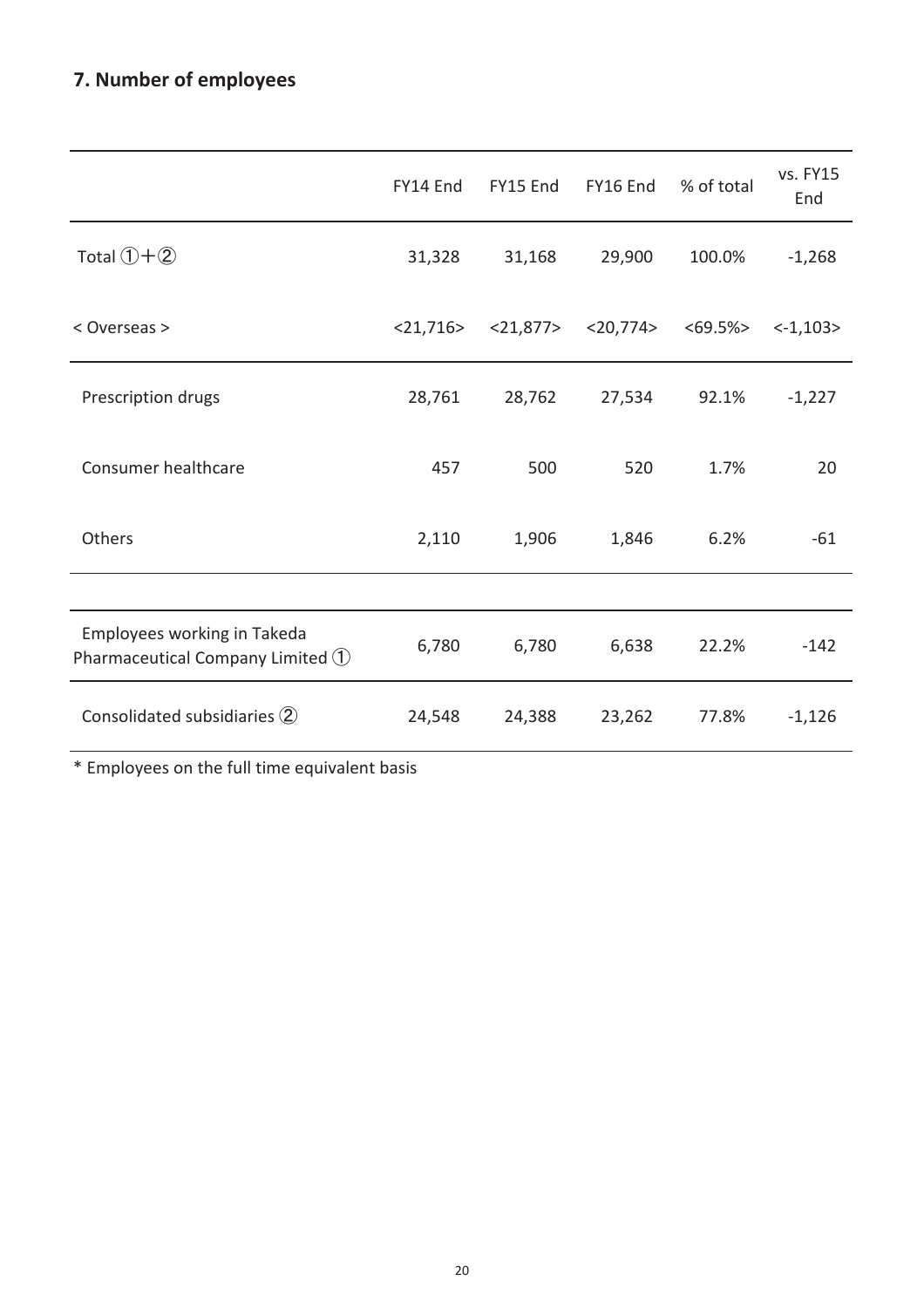## **8. Shareholders**

## **[**By ownership]

|                              |                         | FY14 End | FY15 End | FY16 End | vs. FY15 End |
|------------------------------|-------------------------|----------|----------|----------|--------------|
| Japanese                     | No. of shareholders     | 277      | 291      | 298      |              |
| Institutional Investors      | No. of shares(1,000)    | 235,524  | 252,537  | 263,866  | 11,329       |
|                              | % of shares outstanding | 29.82    | 31.96    | 33.38    | 1.42         |
| Japanese                     | No. of shareholders     | 47       | 64       | 52       | $-12$        |
| Securities Companies         | No. of shares(1,000)    | 41,794   | 38,448   | 33,348   | $-5,100$     |
|                              | % of shares outstanding | 5.29     | 4.87     | 4.22     | $-0.65$      |
| Japanese                     | No. of shareholders     | 1,567    | 1,515    | 1,621    | 106          |
| <b>Business Corporations</b> | No. of shares $(1,000)$ | 41,751   | 41,133   | 40,267   | $-866$       |
|                              | % of shares outstanding | 5.29     | 5.20     | 5.09     | $-0.11$      |
| Overseas                     | No. of shareholders     | 891      | 876      | 945      | 69           |
| Institutional Investors      | No. of shares(1,000)    | 255,976  | 248,822  | 231,977  | $-16,845$    |
| and Others                   | % of shares outstanding | 32.40    | 31.49    | 29.34    | $-2.14$      |
| Japanese                     | No. of shareholders     | 266,344  | 262,674  | 284,103  | 21,429       |
| Individual Investors         | No. of shares(,1000)    | 214,742  | 209,197  | 220,910  | 11,713       |
| and Others                   | % of shares outstanding | 27.18    | 26.47    | 27.94    | 1.47         |
| Takeda                       | No. of shares(1,000)    | 138      | 147      | 152      | 5            |
|                              | % of shares outstanding | 0.02     | 0.02     | 0.02     | 0.00         |

# **[By number of shares held each]**

|                  |                         | FY14 End | FY15 End | FY16 End | vs. FY15 End |
|------------------|-------------------------|----------|----------|----------|--------------|
| $5,000,000 \sim$ | No. of shareholders     | 25       | 24       | 24       | 0            |
|                  | No. of shares(1,000)    | 311,874  | 333,589  | 348,925  | 15,335       |
|                  | % of shares outstanding | 39.48    | 42.21    | 44.14    | 1.93         |
| $1,000,000 \sim$ | No. of shareholders     | 82       | 79       | 71       | -8           |
| 4,999,999        | No. of shares(1,000)    | 190,704  | 182,566  | 156,569  | $-25,996$    |
|                  | % of shares outstanding | 24.14    | 23.10    | 19.81    | $-3.30$      |
| $100,000 \sim$   | No. of shareholders     | 280      | 266      | 254      | $-12$        |
| 999,999          | No. of shares(1,000)    | 88,306   | 79,611   | 76,432   | $-3,179$     |
|                  | % of shares outstanding | 11.18    | 10.07    | 9.67     | $-0.41$      |
| $10,000 \sim$    | No. of shareholders     | 2,126    | 2,091    | 2,263    | 172          |
| 99,999           | No. of shares(1,000)    | 44,904   | 43,975   | 48,215   | 4,241        |
|                  | % of shares outstanding | 5.70     | 5.56     | 6.10     | 0.53         |
| $1,000 \sim$     | No. of shareholders     | 52,696   | 51,050   | 53,799   | 2,749        |
| 9,999            | No. of shares(1,000)    | 106,438  | 103,367  | 108,697  | 5,329        |
|                  | % of shares outstanding | 13.48    | 13.08    | 13.75    | 0.67         |
| $100 \sim$       | No. of shareholders     | 205,140  | 203,532  | 222,354  | 18,822       |
| 999              | No. of shares(1,000)    | 47,466   | 46,955   | 51,464   | 4,509        |
|                  | % of shares outstanding | 6.01     | 5.94     | 6.51     | 0.57         |
| Less than 99     | No. of shareholders     | 8,778    | 8,379    | 8,255    | $-124$       |
|                  | No. of shares(1,000)    | 231      | 221      | 219      | $-2$         |
|                  | % of shares outstanding | 0.03     | 0.03     | 0.03     | $-0.00$      |
| Total            | No. of shareholders     | 269,127  | 265,421  | 287,020  | 21,599       |
|                  | No. of shares(1,000)    | 789,924  | 790,284  | 790,521  | 237          |
|                  |                         |          |          |          |              |

## 䛆**10 largest shareholders**䛇

|    | [10 largest shareholders]                            |                               |                            |                                |                     |
|----|------------------------------------------------------|-------------------------------|----------------------------|--------------------------------|---------------------|
|    |                                                      | FY16 End                      |                            | Change from FY15 End           |                     |
|    | Shareholders                                         | No. of shares<br>held (1,000) | % of shares<br>outstanding | Increase /<br>decrease (1,000) | Previous<br>ranking |
| 1  | Nippon Life Insurance Company                        | 50,760                        | 6.42                       |                                | (1)                 |
| 2  | The Master Trust Bank of Japan, Ltd. (Trust account) | 42,077                        | 5.32                       | 5,770                          | (2)                 |
| 3  | Japan Trustee Services Bank, Ltd. (Trust account)    | 36,528                        | 4.62                       | 3,305                          | (3)                 |
| 4  | JP Morgan Chase Bank 380055                          | 34,039                        | 4.31                       | 3,368                          | (4)                 |
| 5  | Takeda Science Foundation                            | 17,912                        | 2.27                       |                                | (5)                 |
| 6  | Barclays Securities Japan Limited                    | 15,000                        | 1.90                       |                                | (6)                 |
| 7  | Japan Trustee Services Bank, Ltd. (Trust account 5)  | 14,427                        | 1.82                       | 5,880                          | (13)                |
| 8  | State Street Bank West Client-Treaty 505234          | 11,672                        | 1.48                       | $-2,069$                       | (7)                 |
| 9  | Japan Trustee Services Bank, Ltd. (Trust account 1)  | 10,728                        | 1.36                       | 2,229                          | (14)                |
| 10 | Japan Trustee Services Bank, Ltd. (Trust account 7)  | 10,719                        | 1.36                       | $-184$                         | (9)                 |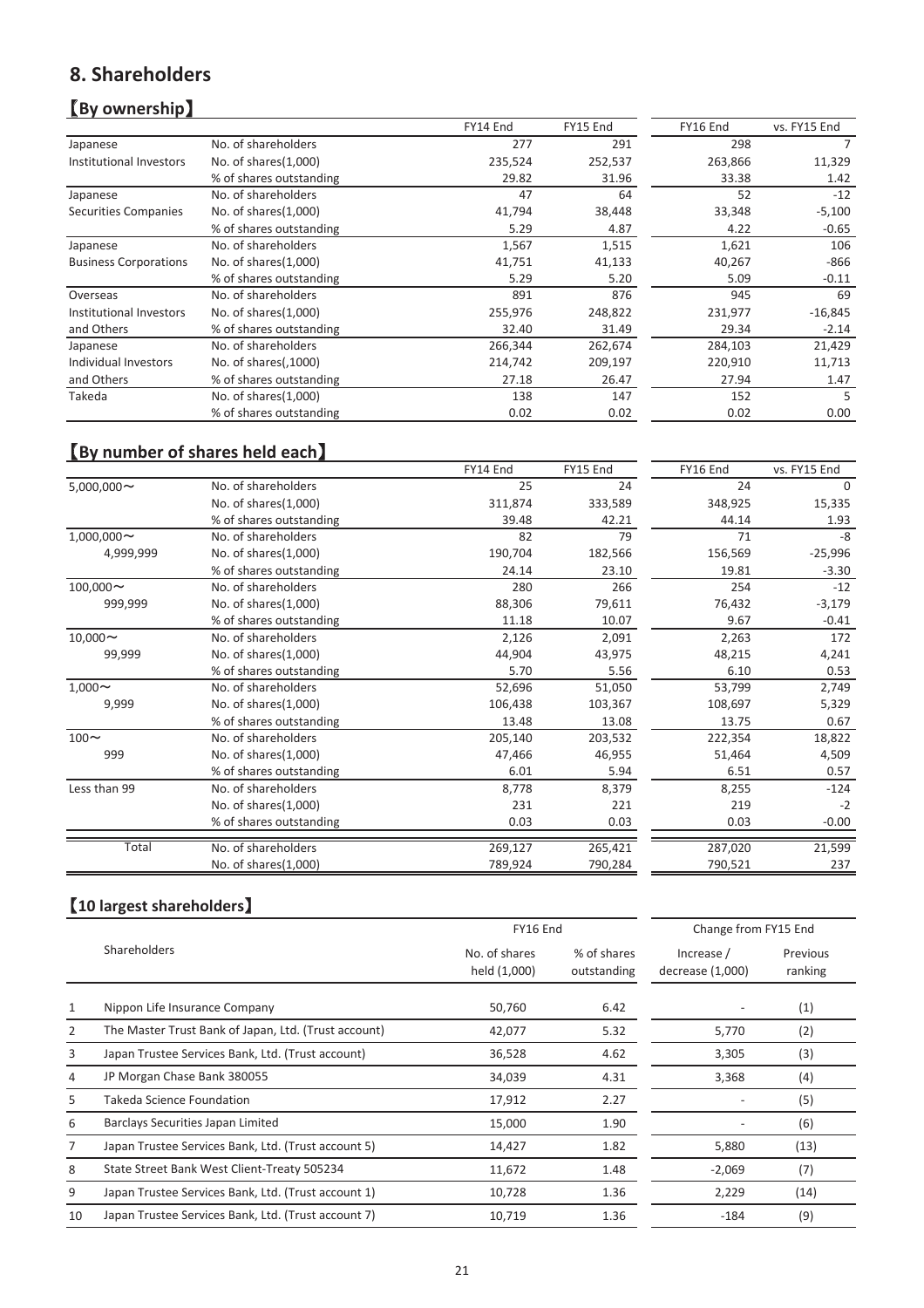# **9. Exchange Rate**

| Average Exchange Rate | (JPY)       |                                     |             |             |
|-----------------------|-------------|-------------------------------------|-------------|-------------|
|                       | <b>FY14</b> | <b>FY15</b>                         | <b>FY16</b> | <b>FY17</b> |
|                       |             | April-March April-March April-March |             | Assumption  |
| <b>USD</b>            | 109         | 121                                 | 109         | 110         |
| EUR                   | 139         | 132                                 | 120         | 120         |
| <b>RUB</b>            | 2.6         | 1.9                                 | 1.7         | 1.9         |
| <b>CNY</b>            | 17.6        | 19.0                                | 16.2        | 16.6        |
| BRL                   | 45.3        | 34.1                                | 32.9        | 36.4        |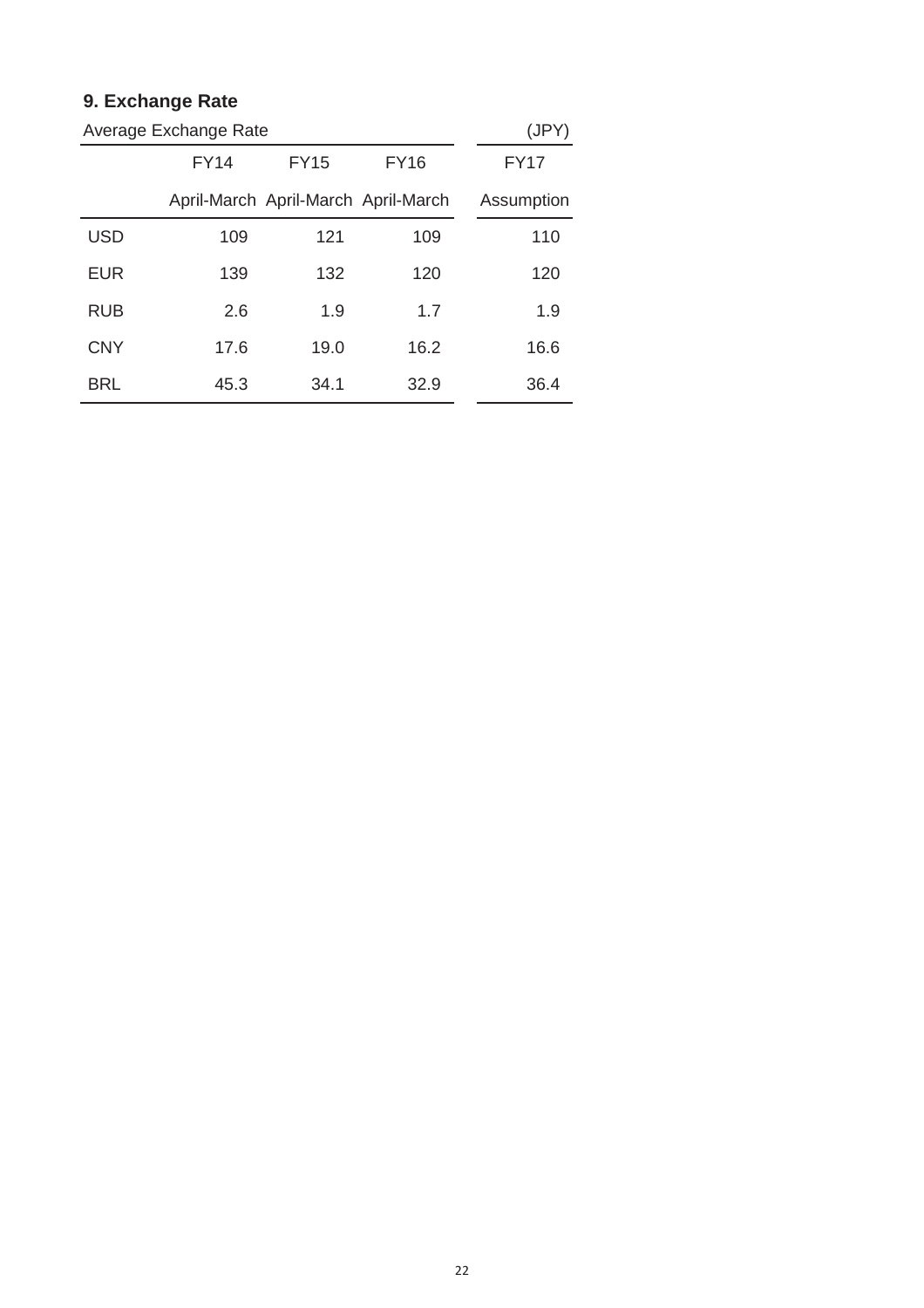### **10. Financial ratios**

|                                                                                         | FY14      | <b>FY15</b> | FY16    |
|-----------------------------------------------------------------------------------------|-----------|-------------|---------|
| [Growth rates]                                                                          |           |             |         |
| Revenue (%)                                                                             | 5.1       | 1.7         | $-4.2$  |
| Operating profit (%)                                                                    |           |             | 19.1    |
| Net profit (%) (1)                                                                      |           |             | 43.4    |
| [Profitability ratios]                                                                  |           |             |         |
| Gross profit margin (%) (2)                                                             | 70.3      | 70.4        | 67.7    |
| Operating margin (%)                                                                    | $-7.3$    | 7.2         | 9.0     |
| Net margin (%) (1)                                                                      | $-8.2$    | 4.4         | 6.6     |
| Return on total assets (%) (1)                                                          | $-3.3$    | 2.0         | 2.8     |
| Return on equity attributable to owners of<br>the Company (ROE) (%)                     | $-6.3$    | 3.9         | 6.0     |
| [Stability ratios]                                                                      |           |             |         |
| Ratio of equity attributable to owners of                                               | 49.7      | 51.0        | 43.5    |
| the Company to total assets (%)                                                         | 149.5     | 160.3       |         |
| Current ratio (%)                                                                       | 86.5      | 84.4        | 92.3    |
| Non-current assets to long-term capital (%) (1)                                         |           |             | 105.5   |
| [Efficiency ratios]                                                                     | 0.41      |             | 0.40    |
| Asset turnover (times)                                                                  |           | 0.47        |         |
| Fixed-asset turnover (times)                                                            | 0.64      | 0.74        | 0.56    |
| Notes and accounts receivable turnover (times) (3)                                      | 4.40      | 4.69        | 4.73    |
| [Other ratios]                                                                          |           |             |         |
| R&D expenses to revenue (%) (2) (4) (5)<br>Equity attributable to owners of the Company | 19.9      | 18.6        | 18.0    |
| per share (JPY)                                                                         | 2,719     | 2,487       | 2,426   |
| Basic earnings per share (EPS) (JPY) (1)                                                | $-185.37$ | 102.26      | 147.15  |
| Growth Rate of EPS (%)                                                                  |           | $-155.2$    | 43.9    |
| Annual dividends per share                                                              | 180.0     | 180.0       | 180.0   |
| Payout ratio (%)                                                                        |           | 176.0       | 122.3   |
| Dividend on equity attributable to owners of<br>the Company (DOE) (%)                   | 6.2       | 6.9         | 7.3     |
| Stock price at year-end (JPY)                                                           | 5,999     | 5,136       | 5,229   |
| Total market value (Billion JPY)                                                        | 4,738.8   | 4,058.9     | 4,133.6 |

(1) Ratios are calculated based on amounts attributable to owners of the Company.

(2) Because of starting the new organizational structure and changing managerial accounting method from FY15, allocation accounts for some expenses have changed. For the purpose to compare FY14 expenses with the FY15 expenses under the same basis (underlying), amounts roughly estimated for this change are adjusted in FY14.

(3) "Notes and accounts receivable turnover" are after adjustment of outstanding balance at each fiscal year end and/or 1st half of fiscal year if the ending day falls on weekend or holiday, and to be paid on the beginning day of the following fiscal term.

(4) In FY16, Takeda changed the accounting policy for government grants, which were previously presented in "Other operating income", to offset corresponding "Cost of sales", "SG&A expenses" and "R&D expenses" in accordance with the nature of each grant. FY15 government grants are restated accordingly.

(5) From FY16, Takeda is presenting amortization and impairment losses on intangible assets acquired through business combinations or in-licensing of products / pipelines, which were previously presented in "R&D expenses", in "Amortization and impairment losses on intangible assets associated with products". FY15 R&D expenses are restated accordingly.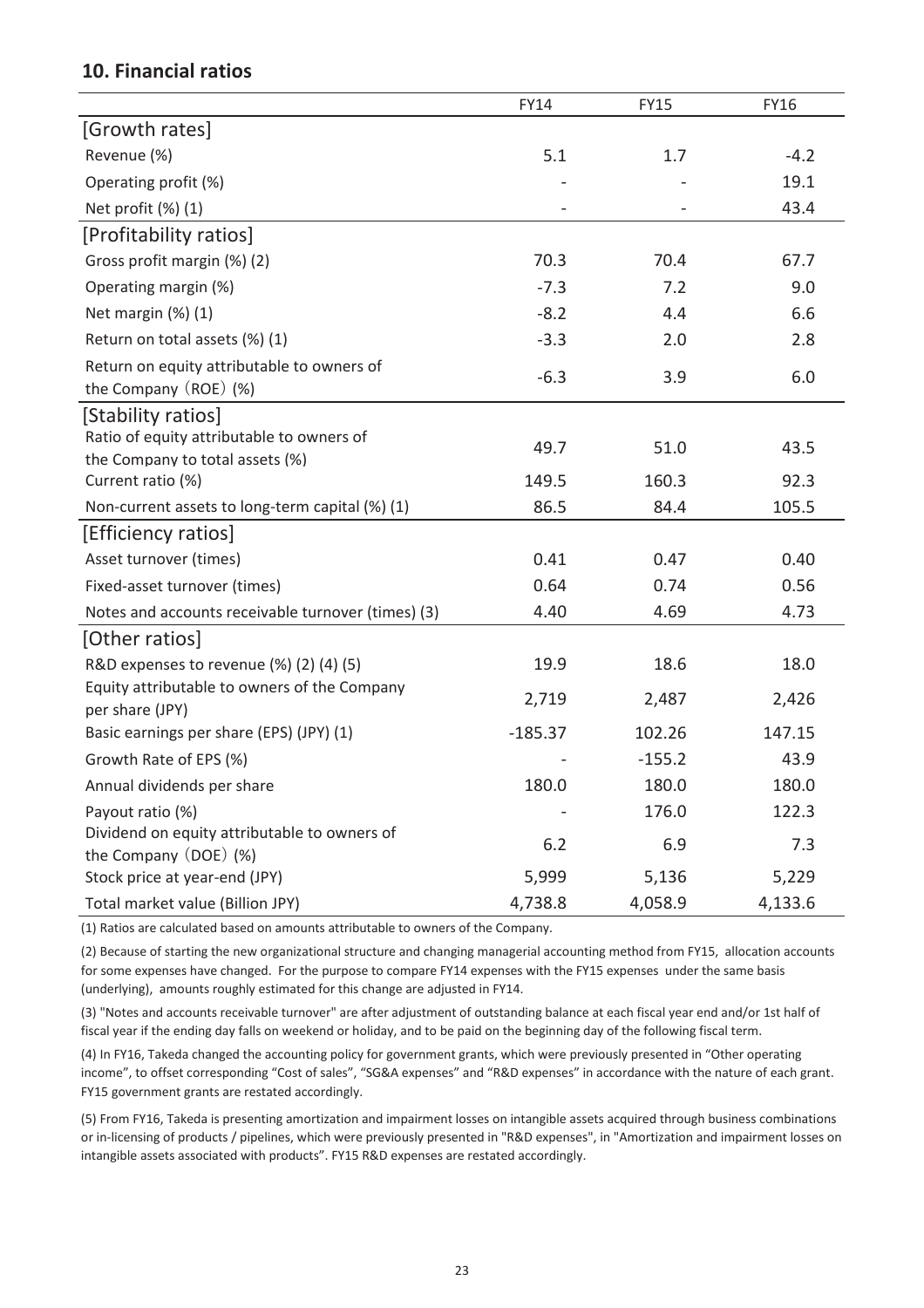## **II. Pipeline**

### **1. Development activities**

This table primarily shows the indications for which we will actively pursue approval. We are also conducting additional studies of certain assets to examine their potential for use in further indications and in additional formulations. The listings in this table are limited to the US, EU and Japan, but we are also actively conducting development activities in other regions, including in Emerging Markets.

### **Oncology**

| Development code<br><generic name=""></generic>                                                                                                                          | <b>Drug Class</b><br>(administration route) | Indications / additional formulations                                                        | <b>Stage</b> |                    |
|--------------------------------------------------------------------------------------------------------------------------------------------------------------------------|---------------------------------------------|----------------------------------------------------------------------------------------------|--------------|--------------------|
| <b>BRAND NAME</b>                                                                                                                                                        |                                             |                                                                                              | EU           | Approved (Nov '16) |
|                                                                                                                                                                          |                                             | Relapsed or refractory multiple myeloma                                                      | Jpn          | Approved (Mar '17) |
|                                                                                                                                                                          |                                             |                                                                                              | US           | $P-III$            |
|                                                                                                                                                                          |                                             | Previously untreated multiple myeloma                                                        | EU           | $P-III$            |
|                                                                                                                                                                          |                                             |                                                                                              | Jpn          | $P-III$            |
|                                                                                                                                                                          |                                             |                                                                                              | US           | $P-III$            |
| <b>MLN9708</b>                                                                                                                                                           |                                             | Maintenance therapy in patients with newly diagnosed                                         | EU           | $P-III$            |
| <ixazomib></ixazomib>                                                                                                                                                    | Proteasome inhibitor (oral)                 | multiple myeloma following autologous stem cell transplant                                   | Jpn          | $P-III$            |
| NINLARO <sup>®</sup> (US, EU, Jpn)                                                                                                                                       |                                             |                                                                                              | US           | $P-III$            |
|                                                                                                                                                                          |                                             | Maintenance therapy in patients with newly diagnosed                                         | EU           | $P-III$            |
|                                                                                                                                                                          |                                             | multiple myeloma not treated with stem cell transplant                                       | Jpn          | $P-III$            |
|                                                                                                                                                                          |                                             | Relapsed or refractory primary (AL) amyloidosis                                              | US           | $P-III$            |
|                                                                                                                                                                          |                                             |                                                                                              | EU           | $P-III$            |
|                                                                                                                                                                          |                                             | Solid tumors                                                                                 | US           | $P-I$              |
|                                                                                                                                                                          |                                             | Post-autologous stem cell transplant Hodgkin lymphoma                                        | EU           | Approved (Jul '16) |
| <b>SGN-35</b><br><brentuximab< td=""><td>CD30 monoclonal antibody-drug</td><td>Relapsed cutaneous T-cell lymphoma</td><td>EU</td><td>Filed (Apr '17)</td></brentuximab<> | CD30 monoclonal antibody-drug               | Relapsed cutaneous T-cell lymphoma                                                           | EU           | Filed (Apr '17)    |
| vedotin>                                                                                                                                                                 | conjugate (injection)                       | Front line Hodgkin lymphoma                                                                  | EU           | P-III              |
| ADCETRIS <sup>®</sup> (EU, Jpn)                                                                                                                                          |                                             |                                                                                              | Jpn          | $P-III$            |
|                                                                                                                                                                          |                                             | Front line mature T-cell lymphoma                                                            | EU           | $P-III$            |
|                                                                                                                                                                          |                                             |                                                                                              | Jpn          | $P-III$            |
|                                                                                                                                                                          |                                             | ALK-positive metastatic non-small cell lung cancer in patients                               | US           | Approved (Apr '17) |
|                                                                                                                                                                          |                                             | who have progressed on or are intolerant to crizotinib (US                                   | EU           | Filed (Feb '17)    |
| <brigatinib></brigatinib>                                                                                                                                                |                                             | approved indication)                                                                         |              |                    |
| ALUNBRIG™ (US)                                                                                                                                                           | ALK inhibitor (oral)                        | Front line ALK+ non-small cell lung cancer                                                   | US           | $P-III$            |
|                                                                                                                                                                          |                                             |                                                                                              | EU           | $P-III$            |
|                                                                                                                                                                          |                                             | ROS1+ non-small cell lung cancer                                                             |              | $P-I$              |
|                                                                                                                                                                          | BCR-ABL inhibitor (oral)                    | Imatinib-resistant chronic phase chronic myeloid leukemia                                    | US           | $P-III$            |
| <ponatinib></ponatinib>                                                                                                                                                  |                                             | Dose ranging study for second-line patients with chronic-phase                               | US           | $P-II$             |
| ICLUSIG <sup>®</sup> (US)                                                                                                                                                |                                             | chronic myeloid leukemia<br>Philadelphia chromosome-positive acute lymphoblastic<br>leukemia |              |                    |
|                                                                                                                                                                          |                                             |                                                                                              |              | $P-II$             |
| <b>TAK-385</b>                                                                                                                                                           |                                             |                                                                                              |              |                    |
| <relugolix></relugolix>                                                                                                                                                  | LH-RH antagonist (oral)                     | Prostate cancer                                                                              | Jpn          | P-III              |
|                                                                                                                                                                          |                                             |                                                                                              | US           | $P-II(b)$          |
|                                                                                                                                                                          |                                             | Breast cancer                                                                                | EU           | $P-II(b)$          |
| <b>TAK-228</b>                                                                                                                                                           | mTORC1/2 inhibitor (oral)                   | Renal cell cancer                                                                            | US           | $P-II(b)$          |
| <sapanisertib></sapanisertib>                                                                                                                                            |                                             |                                                                                              |              |                    |
|                                                                                                                                                                          |                                             | Endometrial cancer                                                                           | US           | $P-II(b)$          |
| <b>TAK-924</b>                                                                                                                                                           | NEDD 8 activating enzyme inhibitor          |                                                                                              | US           | $P-II(a)$          |
| <pevonedistat></pevonedistat>                                                                                                                                            | (injection)                                 | High risk myelodysplastic syndromes                                                          | EU           | $P-II(a)$          |
|                                                                                                                                                                          |                                             |                                                                                              |              |                    |
| <b>TAK-202</b>                                                                                                                                                           | CCR2 antagonist (injection)                 | Solid tumors                                                                                 |              | $P-I$              |
| <plozalizumab></plozalizumab>                                                                                                                                            |                                             |                                                                                              |              |                    |
| <b>TAK-243</b>                                                                                                                                                           | UAE inhibitor (injection)                   | Solid tumors                                                                                 |              | $P-I$              |
| $\,<$ - $>$<br><b>TAK-580</b>                                                                                                                                            |                                             |                                                                                              |              |                    |
| $\langle - \rangle$                                                                                                                                                      | pan-Raf kinase inhibitor (oral)             | Solid tumors                                                                                 |              | $P-I$              |
| <b>TAK-659</b>                                                                                                                                                           |                                             |                                                                                              |              |                    |
| $\lt$ - $>$                                                                                                                                                              | SYK/FLT3 kinase inhibitor (oral)            | Solid tumors, Hematologic malignancies                                                       |              | $P-I$              |
| $\texttt{TAK-788}^{*1}$                                                                                                                                                  |                                             |                                                                                              |              |                    |
| $\,<$ - $>$                                                                                                                                                              | EGFR/HER2 inhibitor (oral)                  | Non-small cell lung cancer                                                                   |              | $P-I$              |
| <b>TAK-931</b>                                                                                                                                                           |                                             |                                                                                              |              |                    |
| $\,<$ - $>$                                                                                                                                                              | CDC7 inhibitor (oral)                       | Solid tumors                                                                                 |              | $P-I$              |
| $XMT-1522^{*2}$                                                                                                                                                          | HER2 dolaflexin antibody-drug               |                                                                                              |              |                    |
| $\,<$ - $>$                                                                                                                                                              | conjugate (injection)                       | HER2 positive solid tumors                                                                   | ٠            | $P-I$              |
| <cabozantinib></cabozantinib>                                                                                                                                            | Multi-targeted kinase inhibitor<br>(oral)   | Solid tumors                                                                                 | Jpn          | $P-I$              |

\*1 TAK-788 was previously known as AP32788.

\*2 Takeda and Mersana Therapeutics, Inc. will co-develop XMT-1522, and Mersana will lead execution of the Phase 1 trial.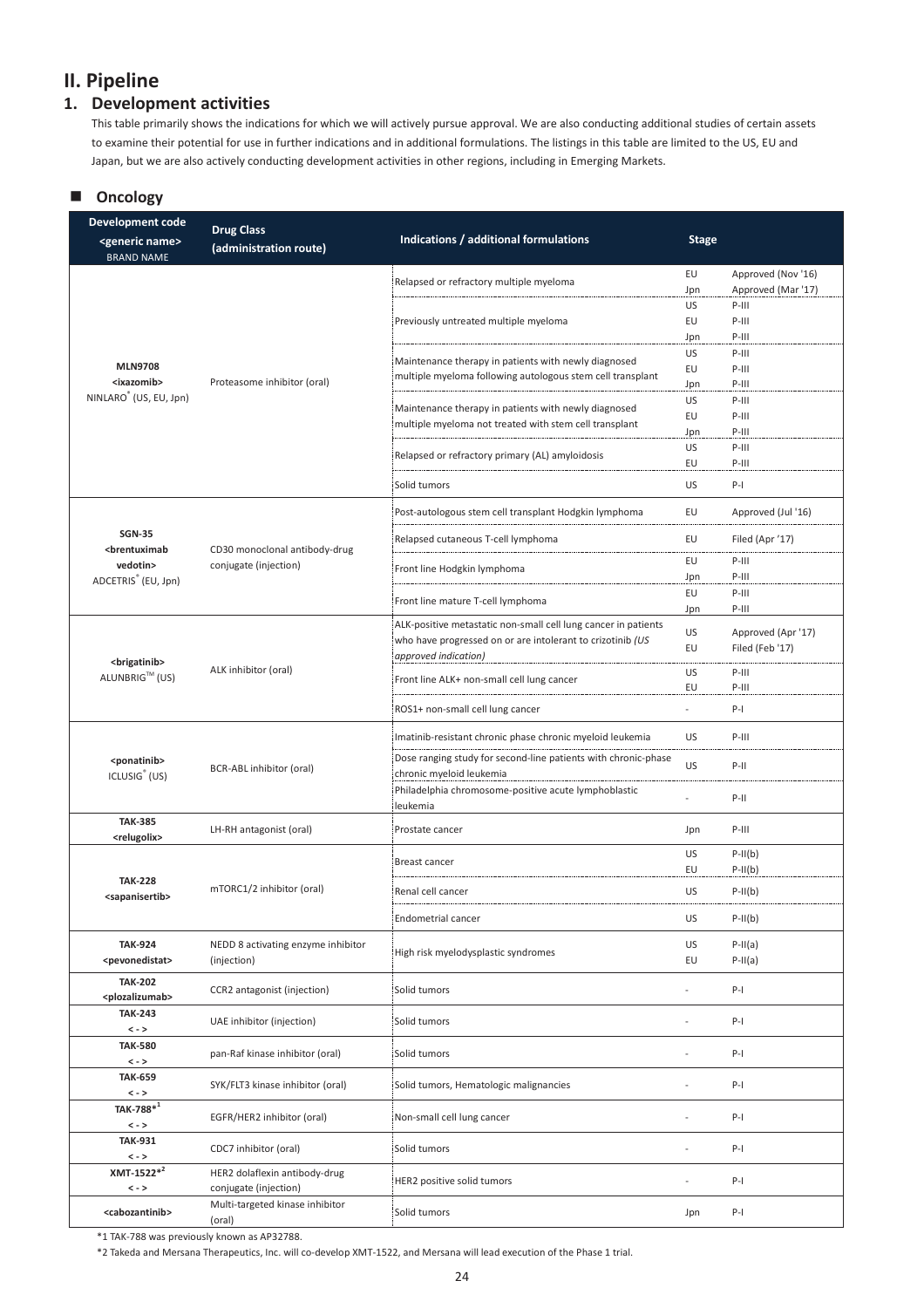### **Gastroenterology**

| <b>Development code</b><br><generic name=""><br/><b>BRAND NAME</b></generic>              | <b>Drug Class</b><br>(administration route)                                   | Indications / additional formulations                                                                                        | <b>Stage</b>    |                                         |
|-------------------------------------------------------------------------------------------|-------------------------------------------------------------------------------|------------------------------------------------------------------------------------------------------------------------------|-----------------|-----------------------------------------|
| <b>TAK-390MR</b><br><dexlansoprazole><br/>DEXILANT<sup>®</sup> (US, EU)</dexlansoprazole> | Proton pump inhibitor (oral)                                                  | Acid-related diseases in adolescents                                                                                         | <b>US</b><br>EU | Approved (Jul '16)<br>Approved (May'16) |
| Cx601<br>$\langle - \rangle$                                                              | A suspension of allogeneic expanded<br>adipose-derived stem cells (injection) | Complex perianal fistulas in patients with Crohn's disease                                                                   | EU              | Filed (Mar '16)                         |
|                                                                                           |                                                                               | Ulcerative colitis                                                                                                           | Jpn             | $P-III$                                 |
| <b>MLN0002</b>                                                                            |                                                                               | Crohn's disease                                                                                                              | Jpn             | $P-III$                                 |
| <vedolizumab></vedolizumab>                                                               | Humanized monoclonal antibody                                                 | Subcutaneous fomulation<br>(for Ulcerative colitis, Crohn's disease)                                                         | US.             | $P-III$                                 |
| ENTYVIO <sup>®</sup> (US, EU)                                                             | against $\alpha$ 4 $\beta$ 7 integrin (injection)                             |                                                                                                                              | EU              | $P-III$                                 |
|                                                                                           |                                                                               |                                                                                                                              | Jpn             | $P-III$                                 |
|                                                                                           |                                                                               | Graft-versus-host disease (GvHD) prophylaxis in patients<br>undergoing allogeneic hematopoietic stem cell transplantation    | <b>US</b>       | $P-I$                                   |
| SPI-0211                                                                                  |                                                                               | New formulation (initially for CIC and OIC) $*^3$                                                                            | <b>US</b>       | $P-III$                                 |
| AMITIZA <sup>®</sup> (US)                                                                 | <lubiprostone><br/>Chloride channel activator (oral)</lubiprostone>           | Pediatric functional constipation                                                                                            | <b>US</b>       | $P-III$                                 |
| <b>TAK-438</b>                                                                            | Potassium-competitive acid blocker                                            | Non-erosive reflux disease (NERD) in patients with<br>gastroesophageal reflux disease                                        | Jpn             | $P-III$                                 |
| TAKECAB <sup>®</sup> (Jpn)                                                                | <vonoprazan><br/>(oral)</vonoprazan>                                          | Gastro-esophageal reflux disease in patients who have a partial<br>response following treatment with a proton pump inhibitor |                 | $P-II(b)$                               |
| TAK-906* <sup>4</sup>                                                                     | Dopamine D2/D3 receptor antagonist                                            | Gastroparesis                                                                                                                |                 | $P-I$                                   |
| $\langle - \rangle$                                                                       | (oral)                                                                        |                                                                                                                              |                 |                                         |
| TAK-954*<br>$\lt$ - $>$                                                                   | 5-HT4 receptor agonist (injection)                                            | Enteral feeding intolerance                                                                                                  |                 | $P-I$                                   |

\*3 CIC: Chronic Idiopathic Constipation; OIC: Opioid-Induced Constipation

\*4 TAK-906 was previously known as ATC 1906. In March 2017, Takeda executed its option right to acquire Altos Therapeutics.

\*5 TAK-954 was previously known as TD 8954. This asset was previously disclosed as Phase 1/2, but reclassified as Phase 1 due to clarification of pipeline listing rules. Phase 1 studies of TAK-954 have been completed, but First Subject In of the Phase 2 study has yet to be achieved.

#### **CNS**

| <b>Development code</b><br><generic name=""><br/><b>BRAND NAME</b></generic> | <b>Drug Class</b><br>(administration route)                | Indications / additional formulations                                                                                                                                       | <b>Stage</b> |                                              |
|------------------------------------------------------------------------------|------------------------------------------------------------|-----------------------------------------------------------------------------------------------------------------------------------------------------------------------------|--------------|----------------------------------------------|
| <b>Lu AA21004</b>                                                            |                                                            | Addition of clinical data to the product label regarding the<br>effect of vortioxetine on certain aspects of cognitive function in<br>adults with Major Depressive Disorder | <b>US</b>    | FDA Complete<br>Response Letter<br>(Mar '16) |
| <vortioxetine><br/>TRINTELLIX<sup>®</sup> (US)</vortioxetine>                | Multimodal anti-depressant (oral)                          | Major depressive disorder                                                                                                                                                   | Jpn          | $P-III$                                      |
|                                                                              |                                                            | Attention Deficit Hyperactivity Disorder (ADHD) in adult<br>patients                                                                                                        | US           | $P-II(a)$                                    |
| AD-4833/TOMM40                                                               | Mitochondrial growth modulator (oral)<br>/ Biomarker assay | Delay of onset of mild cognitive impairment due to Alzheimer's<br>disease                                                                                                   | US<br>EU     | $P-III$<br>$P-III$                           |
| TVP-1012 $*^6$<br><rasagiline></rasagiline>                                  | Monoamine oxidase B (MAO-B)<br>inhibitor (oral)            | Parkinson's disease                                                                                                                                                         | Jpn          | $P-III$                                      |
| <b>TAK-041</b><br>$\lt$ - $>$                                                | GPR139 agonist (oral)                                      | Negative symptoms and/or cognitive impairment associated<br>with schizophrenia                                                                                              |              | $P-I$                                        |
| <b>TAK-058</b><br>$\langle - \rangle$                                        | 5-HT3 receptor antagonist (oral)                           | Cognitive impairment associated with schizophrenia                                                                                                                          |              | $P-I$                                        |
| <b>TAK-071</b><br>$\langle - \rangle$                                        | M1 positive allosteric modulator<br>(M1PAM) (oral)         | Alzheimer's disease                                                                                                                                                         |              | $P-I$                                        |
| <b>TAK-653</b><br>$\langle - \rangle$                                        | AMPA receptor potentiator (oral)                           | <b>Treatment Resistant Depression</b>                                                                                                                                       |              | $P-I$                                        |
| <b>TAK-831</b><br>$\langle - \rangle$                                        | D-amino acid oxidase (DAAO) inhibitor<br>(oral)            | Cerebellar ataxia, Negative symptoms and/or cognitive<br>impairment associated with schizophrenia                                                                           |              | $P-I$                                        |
| <b>TAK-935</b><br>$\langle - \rangle$                                        | CH24H inhibitor (oral)                                     | Rare pediatric epilepsies                                                                                                                                                   |              | $P-I$                                        |

\*6 Brand name in Teva territories: AZILECT**®**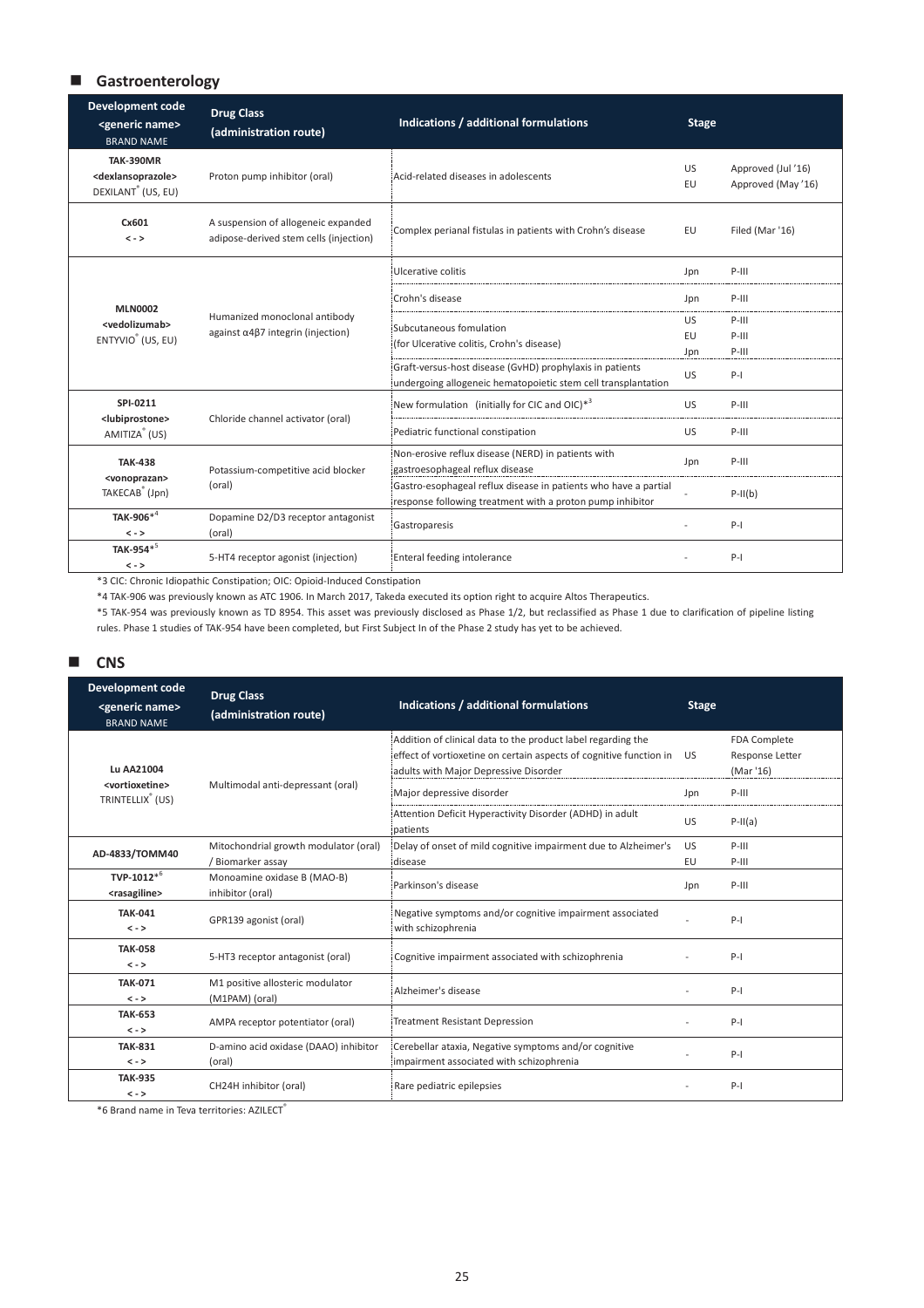### **Vaccines**

| <b>Development code</b><br><b>BRAND NAME</b>  | <b>Type of vaccine</b><br>(administration route)     | Indications / additional formulations                                                                                | <b>Stage</b> |                   |
|-----------------------------------------------|------------------------------------------------------|----------------------------------------------------------------------------------------------------------------------|--------------|-------------------|
| TAK-816 $*^7$<br>VAXEM Hib <sup>®</sup> (Jpn) | Haemophilus influenzae type b vaccine<br>(injection) | Intramuscular administration (for Prevention of infectious<br>disease caused by Haemophilus influenzae type b (Hib)) | Jpn          | Approved (Dec'16) |
| <b>TAK-003</b>                                | Tetravalent dengue vaccine (injection)               | Prevention of dengue fever caused by dengue virus                                                                    |              | $P-III$           |
| <b>TAK-214</b>                                | Norovirus vaccine (injection)                        | Prevention of acute gastroenteritis (AGE) caused by norovirus                                                        |              | $P-II(b)$         |
| <b>TAK-021</b>                                | EV71 vaccine (injection)                             | Prevention of hand, foot and mouth disease caused by<br>enterovirus 71                                               |              | $P-I$             |

\*7 Although the Japanese Ministry of Health, Labour and Welfare granted marketing authorization for VAXEM Hib, Takeda has decided to cancel the planned launch in Japan of this vaccine due to GSK's decision to discontinue production and supply worldwide.

### **Others**

| <b>Development code</b><br><generic name=""><br/><b>BRAND NAME</b></generic>                              | <b>Drug Class</b><br>(administration route)        | Indications / additional formulations                          | <b>Stage</b>             |                    |
|-----------------------------------------------------------------------------------------------------------|----------------------------------------------------|----------------------------------------------------------------|--------------------------|--------------------|
| <b>SYR-322</b><br><alogliptin><br/>NESINA<sup>®</sup> (US, Jpn)<br/>VIPIDIA<sup>®</sup> (EU)</alogliptin> | DPP-4 inhibitor (oral)                             | Fixed-dose combination with metformin<br>(for Type 2 diabetes) | Jpn                      | Approved (Sep '16) |
| <b>TAK-385</b>                                                                                            | LH-RH antagonist (oral)<br><relugolix></relugolix> | Uterine fibroids                                               | Jpn                      | $P-III$            |
|                                                                                                           |                                                    | Endometriosis                                                  | Jpn                      | $P-II(b)$          |
| MT203                                                                                                     | GM-CSF monoclonal antibody                         |                                                                | EU                       | $P-II(b)$          |
| <namilumab></namilumab>                                                                                   | (injection)                                        | Rheumatoid arthritis                                           | Jpn                      | $P-II(a)$          |
| <b>TAK-020</b><br>$\langle - \rangle$                                                                     | Bruton's tyrosine kinase inhibitor (oral)          | Rheumatoid arthritis                                           | $\overline{\phantom{a}}$ | $P-I$              |
| <b>TAK-079</b><br>$\langle - \rangle$                                                                     | Cytolytic monoclonal antibody<br>(injection)       | Systemic lupus erythematosus                                   | $\overline{\phantom{a}}$ | $P-I$              |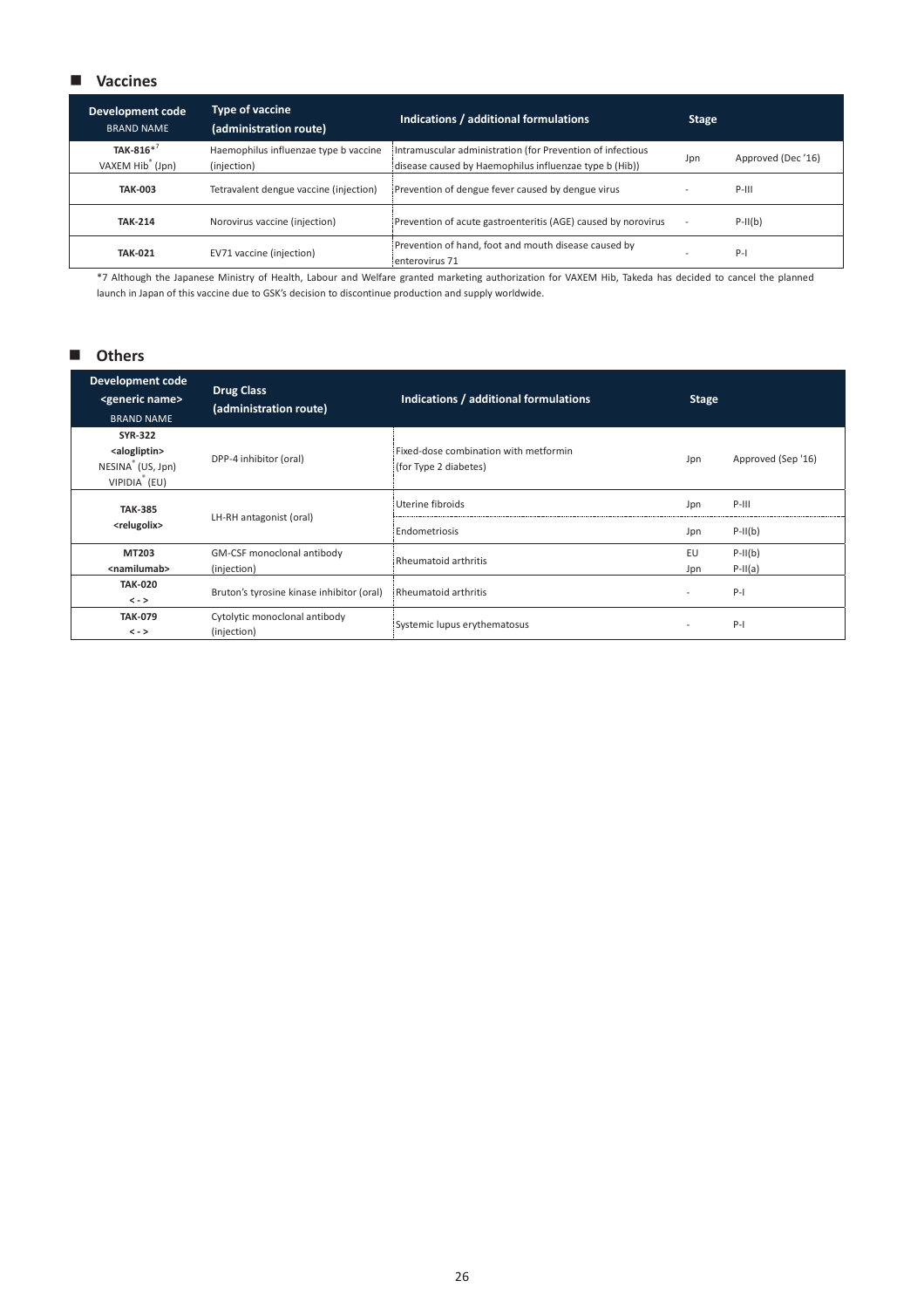### **Recent progress in stage [Progress in stage disclosed since release of FY2015 results (May 10th, 2016)]**

| <b>Development code</b><br><generic name=""></generic>  | Indications / additional formulations                                                                                        | Country/Region | Progress in stage  |
|---------------------------------------------------------|------------------------------------------------------------------------------------------------------------------------------|----------------|--------------------|
| <b>TAK-390MR</b><br><dexlansoprazole></dexlansoprazole> | Acid-related diseases in adolescents                                                                                         | EU             | Approved (May '16) |
| <b>TAK-390MR</b><br><dexlansoprazole></dexlansoprazole> | Acid-related diseases in adolescents                                                                                         | <b>US</b>      | Approved (Jul '16) |
| <b>SGN-35</b><br><brentuximab vedotin=""></brentuximab> | Post-autologous stem cell transplant Hodgkin lymphoma                                                                        | EU             | Approved (Jul '16) |
| <b>SYR-322</b><br><alogliptin></alogliptin>             | Fixed-dose combination with metformin (for Type 2 diabetes)                                                                  | Jpn            | Approved (Sep '16) |
| <b>MLN9708</b><br><ixazomib></ixazomib>                 | Relapsed or refractory multiple myeloma                                                                                      | EU             | Approved (Nov '16) |
| <b>TAK-816</b>                                          | Intramuscular administration (for Prevention of infectious disease caused by<br>Haemophilus influenzae type b (Hib))         | Jpn            | Approved (Dec '16) |
| <b>TAK-003</b>                                          | Prevention of dengue fever caused by dengue virus                                                                            | $\overline{a}$ | $P-III$            |
| <b>TAK-438</b><br><vonoprazan></vonoprazan>             | Gastro-esophageal reflux disease in patients who have a partial response<br>following treatment with a proton pump inhibitor |                | $P-II(b)$          |
| <b>MLN0002</b><br><vedolizumab></vedolizumab>           | Graft-versus-host disease (GvHD) prophylaxis in patients undergoing allogeneic<br>hematopoietic stem cell transplantation    | <b>US</b>      | $P-I$              |
| <b>TAK-041</b><br>$\langle - \rangle$                   | Negative symptoms and/or cognitive impairment associated with<br>schizophrenia                                               |                | $P-I$              |
| <b>TAK-071</b><br>$\langle - \rangle$                   | Alzheimer's disease                                                                                                          |                | $P-I$              |
| <b>TAK-202</b><br><plozalizumab></plozalizumab>         | Solid tumors                                                                                                                 |                | $P-I$              |
| <b>XMT-1522</b><br>$\langle - \rangle$                  | HER2 positive solid tumors                                                                                                   |                | $P-I$              |
| <b>MLN9708</b><br><ixazomib></ixazomib>                 | Relapsed or refractory multiple myeloma                                                                                      | Jpn            | Approved (Mar '17) |
| <brigatinib></brigatinib>                               | ALK-positive metastatic non-small cell lung cancer in patients who have<br>progressed on or are intolerant to crizotinib     | US.            | Approved (Apr '17) |
| <b>SGN-35</b><br><brentuximab vedotin=""></brentuximab> | Relapsed cutaneous T-cell lymphoma                                                                                           | EU             | Filed (Apr '17)    |
| <b>TAK-385</b><br><relugolix></relugolix>               | Prostate cancer                                                                                                              | Jpn            | $P-III$            |

Progress in stage disclosed since the announcement of FY2016 Q3 results (February  $1^{st}$ , 2017) are listed under the bold dividing line.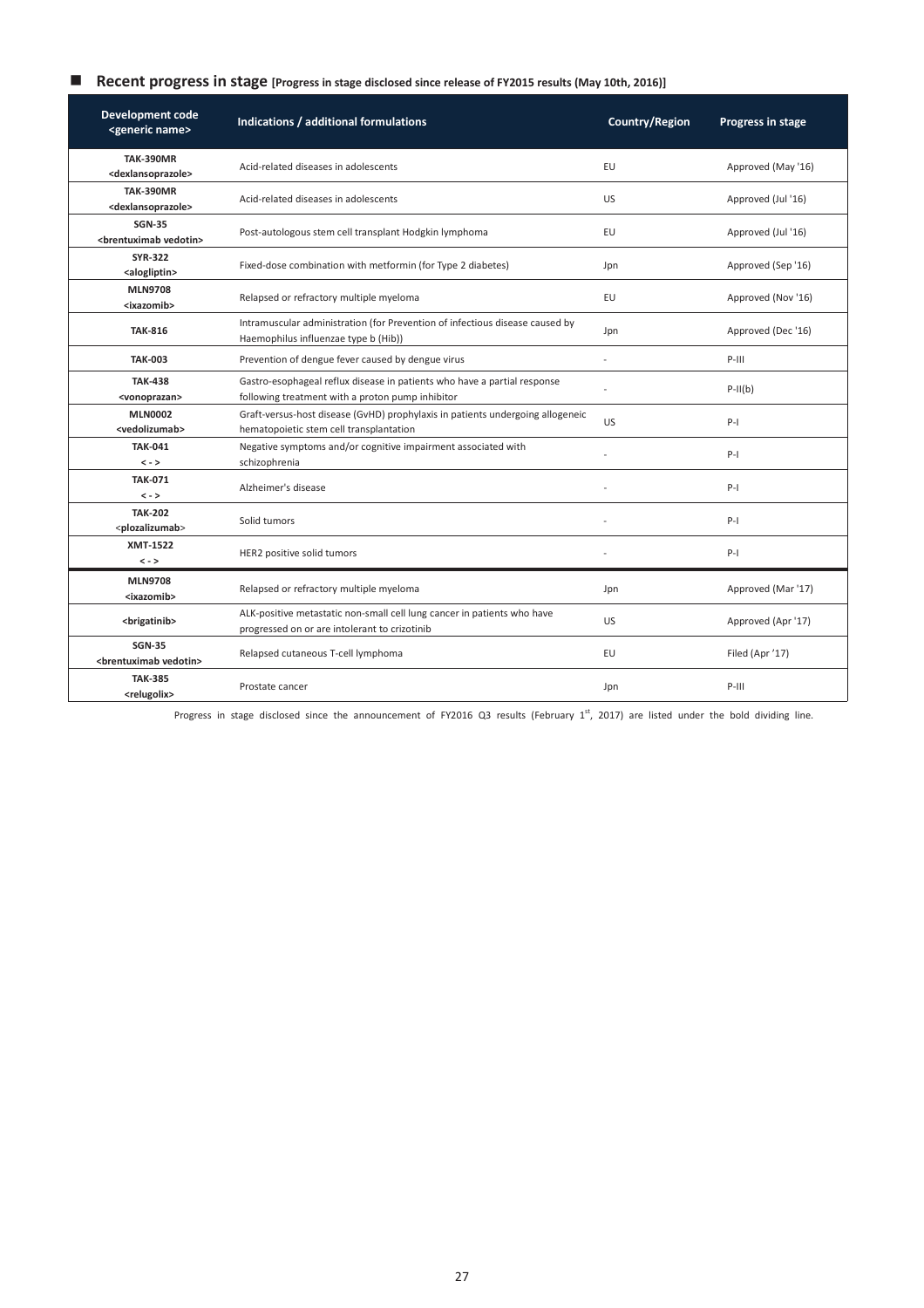### ■ **Discontinued projects** [Update disclosed since release of FY2015 results (May 10th, 2016)]

| <b>Development code</b><br><generic name=""></generic> | <b>Indications (Stage)</b>                                                                                              | Reason                                                                                                                                                                                                                                                                                                                              |
|--------------------------------------------------------|-------------------------------------------------------------------------------------------------------------------------|-------------------------------------------------------------------------------------------------------------------------------------------------------------------------------------------------------------------------------------------------------------------------------------------------------------------------------------|
| <febuxostat xr=""></febuxostat>                        | Extended release formulation (for Hyperuricemia)<br>$(US P-III)$                                                        | Discontinued based on P-III results.                                                                                                                                                                                                                                                                                                |
| <b>NE-58095NF</b><br><risedronate></risedronate>       | Additional formulation; change of the dosage and<br>administration (for Osteoporosis) (Jpn P-II/III)                    | Development terminated for strategic reasons based upon the outcome of the<br>clinical study.                                                                                                                                                                                                                                       |
| <b>MLN8237</b><br><alisertib></alisertib>              | Small cell lung cancer (US, EU P-II(b))                                                                                 | Upon review of the totality of the clinical data accumulated to date, Takeda<br>believes that the magnitude of alisertib's effect or its benefit/risk profile has not<br>been sufficient enough to move it into further stages of development.                                                                                      |
| <b>TAK-850</b>                                         | Prevention of influenza disease caused by influenza<br>virus subtype A and B contained in the vaccine (Jpn<br>$P-II(a)$ | Development discontinued following reassessment of the project.                                                                                                                                                                                                                                                                     |
| <b>TAK-915</b><br>$\lt$ - $>$                          | Negative symptoms and/or cognitive impairment<br>associated with schizophrenia (P-I)                                    | TAK-915 has been deprioritized, and Takeda will explore other options including<br>externalization.                                                                                                                                                                                                                                 |
| <b>TAK-117</b><br>$\langle - \rangle$                  | Non-small cell lung cancer (US, EU P-I/II), Gastric<br>cancer (P-I)                                                     | Discontinuation of these indications due to low probability of meeting high P-II<br>hurdle for differentiation. Takeda continues to explore development opportunities.                                                                                                                                                              |
| <b>TAK-063</b><br>$\lt$ - $>$                          | Schizophrenia (US P-II(a))                                                                                              | The P-II study did not meet its primary endpoint. Secondary efficacy endpoints<br>(CGI-S, CGI-I) were supportive of antipsychotic activity efficacy. Takeda will explore<br>development for different indications.                                                                                                                  |
| <b>TAK-272</b><br>$\lt$ - $>$                          | Early stage diabetic nephropathy (Jpn P-II(b))                                                                          | Specialty CV therapeutic area has been deprioritized and Takeda will explore other<br>options for TAK-272 including externalization.<br>Q4 Update: TAK-272 has now been transferred to Scohia Pharma, a biotech venture<br>established by the Innovation Network Corporation of Japan, Takeda, and Medipal<br>Holdings Corporation. |
| <b>TAK-924</b><br><pevonedistat></pevonedistat>        | Solid Tumors (P-I)                                                                                                      | Indication terminated due to strategic portfolio decision.                                                                                                                                                                                                                                                                          |
| <b>TAK-536</b><br><azilsartan></azilsartan>            | Fixed-dose combination with amlodipine and<br>hydrochlorothiazide (for Hypertension)<br>(Jpn Filed)                     | Discontinued due to a reassessment of having this product in the market, as Takeda<br>believes it does not add sufficient new value to patients, physicians and Japan<br>healthcare society in general.                                                                                                                             |
| MT203<br><namilumab></namilumab>                       | Psoriasis (EU P-II)                                                                                                     | The P-II study did not meet its primary endpoint. Takeda continues to explore<br>development in other indications                                                                                                                                                                                                                   |
| <b>TAK-828</b><br>$\langle - \rangle$                  | Crohn's disease (P-I)                                                                                                   | Takeda decided to terminate TAK-828 based on critical non-monitorable toxicology<br>findings in both monkey and rats, combined with the potential for teratogenicity in<br>humans.                                                                                                                                                  |

Discontinued projects disclosed since the announcement of FY2016 Q3 results (February 1<sup>st</sup>, 2017) are listed under the bold dividing line.

#### **Returned / Divested / Externalized Projects [Update disclosed since release of FY2015 results (May 10th, 2016)]**

| Development code<br><generic name=""></generic> | <b>Indications (Stage)</b>                     | Reason                                                                                                                                                                           |
|-------------------------------------------------|------------------------------------------------|----------------------------------------------------------------------------------------------------------------------------------------------------------------------------------|
| <b>AMG 386</b><br><trebananib></trebananib>     | Ovarian cancer (Jpn P-III)                     | P-III results of AMG 386 did not meet the pre-defined criteria. The rights for this<br>molecule have been returned to Amgen.                                                     |
| <b>TAK-385</b><br><relugolix></relugolix>       | Prostate cancer (US, EU P-II(b))               | In June 2016, Takeda granted Myovant an exclusive, worldwide license to relugolix,<br>excluding Japan and certain other Asian countries.                                         |
| <b>AMG 403</b><br><fulranumab></fulranumab>     | Pain (Jpn P-I)                                 | The rights for AMG 403 have been returned to Amgen due to a revision of<br>development strategy.                                                                                 |
| <b>TAK-272</b><br>$\langle - \rangle$           | Early stage diabetic nephropathy (Jpn P-II(b)) | TAK-272 has now been transferred to Scohia Pharma, a biotech venture established<br>by the Innovation Network Corporation of Japan, Takeda, and Medipal Holdings<br>Corporation. |

### **2. Research activities**

### **Main joint research activities / development collaborations**

**Oncology** 

| - - - - - - 0 1              |                |                                                                                                                                             |
|------------------------------|----------------|---------------------------------------------------------------------------------------------------------------------------------------------|
| <b>Partner</b>               | <b>Country</b> | <b>Subject</b>                                                                                                                              |
| Crescendo Biologics          | US             | The discovery, development and commercialization of Humabody -based therapeutics for cancer indications                                     |
| Gencia LLC                   | US             | Mitochondrial Associated Glucocorticoid Receptors (MAGR) agonists for potential use primarily in<br>hematological and inflammatory diseases |
| ImmunoGen, Inc.              | <b>US</b>      | Antibody-Drug Conjugate technology                                                                                                          |
| <b>Maverick Therapeutics</b> | US             | T-cell engagement platform created specifically to improve the utility of T-cell redirection therapy for the<br>treatment of cancer         |
| Mersana Therapeutics         | US             | Antibody-Drug Conjugate technology                                                                                                          |
| Seattle Genetics             | US             | Antibody-Drug Conjugate technology                                                                                                          |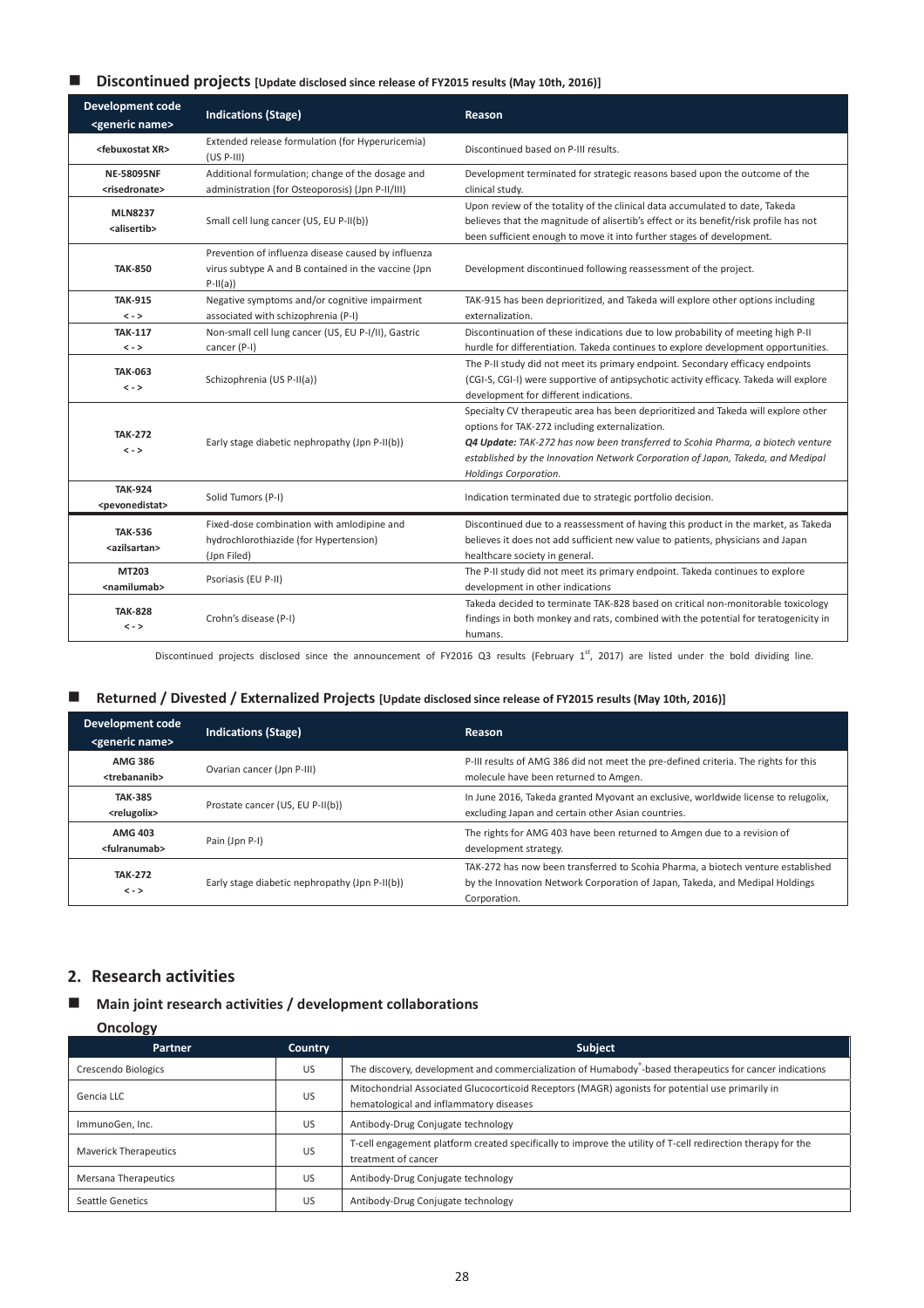### **Gastroenterology**

| Partner                                    | <b>Country</b> | <b>Subject</b>                                                                                                                                                                                            |
|--------------------------------------------|----------------|-----------------------------------------------------------------------------------------------------------------------------------------------------------------------------------------------------------|
| Arcturus                                   | US             | Collaboration to develop RNA-based therapeutics for the treatment of NASH and other gastrointestinal<br>(GI) related disorders                                                                            |
| Cour Pharmaceutical Development<br>Company | US             | Immune modulating therapies for the potential treatment of celiac disease and other gastrointestinal diseases,<br>utilizing Cour's Tolerizing Immune Modifying nanoParticle (TIMP) platform               |
| enGene                                     | Canada         | Novel therapies for specialty gastrointestinal (GI) diseases using engene's "Gene Pill" gene delivery platform                                                                                            |
| Enterome                                   | France         | Microbiome targets thought to play crucial roles in gastrointestinal disorders, including inflammatory bowel<br>diseases (e.g. ulcerative colitis) and motility disorders (e.g. irritable bowel syndrome) |
| <b>Finch Therapeutics</b>                  | US             | Global agreement to develop FIN-524, a live biotherapeutic product composed of cultured bacterial strains<br>linked to favorable clinical outcomes in studies of microbiota transplantations in IBD       |
| NuBiyota                                   | Canada         | Development of Microbial Ecosystem Therapeutic products for gastroenterology indications                                                                                                                  |
| PvP Therapeutics                           | US             | Global agreement to develop KumaMax, a novel enzyme designed to break down the immune-reactive parts of<br>gluten in the stomach                                                                          |

**CNS** 

| Partner                   | Country | <b>Subject</b>                                                                                             |
|---------------------------|---------|------------------------------------------------------------------------------------------------------------|
| Affilogic                 | France  | Affilogic's proprietary Nanofitins <sup>®</sup> platform in therapies targeting the central nervous system |
| Cerevance                 | US. UK  | Discovery and development of novel therapeutics for neurological and psychiatric disorders                 |
| <b>Ovid Therapeutics</b>  | US      | Development of TAK-935, an oral CH24H inhibitor for rare pediatric epilepsies                              |
| Ultragenyx                | US      | Collaboration to develop and commercialize therapies for rare genetic diseases                             |
| Zinfandel Pharmaceuticals | US      | Alzheimer's Disease Biomarker TOMM40                                                                       |

#### **Vaccines**

| Partner                                                                                    | Country | <b>Subject</b>                                                                                                                                     |
|--------------------------------------------------------------------------------------------|---------|----------------------------------------------------------------------------------------------------------------------------------------------------|
| U.S. Government - The Biomedical<br>Advanced Research and Development<br>Authority (BARDA) | US      | Partnership to develop TAK-426, a Zika vaccine candidate, to support the Zika response in the US and affected<br>regions around the world          |
| Bill & Melinda Gates Foundation                                                            | US      | Partnership to develop TAK-195, a Sabin-strain Inactivated Polio vaccine (sIPV) candidate, to support polio<br>eradication in developing countries |
| Zydus Cadila                                                                               | India   | Partnership to develop TAK-507, a Chikungunya vaccine candidate, to tackle an emerging and neglected<br>infectious disease in the world            |

| <b>Other / Multiple Therapeutic Area</b>                          |                |                                                                                                                                                                                                          |  |  |
|-------------------------------------------------------------------|----------------|----------------------------------------------------------------------------------------------------------------------------------------------------------------------------------------------------------|--|--|
| Partner                                                           | <b>Country</b> | Subject                                                                                                                                                                                                  |  |  |
| Astellas, Daiichi Sankyo                                          | Japan          | Fundamental biomarker data on healthy adult volunteers in order to optimize and accelerate the development<br>of innovative medicines                                                                    |  |  |
| Aquinnah                                                          | <b>US</b>      | Research on a small molecule drug for amyotrophic lateral sclerosis (ALS)                                                                                                                                |  |  |
| BioMotiv                                                          | US             | Therapeutic accelerator to identify and develop pioneering medical innovations specifically in the therapeutic<br>areas of immunology & inflammation and cardio-metabolic diseases                       |  |  |
| <b>Bridge Medicines</b>                                           | US             | Building upon Tri-I TDI, Bridge Medicines will give financial, operational and managerial support to move<br>projects seamlessly from a validating, proof-of-concept study to an in-human clinical trial |  |  |
| Center for iPS Cell Research Application,<br>Kyoto University     | Japan          | Clinical applications of iPS cells in areas such as heart failure, diabetes mellitus, neuro-psychiatric disorders and<br>cancer                                                                          |  |  |
| Dementia Discovery Fund (DDF)                                     | Global         | New global investment fund to support discovery and development of novel dementia treatments                                                                                                             |  |  |
| Keio University, Niigata University,<br>Kyoto University          | Japan          | The search for and functional analysis of disease-related RNA-binding proteins, that may lead to treatments in<br>the areas such as CNS and oncology                                                     |  |  |
| M2Gen                                                             | US             | Genomic data from cancer patients                                                                                                                                                                        |  |  |
| MacroGenics                                                       | US             | Product candidates that will be directed against jointly selected pairs of molecular targets and using<br>MacroGenics' Dual-Affinity Re-Targeting (DART <sup>"</sup> ) proprietary platform              |  |  |
| National Cancer Center of Japan                                   | Japan          | A partnership to develop basic research to clinical development by promoting exchanges among researchers,<br>physicians, and others engaged in anti-cancer drug discovery and cancer biology research    |  |  |
| Trianni, Inc.                                                     | US             | Trianni's transgenic mouse platform to identify fully human monoclonal antibodies against disease targets in all<br>therapeutic areas                                                                    |  |  |
| Tri-Institutional Therapeutics Discovery<br>Institute (Tri-I TDI) | <b>US</b>      | Collaboration of academic institutions and industry to more effectively develop innovative treatments and<br>therapies                                                                                   |  |  |

### $\blacksquare$  Clinical study protocol summaries

All clinical study protocol summaries are disclosed on the English-language web-site (https://takedaclinicaltrials.com/) and all clinical study protocol information in the Japanese-language is disclosed on the Japanese-language web-site (http://www.takeda.co.jp/research/ct/).

We anticipate that this disclosure assure transparency of information on the clinical trials for the benefit of healthcare professionals, their patients and other stakeholders, which we believe will contribute to the appropriate use of Takeda's products worldwide.